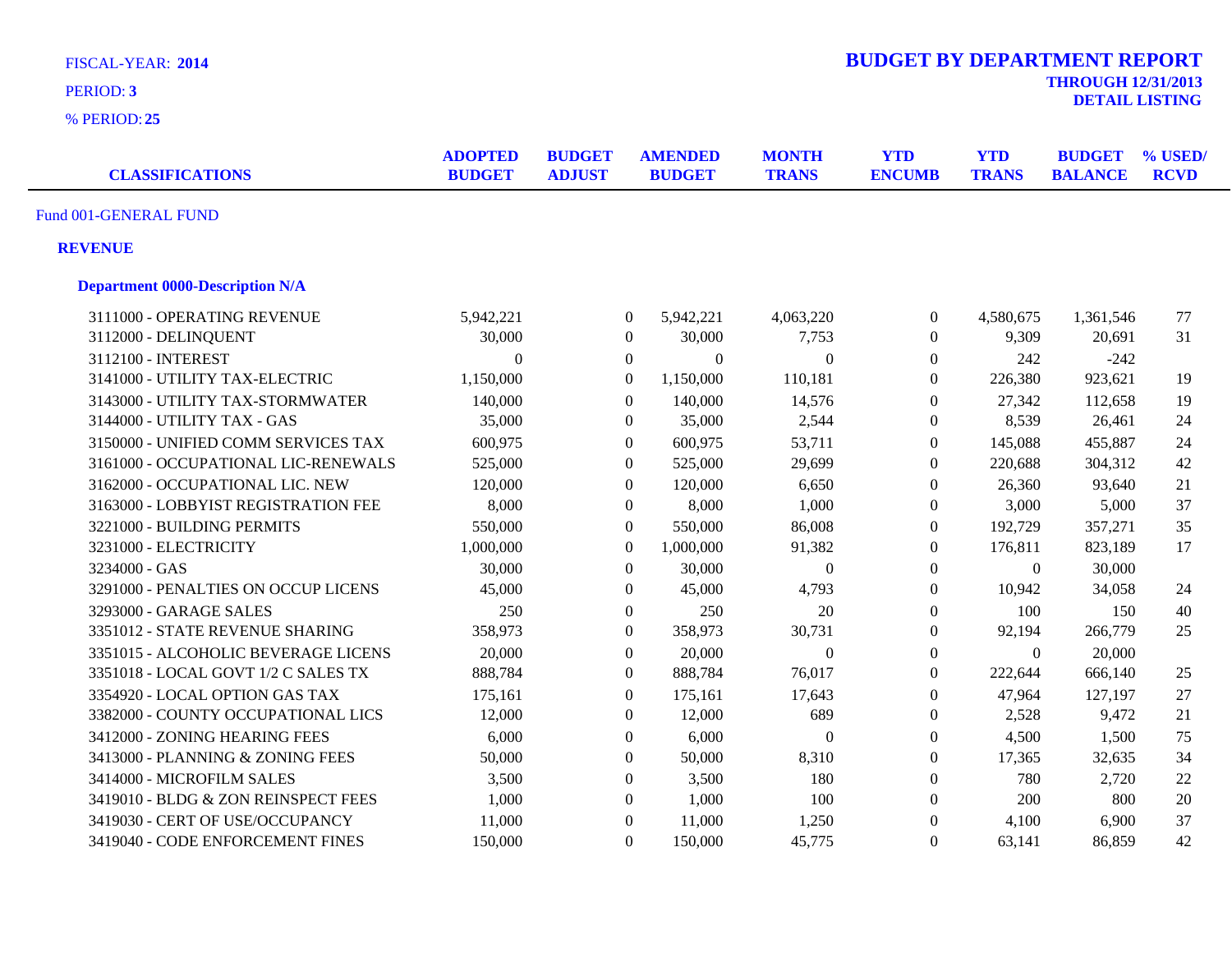| <b>CLASSIFICATIONS</b>              | <b>ADOPTED</b><br><b>BUDGET</b> | <b>BUDGET</b><br><b>ADJUST</b> | <b>AMENDED</b><br><b>BUDGET</b> | <b>MONTH</b><br><b>TRANS</b> | <b>YTD</b><br><b>ENCUMB</b> | <b>YTD</b><br><b>TRANS</b> | <b>BUDGET</b><br><b>BALANCE</b> | % USED/<br><b>RCVD</b> |
|-------------------------------------|---------------------------------|--------------------------------|---------------------------------|------------------------------|-----------------------------|----------------------------|---------------------------------|------------------------|
| 3419051 - FINGERPRNT&PASSPRT PROCES | 6,000                           | $\overline{0}$                 | 6,000                           | $\overline{375}$             | $\overline{0}$              | 1,215                      | 4,785                           | 20                     |
| 3421010 - POLICE SERVICES           | 32,000                          | $\Omega$                       | 32,000                          | 2,907                        | $\theta$                    | 12,949                     | 19,051                          | 40                     |
| 3421021 - TOWING ADMIN FEE          | 4,000                           | $\Omega$                       | 4,000                           | 475                          | $\Omega$                    | 475                        | 3,525                           | 11                     |
| 3421025 - SCHL CRSNG GRDS- CTY REIM | 25,000                          | $\Omega$                       | 25,000                          | 280                          | $\Omega$                    | 280                        | 24,720                          | -1                     |
| 3434100 - SOLID WASTE CHARGES       | 20,000                          | $\Omega$                       | 20,000                          | $\theta$                     | $\Omega$                    | 2,093                      | 17,907                          | 10                     |
| 3434200 - PRIVATE HAULERS PERMIT FE | 510,000                         | $\Omega$                       | 510,000                         | 58,043                       | $\Omega$                    | 125,415                    | 384,585                         | 24                     |
| 3445100 - PARKING PERMITS           | 50,000                          | $\overline{0}$                 | 50,000                          | 11,338                       | $\theta$                    | 26,401                     | 23,599                          | 52                     |
| 3445200 - PARKING METERS FRANCHISE  | 2,320,000                       | $\mathbf{0}$                   | 2,320,000                       | 186,982                      | $\Omega$                    | 522,958                    | 1,797,042                       | 22                     |
| 3445210 - VALET PARKING             | 80,000                          | $\overline{0}$                 | 80,000                          | 6,050                        | $\overline{0}$              | 19,330                     | 60,670                          | 24                     |
| 3445220 - PARKING FUND REVENUE      | 25,000                          | $\theta$                       | 25,000                          | $\theta$                     | $\Omega$                    | $\overline{0}$             | 25,000                          |                        |
| 3445300 - PARKING VIOLATIONS        | 624,000                         | $\Omega$                       | 624,000                         | 56,384                       | $\Omega$                    | 56,384                     | 567,616                         | 9                      |
| 3445400 - PARKING METER CASH KEY    | $\Omega$                        | $\mathbf{0}$                   | $\boldsymbol{0}$                | $\mathbf{0}$                 | $\Omega$                    | $\theta$                   | $\overline{0}$                  |                        |
| 3472620 - TENNIS COURT FEES         | 22,000                          | $\overline{0}$                 | 22,000                          | 1,950                        | $\overline{0}$              | 1,950                      | 20,050                          | 8                      |
| 3472630 - RECREATION FEES           | 125,000                         | $\Omega$                       | 125,000                         | 2,375                        | $\Omega$                    | 6,535                      | 118,465                         | 5                      |
| 3472631 - MULTIPURPOSE CNTR-RENTAL  | 40,000                          | $\Omega$                       | 40,000                          | 2,790                        | $\overline{0}$              | 6,615                      | 33,385                          | 16                     |
| 3472632 - MULTIPRPOSE CNTR-MEMBSHIP | 26,000                          | 0                              | 26,000                          | 2,336                        | $\theta$                    | 6,190                      | 19,810                          | 23                     |
| 3472650 - S MIAMI PARK - RENTAL     | 500                             | $\Omega$                       | 500                             | $\overline{0}$               | $\Omega$                    | 150                        | 350                             | 30                     |
| 3472660 - CONCESSION STANDS         | 5,000                           | $\Omega$                       | 5,000                           | $\Omega$                     | $\Omega$                    | 350                        | 4,650                           | 7                      |
| 3511200 - METRO COURT FINES         | 105,000                         | $\theta$                       | 105,000                         | 5,615                        | $\Omega$                    | 5,615                      | 99,385                          | 5                      |
| 3541000 - BURGLAR ALARM FINES       | 35,000                          | $\Omega$                       | 35,000                          | 2,500                        | $\mathbf{0}$                | 6,450                      | 28,550                          | 18                     |
| 3541050 - ALARM REGISTRATION CHG    | 46,000                          | $\theta$                       | 46,000                          | 925                          | $\theta$                    | 6,975                      | 39,025                          | 15                     |
| 3612000 - INTEREST INCOME           | 87,204                          | $\Omega$                       | 87,204                          | 7,621                        | $\overline{0}$              | 18,929                     | 68,275                          | 21                     |
| 3614000 - DIVIDENDS INCOME          | 1,400                           | $\Omega$                       | 1,400                           | $\overline{0}$               | $\Omega$                    | $\theta$                   | 1,400                           |                        |
| 3621100 - PARKING GARAGE RENT       | 75,996                          | $\Omega$                       | 75,996                          | 6,333                        | $\theta$                    | 18,999                     | 56,997                          | 25                     |
| 3622000 - FASCELL PARK              | 30,000                          | $\theta$                       | 30,000                          | 2,420                        | $\theta$                    | 6,050                      | 23,950                          | 20                     |
| 3623000 - BUS BENCH ADS             | 14,500                          | $\Omega$                       | 14,500                          | $\Omega$                     | $\Omega$                    | $\Omega$                   | 14,500                          |                        |
| 3625000 - RENT C.A.A.               | 27,000                          | $\Omega$                       | 27,000                          | $\Omega$                     | $\Omega$                    | $\theta$                   | 27,000                          |                        |
| 3627500 - SOUTH MIAMI MIDDLE SCHOOL | 20,000                          | $\Omega$                       | 20,000                          | $\Omega$                     | $\Omega$                    | $\theta$                   | 20,000                          |                        |
| 3629000 - PALMER PARK RENTALS       | 30,000                          | $\Omega$                       | 30,000                          | 1,210                        | $\Omega$                    | 9,250                      | 20,750                          | 30                     |
| 3669000 - HOSPITAL LANDSCAPE REVENU | 7,634                           | $\Omega$                       | 7,634                           | 7,634                        | $\Omega$                    | 7,634                      | $\mathbf{0}$                    | 100                    |
| 3669100 - PARKS                     | $\Omega$                        | $\theta$                       | $\theta$                        | 358                          | $\Omega$                    | 9,952                      | $-9,952$                        |                        |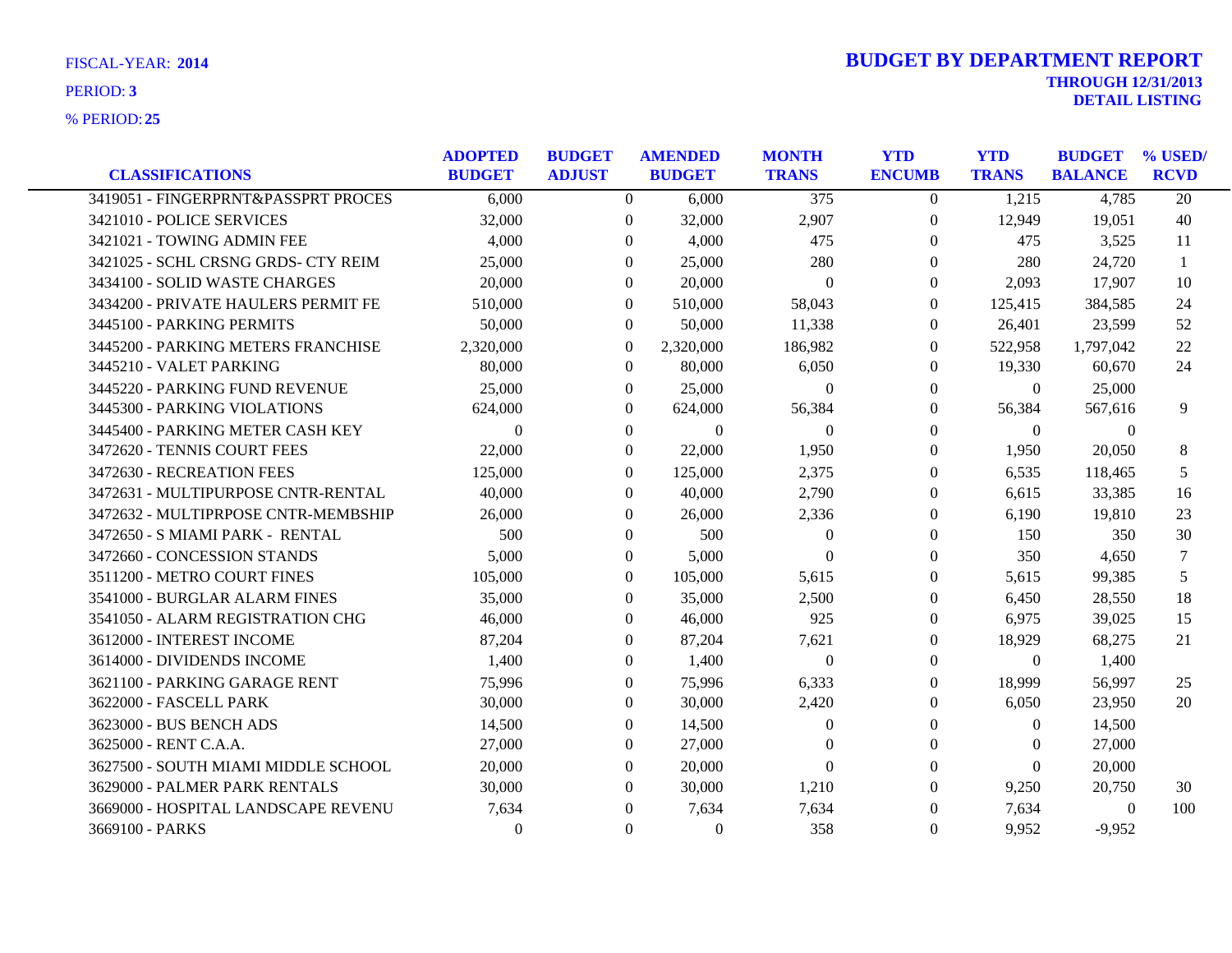| <b>CLASSIFICATIONS</b>                             | <b>ADOPTED</b><br><b>BUDGET</b> | <b>BUDGET</b><br><b>ADJUST</b> | <b>AMENDED</b><br><b>BUDGET</b> | <b>MONTH</b><br><b>TRANS</b> | <b>YTD</b><br><b>ENCUMB</b> | <b>YTD</b><br><b>TRANS</b> | <b>BUDGET</b><br><b>BALANCE</b> | % USED/<br><b>RCVD</b> |
|----------------------------------------------------|---------------------------------|--------------------------------|---------------------------------|------------------------------|-----------------------------|----------------------------|---------------------------------|------------------------|
| 3695000 - REIMB WORKERS COMP.                      | $\Omega$                        | $\Omega$                       | $\Omega$                        | $\overline{0}$               | $\Omega$                    | $\theta$                   | $\boldsymbol{0}$                |                        |
| 3695400 - REIMBSMNT-PUB WORKS LABOR                | $\overline{0}$                  | $\boldsymbol{0}$               | $\Omega$                        | $\overline{0}$               | $\overline{0}$              | 4,092                      | $-4,092$                        |                        |
| 3699201 - MISC. OTHERS                             | 170,000                         | $\Omega$                       | 170,000                         | 1,820                        | $\Omega$                    | 106,311                    | 63,689                          | 62                     |
| 3699225 - SUNSET DR MTCE-FDOT REIMB                | 3,952                           | $\mathbf{0}$                   | 3,952                           | 995                          | $\Omega$                    | 995                        | 2,957                           | 25                     |
| 3699250 - INSURANCE CLAIMS RECOVERY                | $\theta$                        | $\mathbf{0}$                   | $\Omega$                        | 9,064                        | 0                           | 9,064                      | $-9,064$                        |                        |
| 3699501 - SECTION 185 STATE CONTRIB                | 85,000                          | $\mathbf{0}$                   | 85,000                          | $\Omega$                     | 0                           | $\theta$                   | 85,000                          |                        |
| 3811000 - CONTRIB. FROM OTHER FUNDS                | 25,000                          | $\Omega$                       | 25,000                          | $\Omega$                     | $\Omega$                    | $\Omega$                   | 25,000                          |                        |
| 3811500 - TRANSFER WATER/SEWER FUND                | 250,000                         | $\boldsymbol{0}$               | 250,000                         | $\theta$                     | $\theta$                    | $\overline{0}$             | 250,000                         |                        |
| 3811700 - TRANSFER FROM CRA                        | 83,173                          | $\boldsymbol{0}$               | 83,173                          | $\overline{0}$               | $\boldsymbol{0}$            | $\overline{0}$             | 83,173                          |                        |
| Department 0000-Description N/A TOTAL              | 16,864,223                      | $\theta$                       | 16,864,223                      | 5,031,012                    | $\Omega$                    | 7,083,227                  | 9,780,997                       | 42                     |
| <b>REVENUE TOTAL</b>                               | 16,864,223                      | $\mathbf{0}$                   | 16,864,223                      | 5,031,012                    | $\bf{0}$                    | 7,083,227                  | 9,780,997                       | 42                     |
| <b>EXPENSE</b>                                     |                                 |                                |                                 |                              |                             |                            |                                 |                        |
| <b>Department 1100-MAYOR &amp; CITY COMMISSION</b> |                                 |                                |                                 |                              |                             |                            |                                 |                        |
| 5111110 - EXECUTIVE SALARIES                       | 62,000                          | $\boldsymbol{0}$               | 62,000                          | 5,167                        | $\overline{0}$              | 15,500                     | 46,500                          | 25                     |
| 5112110 - F.I.C.A.                                 | 4,743                           | $\overline{0}$                 | 4,743                           | 395                          | $\left($                    | 1,218                      | 3,525                           | 25                     |
| 5112410 - WORKERS' COMPENSATION                    | 186                             | $\mathbf{0}$                   | 186                             | 31                           | $\Omega$                    | 62                         | 124                             | 33                     |
| 5114010 - MAYOR'S EXPENSE                          | 2,000                           | $\boldsymbol{0}$               | 2,000                           | $\overline{0}$               | 0                           | 760                        | 1,240                           | 38                     |
| 5114020 - COMMISSIONER'S EXP -ONE                  | 1,500                           | $\Omega$                       | 1,500                           | $\theta$                     | $\Omega$                    | $\overline{0}$             | 1,500                           |                        |
| 5114030 - COMMISSIONER'S EXP-FOUR                  | 1,500                           | $\mathbf{0}$                   | 1,500                           | $\theta$                     | $\Omega$                    | 325                        | 1,175                           | 21                     |
| 5114040 - COMMISSIONER'S EXP-THREE                 | 1,500                           | $\mathbf{0}$                   | 1,500                           | $\mathbf{0}$                 | $\Omega$                    | $\overline{0}$             | 1,500                           |                        |
| 5114050 - COMMISSIONER'S EXP TWO                   | 1,500                           | $\boldsymbol{0}$               | 1,500                           | $\mathbf{0}$                 | 0                           | $\theta$                   | 1,500                           |                        |
| 5114060 - AUTO ALLOWANCE                           | 500                             | $\theta$                       | 500                             | 42                           | 0                           | 125                        | 375                             | 25                     |
| 5114071 - MAYOR                                    | 1,200                           | $\mathbf{0}$                   | 1,200                           | $\theta$                     | $\Omega$                    | $\theta$                   | 1,200                           |                        |
| 5114072 - COMM. ONE                                | 1,200                           | $\overline{0}$                 | 1,200                           | $\overline{0}$               |                             | $\Omega$                   | 1,200                           |                        |
| 5114073 - COMM. TWO                                | 1,200                           | $\mathbf{0}$                   | 1,200                           | $\overline{0}$               | $\Omega$                    | $\overline{0}$             | 1,200                           |                        |
| 5114074 - COMM. THREE                              | 1,200                           | $\Omega$                       | 1,200                           | $\Omega$                     | 0                           | $\Omega$                   | 1,200                           |                        |
| 5114075 - COMM. FOUR                               | 1,200                           | $\overline{0}$                 | 1,200                           | $\Omega$                     | $\Omega$                    | 40                         | 1,160                           | 3                      |
| 5114120 - TELEPHONE SERVICE                        | 5,000                           | $\Omega$                       | 5,000                           | 417                          | $\Omega$                    | 1.250                      | 3,750                           | 25                     |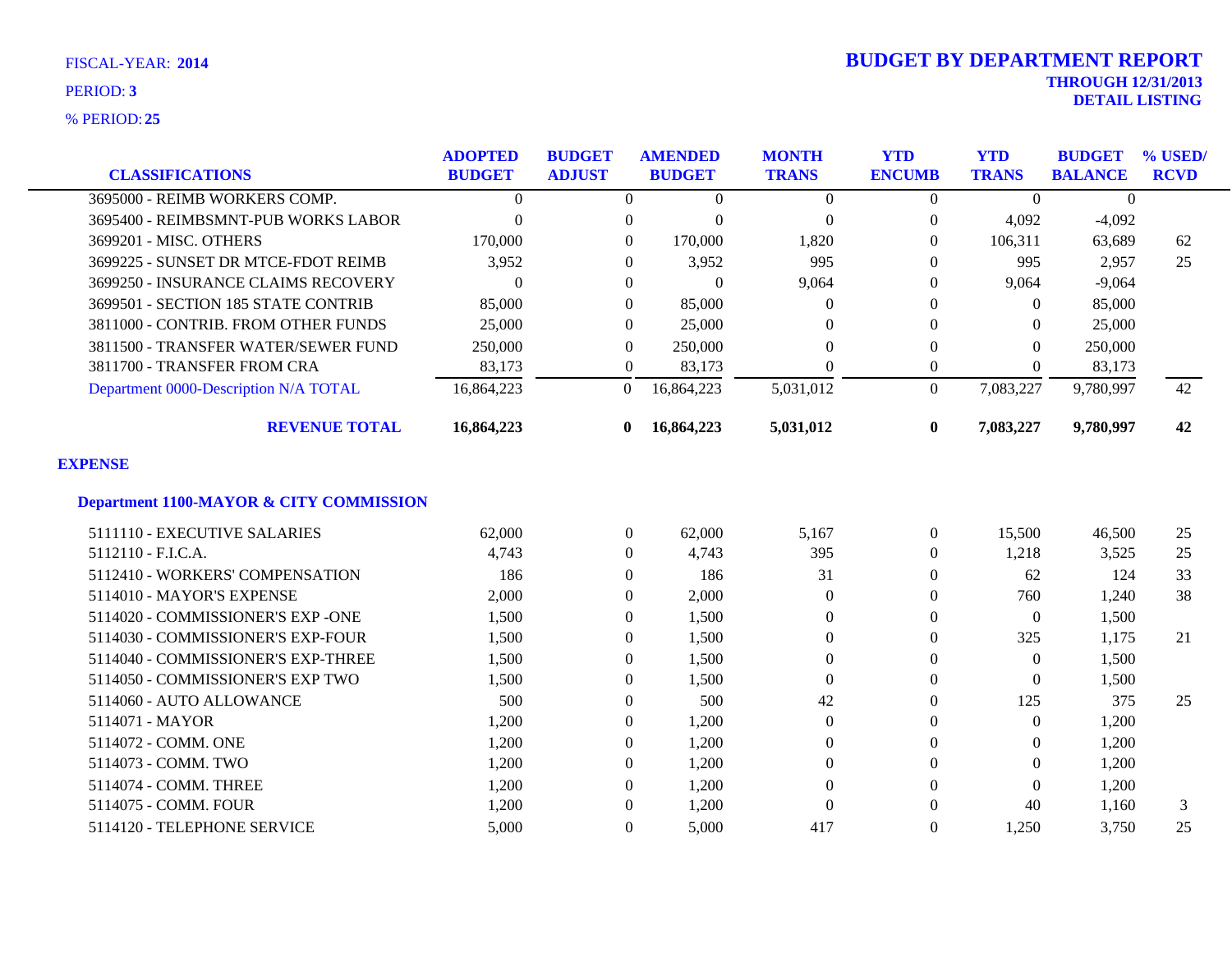| <b>CLASSIFICATIONS</b>                  | <b>ADOPTED</b><br><b>BUDGET</b> | <b>BUDGET</b><br><b>ADJUST</b> |                  | <b>AMENDED</b><br><b>BUDGET</b> | <b>MONTH</b><br><b>TRANS</b> | <b>YTD</b><br><b>ENCUMB</b> | <b>YTD</b><br><b>TRANS</b> | <b>BUDGET</b><br><b>BALANCE</b> | % USED/<br><b>RCVD</b> |
|-----------------------------------------|---------------------------------|--------------------------------|------------------|---------------------------------|------------------------------|-----------------------------|----------------------------|---------------------------------|------------------------|
| 5114830 - KEYS AND FLOWERS              | 750                             |                                | $\Omega$         | 750                             | $\Omega$                     | $\theta$                    | $\Omega$                   | 750                             |                        |
| 5115210 - SUPPLIES                      | 1,750                           |                                | $\boldsymbol{0}$ | 1,750                           | $\theta$                     | $\boldsymbol{0}$            | 125                        | 1,626                           | 7                      |
| 5115410 - MEMBER. & SUBSCRIPTIONS       | 3,900                           |                                | $\overline{0}$   | 3,900                           | $\mathbf{0}$                 | $\boldsymbol{0}$            | 1,496                      | 2,404                           | 38                     |
| Department 1100-MAYOR & CITY COMMISSION | 92,829                          | $\Omega$                       |                  | 92,829                          | 6,052                        | $\overline{0}$              | 20,901                     | 71,929                          | 22                     |
| <b>Department 1200-CITY CLERK</b>       |                                 |                                |                  |                                 |                              |                             |                            |                                 |                        |
| 5121210 - REGULAR                       | 184,267                         |                                | $\overline{0}$   | 184,267                         | 11,325                       | $\boldsymbol{0}$            | 34,368                     | 149,899                         | 18                     |
| 5122110 - F.I.C.A.                      | 14,096                          |                                | 0                | 14,096                          | 889                          | $\overline{0}$              | 2,700                      | 11,396                          | 19                     |
| 5122210 - PENSION PLAN-CONTRIBUTION     | 26,534                          |                                | $\Omega$         | 26,534                          | $\overline{0}$               | $\theta$                    | $\theta$                   | 26,534                          |                        |
| 5122310 - GROUP HEALTH INSURANCE        | 19,655                          |                                | $\Omega$         | 19,655                          | 527                          | $\theta$                    | 2,041                      | 17,614                          | 10                     |
| 5122410 - WORKERS' COMPENSATION         | 553                             |                                | $\overline{0}$   | 553                             | 92                           | $\boldsymbol{0}$            | 183                        | 370                             | 33                     |
| 5123450 - CONTRACTUAL SERVICES          | 12,600                          |                                | $\overline{0}$   | 12,600                          | 1,050                        | 9,450                       | 12,600                     | $\theta$                        | 100                    |
| 5123480 - DIGITIZING                    | 45,000                          |                                | $\overline{0}$   | 45,000                          | $\theta$                     | $\overline{0}$              | 5,244                      | 39,756                          | 11                     |
| 5124070 - TRAVEL & CONFERENCE           | 11,200                          |                                | $\Omega$         | 11,200                          | $\Omega$                     | $\overline{0}$              | 20                         | 11,180                          |                        |
| 5124110 - POSTAGE                       | 500                             |                                | $\overline{0}$   | 500                             | $\theta$                     | $\overline{0}$              | 71                         | 429                             | 14                     |
| 5124120 - TELEPHONE SERVICES            | 360                             |                                | $\Omega$         | 360                             | $\Omega$                     | $\Omega$                    | 60                         | 300                             | 16                     |
| 5124632 - INTERNET SERVICES             | 1,431                           |                                | 0                | 1,431                           | $\theta$                     | $\theta$                    | $\theta$                   | 1,431                           |                        |
| 5124710 - PRINTING MATERIAL-INFRAST     | 1,668                           |                                | $\overline{0}$   | 1,668                           | $\Omega$                     | $\theta$                    | 348                        | 1,320                           | 20                     |
| 5124910 - LEGAL ADS/COMP PLAN ATTON     | 30,000                          |                                | $\Omega$         | 30,000                          | 512                          | $\theta$                    | 4,610                      | 25,390                          | 15                     |
| 5124920 - ELECTIONS                     | 32,818                          |                                | 0                | 32,818                          | $\Omega$                     | $\overline{0}$              | $\theta$                   | 32,818                          |                        |
| 5124950 - CODIFICATIONS                 | 3,700                           |                                | $\boldsymbol{0}$ | 3,700                           | $\Omega$                     | $\theta$                    | $\theta$                   | 3,700                           |                        |
| 5125210 - SUPPLIES                      | 980                             |                                | $\boldsymbol{0}$ | 980                             | $\theta$                     | $\theta$                    | 196                        | 784                             | 20                     |
| 5125410 - MEMBER. & SUBSCRIPTIONS       | 650                             |                                | $\boldsymbol{0}$ | 650                             | 170                          | $\overline{0}$              | 220                        | 430                             | 33                     |
| Department 1200-CITY CLERK TOTAL        | 386,012                         | $\mathbf{0}$                   |                  | 386,012                         | 14,565                       | 9,450                       | 62,661                     | 323,351                         | 16                     |
| <b>Department 1310-CITY MANAGER</b>     |                                 |                                |                  |                                 |                              |                             |                            |                                 |                        |
| 5131210 - REGULAR                       | 322,408                         |                                | $\overline{0}$   | 322,408                         | 21,208                       | $\boldsymbol{0}$            | 61,965                     | 260,443                         | 19                     |
| 5131310 - PART-TIME                     | 32,886                          |                                | $\Omega$         | 32,886                          | $\Omega$                     | $\theta$                    | 1,648                      | 31,238                          | 5                      |
| 5132110 - F.I.C.A.                      | 27,180                          |                                | $\Omega$         | 27,180                          | 1,720                        | $\overline{0}$              | 5,208                      | 21,972                          | 19                     |
| 5132210 - PENSION PLAN CONTRIBUTION     | 9,500                           |                                | $\overline{0}$   | 9,500                           | $\theta$                     | $\theta$                    | $\theta$                   | 9,500                           |                        |
| 5132220 - DEFERRED COMP CONTRIB.        | 29,209                          |                                | $\Omega$         | 29,209                          | 170                          | $\mathbf{0}$                | 477                        | 28,732                          |                        |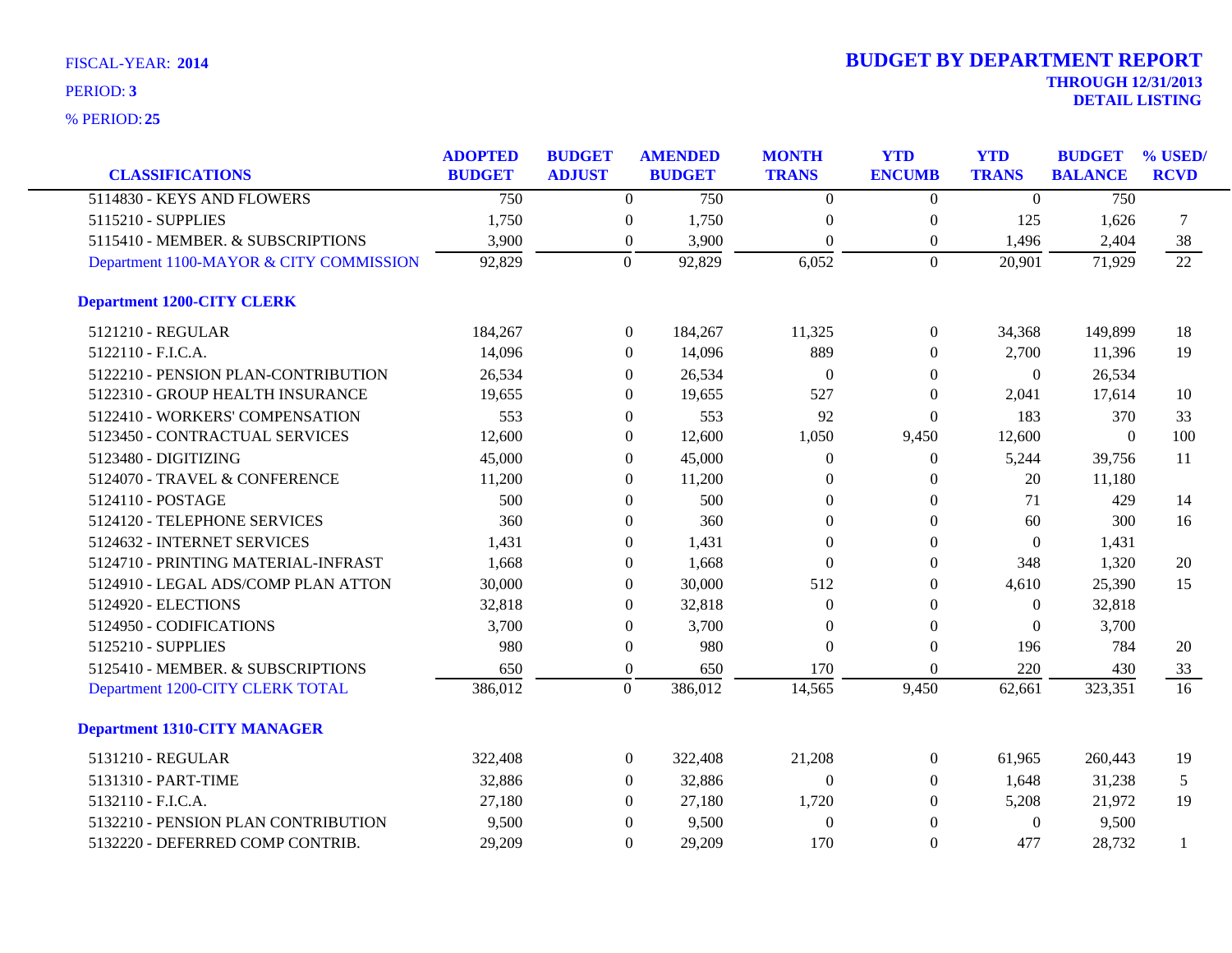|                                         | <b>ADOPTED</b> | <b>BUDGET</b>    | <b>AMENDED</b>   | <b>MONTH</b>     | <b>YTD</b>       | <b>YTD</b>       | <b>BUDGET</b>    | % USED/     |
|-----------------------------------------|----------------|------------------|------------------|------------------|------------------|------------------|------------------|-------------|
| <b>CLASSIFICATIONS</b>                  | <b>BUDGET</b>  | <b>ADJUST</b>    | <b>BUDGET</b>    | <b>TRANS</b>     | <b>ENCUMB</b>    | <b>TRANS</b>     | <b>BALANCE</b>   | <b>RCVD</b> |
| 5132310 - GROUP HEALTH INSURANCE        | 33,912         | $\overline{0}$   | 33,912           | 2,459            | $\overline{0}$   | 6,625            | 27,288           | 19          |
| 5132410 - WORKERS' COMPENSATION         | 1,066          | $\overline{0}$   | 1,066            | 176              | $\boldsymbol{0}$ | 353              | 713              | 33          |
| 5133450 - CONTRACTUAL SERVCS-INFRA      | 144,000        | $\boldsymbol{0}$ | 144,000          | 11,000           | 49,000           | 48,000           | 96,000           | 33          |
| 5134060 - AUTO ALLOWANCE                | 7,200          | $\overline{0}$   | 7,200            | 600              | 0                | 1,800            | 5,400            | 25          |
| 5134065 - CITY MANAGER'S EXPENSE        | 1,000          | $\overline{0}$   | 1,000            | 29               | 0                | 102              | 898              | 10          |
| 5134070 - TRAVEL & CONFERENCE           | 1,000          | $\boldsymbol{0}$ | 1,000            | $\theta$         | 0                | $\boldsymbol{0}$ | 1,000            |             |
| 5134080 - EMPLOYEE EDUCATION            | 10,000         | $\boldsymbol{0}$ | 10,000           | $\theta$         | $\theta$         | $\theta$         | 10,000           |             |
| 5134110 - POSTAGE                       | 1,589          | $\overline{0}$   | 1,589            | $\Omega$         | 0                | 227              | 1,362            | 14          |
| 5134120 - TELEPHONE SERVICE             | 3,420          | $\overline{0}$   | 3,420            | 150              | 0                | 881              | 2,539            | 25          |
| 5134515 - AUTO INSURANCE                | 400            | $\boldsymbol{0}$ | 400              | $\boldsymbol{0}$ | 0                | $\boldsymbol{0}$ | 400              |             |
| 5134634 - MAINTENANCE-INTERNET SFTW     | $\overline{0}$ | $\overline{0}$   | $\overline{0}$   | $\theta$         | $\theta$         | $\theta$         | $\theta$         |             |
| 5134710 - PRINTING MATERIALS-INFRAS     | 1,668          | $\overline{0}$   | 1,668            | $\theta$         | $\mathbf{0}$     | 299              | 1,369            | 17          |
| 5135205 - COMPUTER EQUIPMENT            | 2,500          | $\overline{0}$   | 2,500            | 200              | 1,199            | 1,691            | 809              | 67          |
| 5135210 - SUPPLIES                      | 2,000          | $\overline{0}$   | 2,000            | $\theta$         | $\boldsymbol{0}$ | 1,095            | 905              | 54          |
| 5135230 - FUEL & LUBRICANT              | 1,408          | $\overline{0}$   | 1,408            | 101              | 0                | 101              | 1,307            | $\tau$      |
| 5135410 - MEMBER. & SUBSCRIPTIONS       | 2,033          | 2,000            | 4,033            | $\mathbf{0}$     | 0                | 1,400            | 2,633            | 34          |
| 5139920 - GENERAL CONTINGENCY           | 130,000        | $-2,000$         | 128,000          | $\Omega$         | $\overline{0}$   | $\overline{0}$   | 128,000          |             |
| Department 1310-CITY MANAGER TOTAL      | 764,379        | $\boldsymbol{0}$ | 764,379          | 37,813           | 50,199           | 131,872          | 632,508          | 17          |
| <b>Department 1320-CENTRAL SERVICES</b> |                |                  |                  |                  |                  |                  |                  |             |
| 5131210 - REGULAR                       | 106,338        | $\overline{0}$   | 106,338          | 8,268            | 0                | 24,676           | 81,662           | 23          |
| 5131310 - PART-TIME                     | $\Omega$       | $\boldsymbol{0}$ | $\boldsymbol{0}$ | $\theta$         | 0                | $\overline{0}$   | $\boldsymbol{0}$ |             |
| 5131410 - OVERTIME                      | 6,970          | $\boldsymbol{0}$ | 6,970            | 209              | 0                | 749              | 6,221            | 10          |
| 5132110 - F.I.C.A.                      | 8,668          | $\overline{0}$   | 8,668            | 724              | 0                | 2,156            | 6,512            | 24          |
| 5132220 - DEFERRED COMP CONTRIB.        | 7,932          | $\overline{0}$   | 7,932            | 423              | 0                | 1,270            | 6,662            | 16          |
| 5132310 - GROUP HEALTH INSURANCE        | 13,103         | $\boldsymbol{0}$ | 13,103           | 1,021            | $\theta$         | 3,029            | 10,074           | 23          |
| 5132410 - WORKERS' COMPENSATION         | 340            | $\overline{0}$   | 340              | 56               | $\overline{0}$   | 113              | 227              | 33          |
| 5133450 - CONTRACTUAL SERVCS-INFRA      | 6,000          | $\boldsymbol{0}$ | 6,000            | $\overline{0}$   | 5,600            | 5,600            | 400              | 93          |
| 5134110 - POSTAGE                       | 3,000          | $\overline{0}$   | 3,000            | 92               | $\theta$         | 470              | 2,530            | 15          |
| 5134120 - TELEPHONE SERVICE             | 1,020          | $\overline{0}$   | 1,020            | 64               | 0                | 127              | 893              | 12          |
| 5134125 - TELEPHONE                     | 43,721         | $\Omega$         | 43,721           | 2.427            | 13,248           | 19,795           | 23,926           | 45          |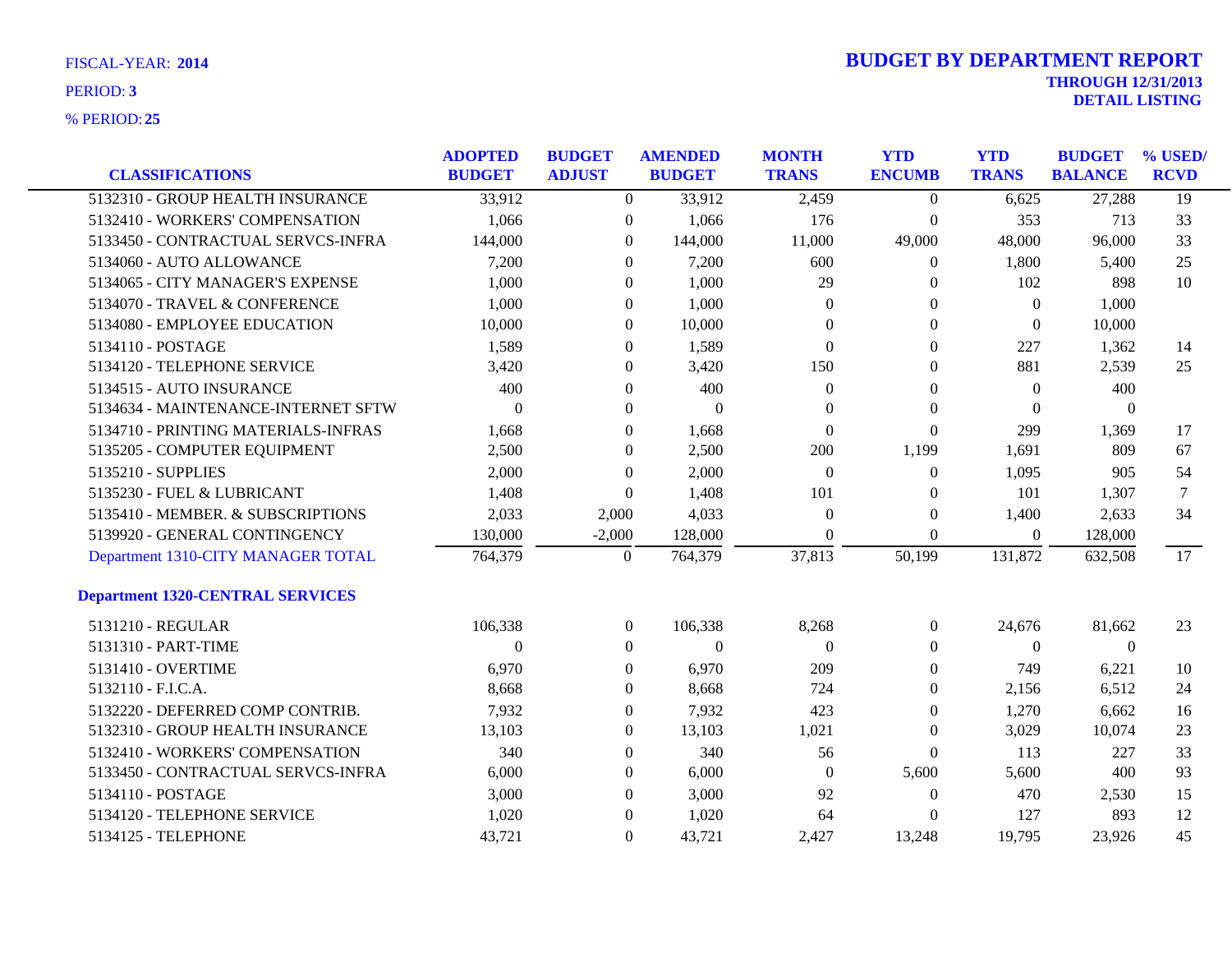| <b>CLASSIFICATIONS</b>                 | <b>ADOPTED</b><br><b>BUDGET</b> | <b>BUDGET</b><br><b>ADJUST</b> |                  | <b>AMENDED</b><br><b>BUDGET</b> | <b>MONTH</b><br><b>TRANS</b> | <b>YTD</b><br><b>ENCUMB</b> | <b>YTD</b><br><b>TRANS</b> | <b>BUDGET</b><br><b>BALANCE</b> | % USED/<br><b>RCVD</b> |
|----------------------------------------|---------------------------------|--------------------------------|------------------|---------------------------------|------------------------------|-----------------------------|----------------------------|---------------------------------|------------------------|
| 5134420 - LEASE PURCH-POSTAGE MACHN    | 1,488                           |                                | $\overline{0}$   | 1,488                           | 124                          | $\theta$                    | $\overline{372}$           | 1,116                           | $\overline{25}$        |
| 5134615 - REPAIR & MAINT. OFFC EQUI    | 2,776                           |                                | $\Omega$         | 2,776                           | $\Omega$                     | $\theta$                    | 595                        | 2,181                           | 21                     |
| 5134620 - REPAIR & MAINT. OPER EQUI    | 250                             |                                | $\Omega$         | 250                             | $\Omega$                     | $\Omega$                    | $\Omega$                   | 250                             |                        |
| 5134634 - MAINTENANCE-INTERNET SFTW    | 2,249                           |                                | $\Omega$         | 2,249                           | $\Omega$                     | $\Omega$                    | $\overline{0}$             | 2,249                           |                        |
| 5134710 - PRINTING MATERIALS-INFRAS    | 6,482                           |                                | $\overline{0}$   | 6,482                           | $\Omega$                     | $\Omega$                    | 661                        | 5,821                           | 10                     |
| 5134720 - PRINTING - CONTRACTUAL       | 2,000                           |                                | $\overline{0}$   | 2,000                           | $\Omega$                     | $\Omega$                    | $\Omega$                   | 2,000                           |                        |
| 5135210 - SUPPLIES                     | 17,150                          |                                | $\boldsymbol{0}$ | 17,150                          | 1,551                        | 1,046                       | 3,182                      | 13,968                          | 18                     |
| 5135410 - MEMBER, & SUBSCRIPTIONS      | 330                             |                                | $\boldsymbol{0}$ | 330                             | $\theta$                     | $\theta$                    | 265                        | 65                              | 80                     |
| Department 1320-CENTRAL SERVICES TOTAL | 229,817                         |                                | $\Omega$         | 229,817                         | 14,959                       | 19,894                      | 63,060                     | 166,757                         | 27                     |
| <b>Department 1330-HUMAN RESOURCES</b> |                                 |                                |                  |                                 |                              |                             |                            |                                 |                        |
| 5131210 - REGULAR                      | 168,378                         |                                | $\overline{0}$   | 168,378                         | 12,989                       | $\overline{0}$              | 38,899                     | 129,479                         | 23                     |
| 5132110 - F.I.C.A.                     | 12,881                          |                                | $\overline{0}$   | 12,881                          | 993                          | $\overline{0}$              | 3,006                      | 9,875                           | 23                     |
| 5132220 - DEFERRED COMP CONTRIB.       | 11,786                          |                                | $\overline{0}$   | 11,786                          | 645                          | $\Omega$                    | 1,934                      | 9,852                           | 16                     |
| 5132310 - GROUP HEALTH INSURANCE       | 19,655                          |                                | $\Omega$         | 19,655                          | 1,527                        | $\Omega$                    | 4,041                      | 15,614                          | 20                     |
| 5132410 - WORKERS' COMPENSATION        | 505                             |                                | $\Omega$         | 505                             | 84                           | $\Omega$                    | 167                        | 338                             | 33                     |
| 5132510 - UNEMPLOYMENT COMPENSATION    | 34,000                          |                                | $\overline{0}$   | 34,000                          | $\Omega$                     | $\theta$                    | 168                        | 33,832                          |                        |
| 5132610 - EMPLOYEE ASSISTANCE PROGR    | 9,000                           |                                | 0                | 9,000                           | $\Omega$                     | $\Omega$                    | 1,804                      | 7,196                           | 20                     |
| 5133160 - PREEMPLOYMENT PHYSICAL       | 8,000                           |                                | $\Omega$         | 8,000                           | 60                           | $\Omega$                    | 960                        | 7,040                           | 12                     |
| 5133450 - CONTRACTUAL SERVCS-INFRA     | 65,000                          |                                | $\overline{0}$   | 65,000                          | 8,862                        | 30,000                      | 45,621                     | 19,379                          | 70                     |
| 5134080 - EMPLOYEE EDUCATION           | 16,860                          |                                | $\overline{0}$   | 16,860                          | $\Omega$                     | $\theta$                    | 379                        | 16,481                          | 2                      |
| 5134110 - POSTAGE                      | 275                             |                                | $\overline{0}$   | 275                             | $\theta$                     | $\Omega$                    | 39                         | 236                             | 14                     |
| 5134120 - TELEPHONE SERVICE            | 2,040                           |                                | $\overline{0}$   | 2,040                           | 157                          | $\Omega$                    | 472                        | 1,568                           | 23                     |
| 5134510 - EXCESS LIABILITY COVERAGE    | 523,107                         |                                | $\overline{0}$   | 523,107                         | 81,341                       | 208,660                     | 290,655                    | 232,452                         | 55                     |
| 5134634 - MAINTENANCE-INTERNET SFTW    | 4,270                           |                                | $\theta$         | 4,270                           | $\Omega$                     | $\theta$                    | $\Omega$                   | 4,270                           |                        |
| 5134710 - PRINTING MATERIALS-INFRAS    | 1,668                           |                                | 0                | 1,668                           | $\Omega$                     | $\theta$                    | 348                        | 1,320                           | 20                     |
| 5134850 - NON-LEGAL ADVERTISING        | 5,000                           |                                | $\theta$         | 5,000                           | $\Omega$                     | $\Omega$                    | $\Omega$                   | 5,000                           |                        |
| 5135205 - COMPUTER EQUIPMENT           | $\theta$                        |                                | $\Omega$         | $\mathbf{0}$                    | $\Omega$                     | $\Omega$                    | $\Omega$                   | $\theta$                        |                        |
| 5135210 - SUPPLIES                     | 3,609                           |                                | $\Omega$         | 3,609                           | 9                            | $\Omega$                    | 1,682                      | 1,927                           | 46                     |
| 5135410 - MEMBER. & SUBSCRIPTIONS      | 3,620                           |                                | $\Omega$         | 3,620                           | 133                          | $\Omega$                    | 283                        | 3,338                           | 7                      |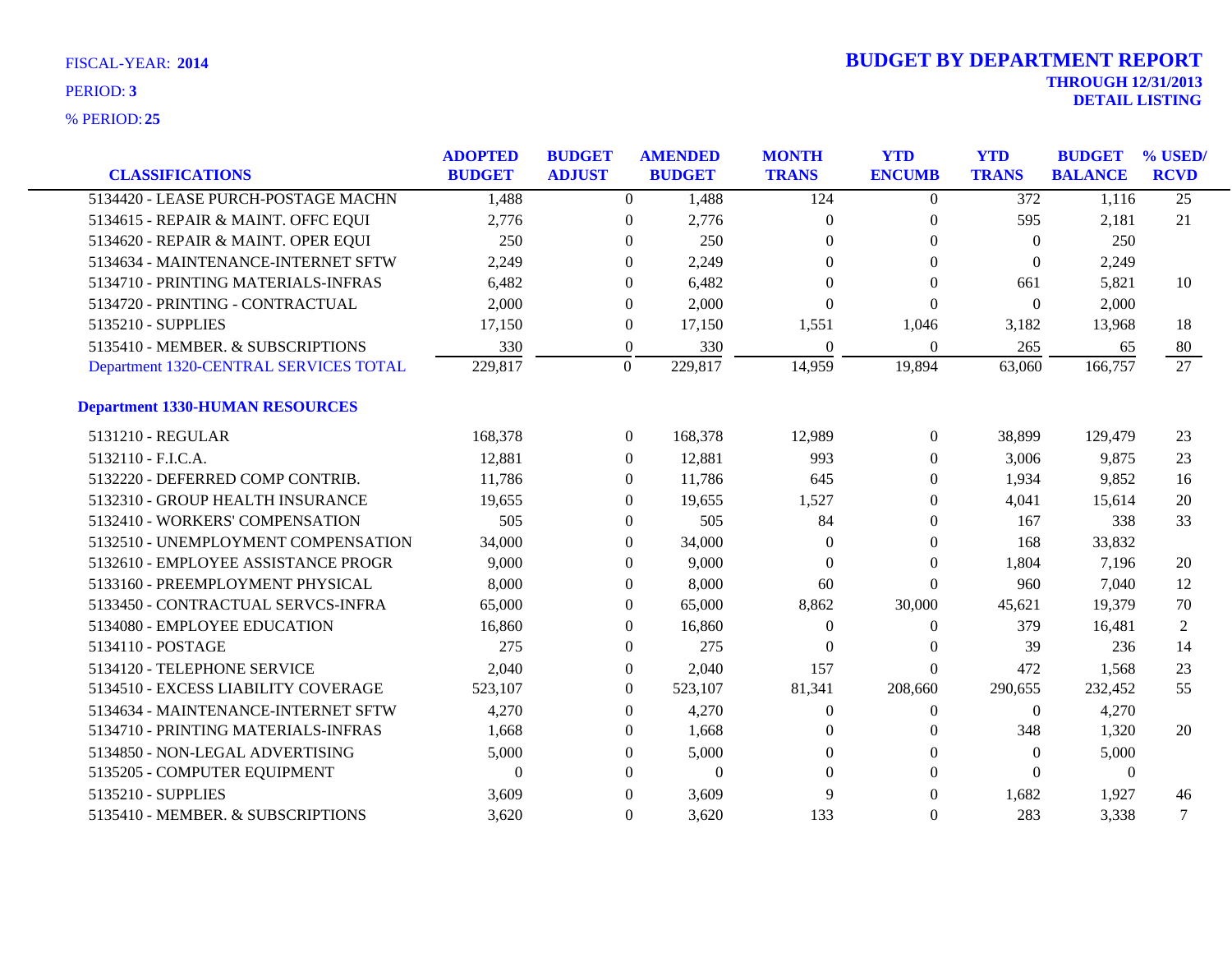**25** % PERIOD:

| <b>CLASSIFICATIONS</b>                          | <b>ADOPTED</b><br><b>BUDGET</b> | <b>BUDGET</b><br><b>ADJUST</b> |                  | <b>AMENDED</b><br><b>BUDGET</b> | <b>MONTH</b><br><b>TRANS</b> | <b>YTD</b><br><b>ENCUMB</b> | <b>YTD</b><br><b>TRANS</b> | <b>BUDGET</b><br><b>BALANCE</b> | % USED/<br><b>RCVD</b> |
|-------------------------------------------------|---------------------------------|--------------------------------|------------------|---------------------------------|------------------------------|-----------------------------|----------------------------|---------------------------------|------------------------|
| Department 1330-HUMAN RESOURCES TOTAL           | 889,654                         |                                | $\Omega$         | 889,654                         | 106,800                      | 238,660                     | 390,458                    | 499,197                         | $\overline{43}$        |
| <b>Department 1340-MANAGEMENT INFO. SYSTEMS</b> |                                 |                                |                  |                                 |                              |                             |                            |                                 |                        |
| 5133450 - CONTRACTUAL SERVCS-INFRA              | 175,000                         |                                | $\boldsymbol{0}$ | 175,000                         | 15,817                       | $\Omega$                    | 31,633                     | 143,367                         | 18                     |
| 5134632 - INTERNET SERVICE                      | 38,670                          |                                | $\Omega$         | 38,670                          | 3,080                        | 24,900                      | 30,218                     | 8,452                           | 78                     |
| 5134634 - MAINTENANCE-INTERNET SFTW             | 68,831                          |                                | $\Omega$         | 68,831                          | 1,073                        | 3,114                       | 17,613                     | 51,218                          | 25                     |
| 5135205 - COMPUTER EQUIPMENT                    | 32,225                          |                                | $\Omega$         | 32,225                          | 14,634                       | 10,473                      | 25,692                     | 6,533                           | 79                     |
| 5135210 - SUPPLIES                              | 3,038                           |                                | $\boldsymbol{0}$ | 3,038                           | $\theta$                     | $\overline{0}$              | 1,645                      | 1,393                           | 54                     |
| 5136430 - EQUIPMENT-OPERATING                   | $\theta$                        |                                | $\boldsymbol{0}$ | $\theta$                        | $\theta$                     | $\theta$                    | $\mathbf{0}$               | $\theta$                        |                        |
| Department 1340-MANAGEMENT INFO. SYSTEMS        | 317,764                         |                                | $\overline{0}$   | 317,764                         | 34,604                       | 38,487                      | 106,801                    | 210,963                         | 33                     |
| <b>Department 1410-FINANCE</b>                  |                                 |                                |                  |                                 |                              |                             |                            |                                 |                        |
| 5131210 - REGULAR                               | 296,660                         |                                | $\boldsymbol{0}$ | 296,660                         | 20,541                       | $\boldsymbol{0}$            | 61,608                     | 235,052                         | 20                     |
| 5131310 - PART-TIME                             | 43,091                          |                                | $\theta$         | 43,091                          | 3,288                        | $\overline{0}$              | 9,859                      | 33,232                          | 22                     |
| 5132110 - F.I.C.A.                              | 24,896                          |                                | $\Omega$         | 24,896                          | 1,821                        | $\Omega$                    | 5,501                      | 19,395                          | 22                     |
| 5132210 - PENSION PLAN CONTRIBUTION             | 10,302                          |                                | $\overline{0}$   | 10,302                          | $\overline{0}$               | $\mathbf{0}$                | $\boldsymbol{0}$           | 10,302                          |                        |
| 5132220 - DEFERRED COMP CONTRIB.                | 15,542                          |                                | $\theta$         | 15,542                          | 790                          | $\Omega$                    | 2,362                      | 13,180                          | 15                     |
| 5132310 - GROUP HEALTH INSURANCE                | 29,482                          |                                | $\Omega$         | 29,482                          | 2,490                        | $\mathbf{0}$                | 5,475                      | 24,007                          | 18                     |
| 5132410 - WORKERS' COMPENSATION                 | 1,021                           |                                | $\theta$         | 1,021                           | 169                          | $\overline{0}$              | 338                        | 683                             | 33                     |
| 5133100 - PROFESSIONAL SERVICES                 | 10,000                          |                                | $\Omega$         | 10,000                          | $\theta$                     | $\Omega$                    | $\theta$                   | 10,000                          |                        |
| 5133210 - AUDITOR'S FEE                         | 72,500                          |                                | $\overline{0}$   | 72,500                          | $\Omega$                     | 37,500                      | 45,000                     | 27,500                          | 62                     |
| 5133450 - CONTRACTUAL SERVCS-INFRA              | 36,860                          |                                | $\boldsymbol{0}$ | 36,860                          | 1,419                        | 2,400                       | 3,969                      | 32,891                          | 10                     |
| 5133459 - Contractual Services- Parking         | 417,500                         |                                | $\theta$         | 417,500                         | 12,769                       | 38,918                      | 101,157                    | 316,343                         | 24                     |
| 5134070 - TRAVEL & CONFERENCE                   | 2,800                           |                                | $\Omega$         | 2,800                           | $\mathbf{0}$                 | $\Omega$                    | $\Omega$                   | 2,800                           |                        |
| 5134110 - POSTAGE                               | 7,030                           |                                | $\Omega$         | 7,030                           | $\Omega$                     | $\Omega$                    | 1,004                      | 6,026                           | 14                     |
| 5134120 - TELEPHONE SERVICE                     | 2,100                           |                                | $\theta$         | 2,100                           | 154                          | $\overline{0}$              | 461                        | 1,639                           | 21                     |
| 5134634 - MAINTENANCE-INTERNET SFTW             | 35,000                          |                                | $\theta$         | 35,000                          | 17,730                       | $\overline{0}$              | 17,730                     | 17,270                          | 50                     |
| 5134710 - PRINTING MATERIALS-INFRAS             | 1,668                           |                                | $\Omega$         | 1,668                           | $\mathbf{0}$                 | $\Omega$                    | 299                        | 1,369                           | 17                     |
| 5135205 - COMPUTER EQUIPMENT                    | 1,300                           |                                | $\Omega$         | 1,300                           | $\theta$                     | $\Omega$                    | $\theta$                   | 1,300                           |                        |
| 5135210 - SUPPLIES                              | 8,573                           |                                | $\Omega$         | 8,573                           | 583                          | $\theta$                    | 1,297                      | 7,276                           | 15                     |
| 5135410 - MEMBER. & SUBSCRIPTIONS               | 2,365                           |                                | $\theta$         | 2,365                           | 160                          | $\Omega$                    | 322                        | 2,043                           | 13                     |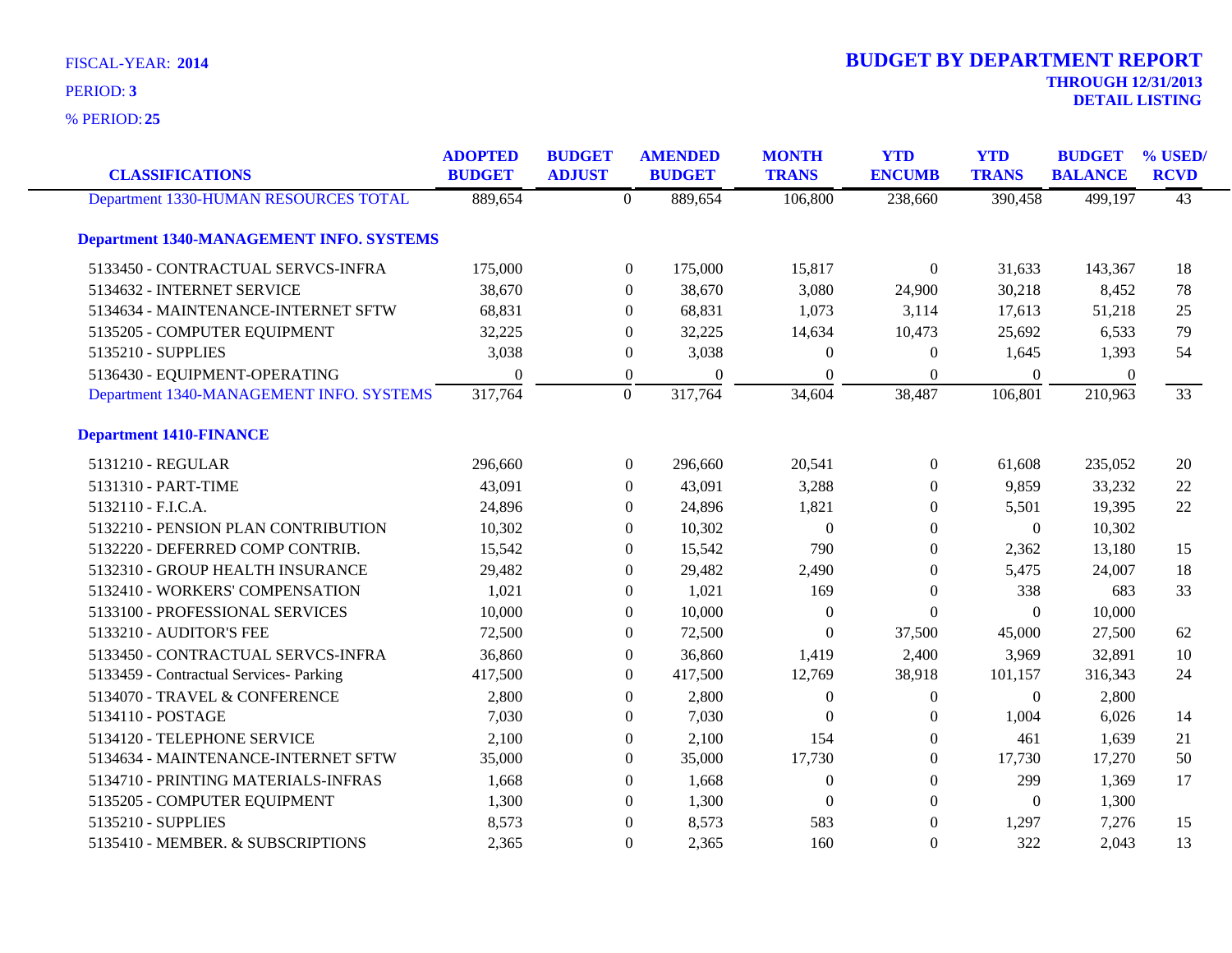| <b>CLASSIFICATIONS</b>               | <b>ADOPTED</b><br><b>BUDGET</b> | <b>BUDGET</b><br><b>ADJUST</b> |                  | <b>AMENDED</b><br><b>BUDGET</b> | <b>MONTH</b><br><b>TRANS</b> | <b>YTD</b><br><b>ENCUMB</b> | <b>YTD</b><br><b>TRANS</b> | <b>BUDGET</b><br><b>BALANCE</b> | % USED/<br><b>RCVD</b> |
|--------------------------------------|---------------------------------|--------------------------------|------------------|---------------------------------|------------------------------|-----------------------------|----------------------------|---------------------------------|------------------------|
|                                      |                                 |                                |                  |                                 |                              |                             |                            |                                 |                        |
| 5137110 - DEBT SERVICE-PRINCIPAL     | 119,268                         |                                | $\overline{0}$   | 119,268                         | $\theta$                     | $\theta$                    | 34,414                     | 84,854                          | $\overline{28}$        |
| 5137210 - DEBT SERVICE-INTEREST      | 3,825                           |                                | $\boldsymbol{0}$ | 3,825                           | $\Omega$                     | $\mathbf{0}$                | $\overline{0}$             | 3,825                           |                        |
| Department 1410-FINANCE TOTAL        | 1,141,783                       |                                | $\overline{0}$   | 1,141,783                       | 61,914                       | 78,818                      | 290,796                    | 850,987                         | $\overline{25}$        |
| <b>Department 1500-CITY ATTORNEY</b> |                                 |                                |                  |                                 |                              |                             |                            |                                 |                        |
| 5143120 - PROFESSIONAL SERV COST     | 160,000                         |                                | $\overline{0}$   | 160,000                         | $\Omega$                     | $\theta$                    | 26,720                     | 133,280                         | 16                     |
| 5143410 - LITIGATION-SPC PRJ & COST  | 235,000                         |                                | $\theta$         | 235,000                         | 5,454                        | $\Omega$                    | 7,054                      | 227,946                         | 3                      |
| 5143440 - CONSULTING-LABOR ATTORNEY  | 40,000                          |                                | $\theta$         | 40,000                          | $\Omega$                     | $\Omega$                    | $\overline{0}$             | 40,000                          |                        |
| 5144065 - CITY ATTORNEY'S EXPENSE    | 1,000                           |                                | $\overline{0}$   | 1,000                           | 358                          | $\mathbf{0}$                | 358                        | 643                             | 35                     |
| Department 1500-CITY ATTORNEY TOTAL  | 436,000                         |                                | $\overline{0}$   | 436,000                         | 5,812                        | $\overline{0}$              | 34,132                     | 401,869                         | $\overline{7}$         |
| <b>Department 1610-BUILDING</b>      |                                 |                                |                  |                                 |                              |                             |                            |                                 |                        |
| 5241210 - REGULAR                    | 230,649                         |                                | $\boldsymbol{0}$ | 230,649                         | 18,032                       | $\boldsymbol{0}$            | 54,096                     | 176,553                         | 23                     |
| 5241310 - PART-TIME                  | 138,434                         |                                | $\overline{0}$   | 138,434                         | 10,608                       | $\Omega$                    | 31,824                     | 106,610                         | 22                     |
| 5242110 - F.I.C.A.                   | 28,235                          |                                | $\Omega$         | 28,235                          | 2,224                        | $\Omega$                    | 6,674                      | 21,561                          | 23                     |
| 5242220 - DEFERRED COMP CONTRIB.     | 16,145                          |                                | $\theta$         | 16,145                          | 1,183                        | $\Omega$                    | 3,535                      | 12,610                          | 21                     |
| 5242310 - GROUP HEALTH INSURANCE     | 26,206                          |                                | $\theta$         | 26,206                          | 2,006                        | $\bf{0}$                    | 4,506                      | 21,700                          | 17                     |
| 5242410 - WORKERS' COMPENSATION      | 8,125                           |                                | $\theta$         | 8,125                           | 1,345                        | $\mathbf{0}$                | 2,689                      | 5,436                           | 33                     |
| 5243150 - CONTRACT INSPECT/ENGINEER  | 3,000                           |                                | $\theta$         | 3,000                           | $\Omega$                     | $\Omega$                    | $\overline{0}$             | 3,000                           |                        |
| 5243450 - CONTRACTUAL SERVICES       | 1,000                           |                                | $\Omega$         | 1,000                           | $\Omega$                     | $\Omega$                    | $\Omega$                   | 1,000                           |                        |
| 5244110 - POSTAGE                    | 200                             |                                | $\Omega$         | 200                             | $\theta$                     | $\theta$                    | 29                         | 171                             | 14                     |
| 5244120 - TELEPHONE SERVICES         | 1,380                           |                                | $\Omega$         | 1,380                           | $\Omega$                     | $\theta$                    | 127                        | 1,253                           | 9                      |
| 5244515 - AUTO INSURANCE             | 400                             |                                | $\Omega$         | 400                             | $\Omega$                     | $\Omega$                    | $\theta$                   | 400                             |                        |
| 5244710 - PRINTING MATERIALS-INFRAS  | 1,900                           |                                | $\mathbf{0}$     | 1,900                           | $\Omega$                     | $\mathbf{0}$                | 172                        | 1,728                           | 9                      |
| 5245210 - SUPPLIES                   | 2,500                           |                                | $\theta$         | 2,500                           | $\Omega$                     | $\Omega$                    | $\overline{0}$             | 2,500                           |                        |
| 5245220 - UNIFORMS                   | 680                             |                                | $\mathbf{0}$     | 680                             | $\Omega$                     | $\theta$                    | $\theta$                   | 680                             |                        |
| 5245230 - FUEL                       | 1,600                           |                                | $\boldsymbol{0}$ | 1,600                           | 115                          | $\mathbf{0}$                | 115                        | 1,485                           | $\tau$                 |
| 5245410 - MEMBER. & SUBSCRIPTIONS    | 120                             |                                | $\boldsymbol{0}$ | 120                             | $\Omega$                     | $\theta$                    | $\mathbf{0}$               | 120                             |                        |
| Department 1610-BUILDING TOTAL       | 460,574                         |                                | $\Omega$         | 460,574                         | 35,513                       | $\overline{0}$              | 103,767                    | 356,807                         | 22                     |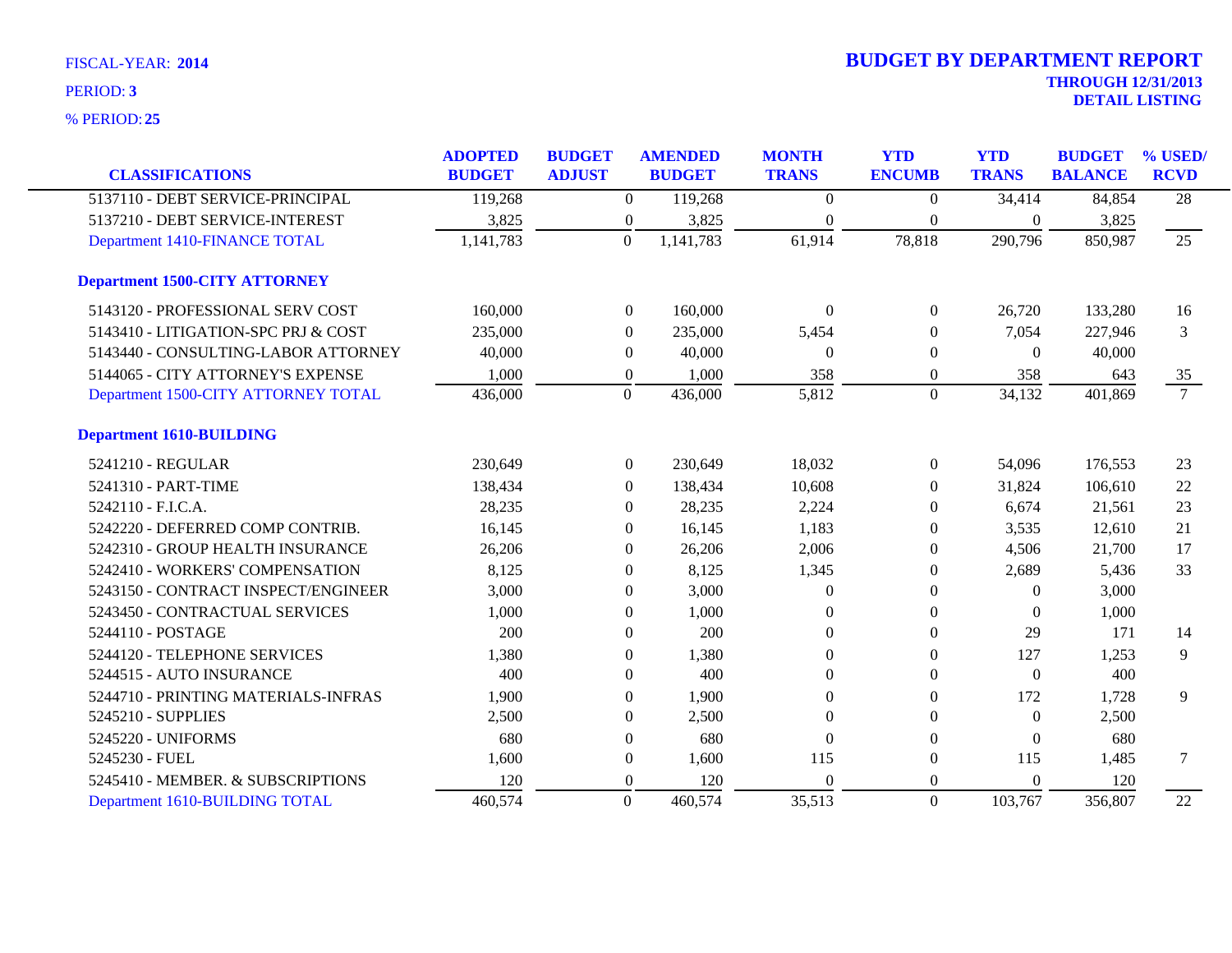**25** % PERIOD:

| <b>DETAIL LISTING</b> |
|-----------------------|
|                       |

|                                         | <b>ADOPTED</b> | <b>BUDGET</b> |                | <b>AMENDED</b>   | <b>MONTH</b>     | <b>YTD</b>       | <b>YTD</b>       | <b>BUDGET</b>  | % USED/     |
|-----------------------------------------|----------------|---------------|----------------|------------------|------------------|------------------|------------------|----------------|-------------|
| <b>CLASSIFICATIONS</b>                  | <b>BUDGET</b>  | <b>ADJUST</b> |                | <b>BUDGET</b>    | <b>TRANS</b>     | <b>ENCUMB</b>    | <b>TRANS</b>     | <b>BALANCE</b> | <b>RCVD</b> |
| Department 1620-PLANNING & ZONING       |                |               |                |                  |                  |                  |                  |                |             |
| 5241210 - REGULAR                       | 228,679        |               | $\mathbf{0}$   | 228,679          | 19,820           | $\boldsymbol{0}$ | 61,399           | 167,280        | 26          |
| 5241310 - PART-TIME                     | $\Omega$       |               | $\Omega$       | $\theta$         | $\Omega$         | $\theta$         | $\Omega$         | $\Omega$       |             |
| 5242110 - F.I.C.A.                      | 17,494         |               | $\overline{0}$ | 17,494           | 1,550            | $\theta$         | 4,792            | 12,702         | 27          |
| 5242210 - PENSION PLAN CONTRIBUTION     | 8,291          |               | $\overline{0}$ | 8,291            | $\theta$         | $\overline{0}$   | $\theta$         | 8,291          |             |
| 5242220 - DEFERRED COMP CONTRIB.        | 11,977         |               | $\overline{0}$ | 11,977           | 730              | $\theta$         | 2,191            | 9,786          | 18          |
| 5242310 - GROUP HEALTH INSURANCE        | 26,206         |               | $\overline{0}$ | 26,206           | 2,016            | $\theta$         | 4,526            | 21,680         | 17          |
| 5242410 - WORKERS' COMPENSATION         | 686            |               | $\overline{0}$ | 686              | 114              | $\boldsymbol{0}$ | 227              | 459            | 33          |
| 5243100 - PROFESSIONAL SERVICES         | 2,440          |               | 0              | 2,440            | $\boldsymbol{0}$ | $\mathbf{0}$     | $\boldsymbol{0}$ | 2,440          |             |
| 5243450 - CONTRACTUAL SERVICES          | 139,000        |               | $\Omega$       | 139,000          | 9,000            | 8,000            | 17,000           | 122,000        | 12          |
| 5243480 - DIGITIZING                    | 1,500          |               | $\overline{0}$ | 1,500            | $\theta$         | $\theta$         | $\mathbf{0}$     | 1,500          |             |
| 5244070 - TRAVEL & CONFERENCE           | 1,400          |               | 0              | 1,400            | $\overline{0}$   | $\boldsymbol{0}$ | $\theta$         | 1,400          |             |
| 5244110 - POSTAGE                       | 2,063          |               | $\overline{0}$ | 2,063            | $\theta$         | $\boldsymbol{0}$ | 295              | 1,768          | 14          |
| 5244120 - TELEPHONE SERVICES            | 1,097          |               | $\Omega$       | 1,097            | 176              | $\overline{0}$   | 472              | 625            | 43          |
| 5244515 - AUTO INSURANCE                | 400            |               | $\overline{0}$ | 400              | $\theta$         | $\overline{0}$   | $\mathbf{0}$     | 400            |             |
| 5244620 - MAINT.&REP.OPER. EQUIPMNT     | 9,443          |               | $\overline{0}$ | 9,443            | $\overline{0}$   | $\boldsymbol{0}$ | 1,112            | 8,331          | 11          |
| 5244634 - PLANNING- INTERNET            | 4,000          |               | $\Omega$       | 4,000            | $\Omega$         | $\theta$         | $\Omega$         | 4,000          |             |
| 5244710 - PRINTING MATERIALS-INFRAS     | 3,412          |               | $\mathbf{0}$   | 3,412            | $\theta$         | $\boldsymbol{0}$ | 565              | 2,847          | 16          |
| 5244910 - LEGAL ADS                     | 3,945          |               | $\overline{0}$ | 3,945            | $\theta$         | $\overline{0}$   | 798              | 3,147          | 20          |
| 5245205 - COMPUTERS                     | 1,000          |               | $\overline{0}$ | 1,000            | $\Omega$         | $\overline{0}$   | $\theta$         | 1,000          |             |
| 5245210 - SUPPLIES                      | 3,681          |               | $\overline{0}$ | 3,681            | 25               | $\theta$         | 95               | 3,586          | 2           |
| 5245230 - FUEL                          | 144            |               | $\overline{0}$ | 144              | 10               | $\mathbf{0}$     | 10               | 134            | 6           |
| 5245410 - MEMBER. & SUBSCRIPTIONS       | 1,605          |               | $\mathbf{0}$   | 1,605            | $\Omega$         | $\mathbf{0}$     | $\overline{0}$   | 1,605          |             |
| Department 1620-PLANNING & ZONING TOTAL | 468,463        |               | $\Omega$       | 468,463          | 33,441           | 8,000            | 93,482           | 374,981        | 19          |
| <b>Department 1640-CODE ENFORCEMENT</b> |                |               |                |                  |                  |                  |                  |                |             |
| 5241210 - REGULAR                       | 153,875        |               | $\mathbf{0}$   | 153,875          | 12,316           | $\overline{0}$   | 36,179           | 117,696        | 23          |
| 5241310 - PART-TIME                     | $\theta$       |               | $\overline{0}$ | $\boldsymbol{0}$ | $\Omega$         | $\overline{0}$   | $\Omega$         | $\mathbf{0}$   |             |
| 5242110 - F.I.C.A.                      | 11,771         |               | $\overline{0}$ | 11,771           | 971              | $\theta$         | 2,856            | 8,915          | 24          |
| 5242210 - PENSION PLAN CONTRIBUTION     | 8,207          |               | $\overline{0}$ | 8,207            | $\overline{0}$   | $\theta$         | $\Omega$         | 8,207          |             |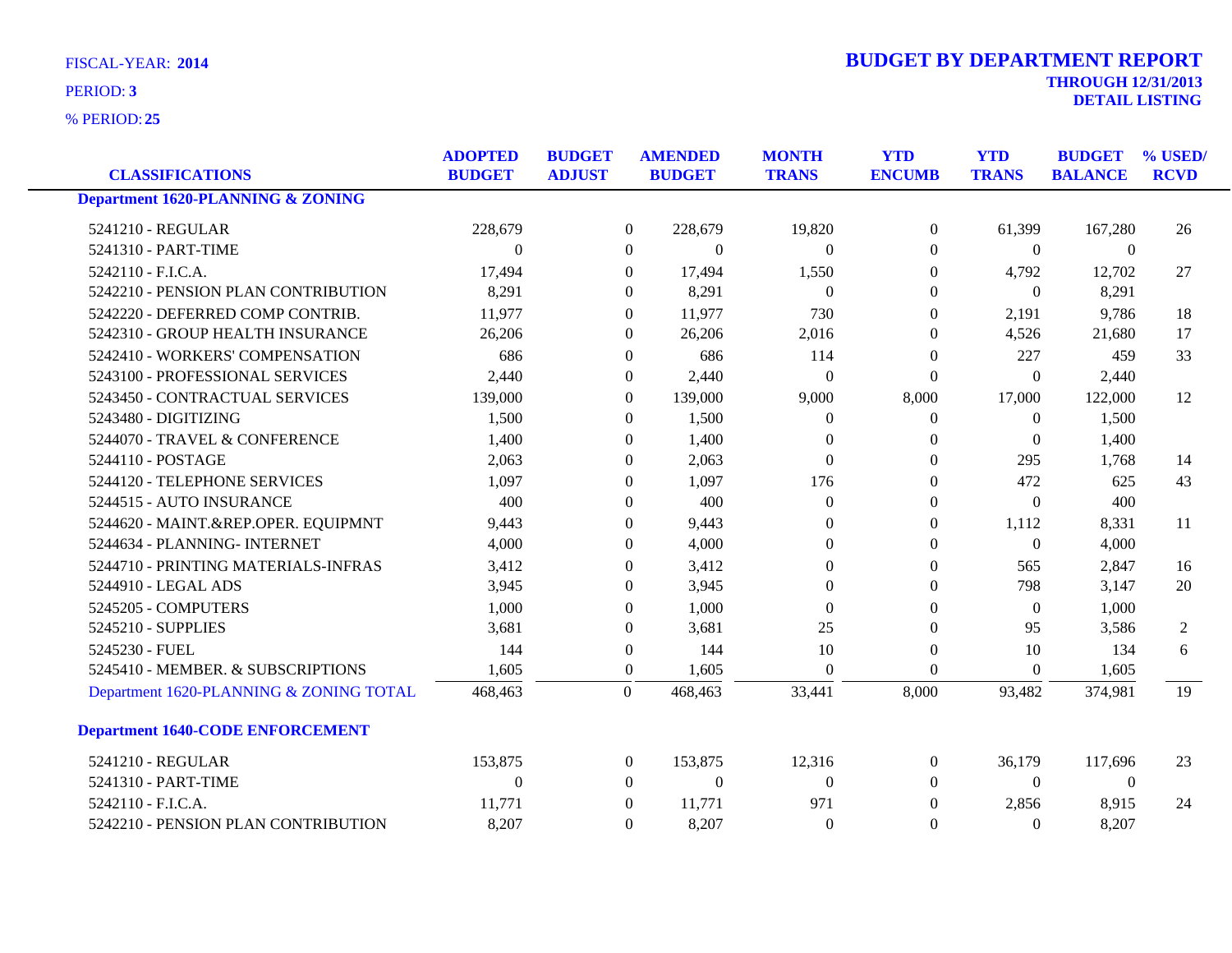| <b>FISCAL-YEAR: 2014</b> |  |
|--------------------------|--|
|                          |  |

|                                             | <b>ADOPTED</b> | <b>BUDGET</b> |                  | <b>AMENDED</b> | <b>MONTH</b>     | <b>YTD</b>       | <b>YTD</b>       | <b>BUDGET</b>  | % USED/         |
|---------------------------------------------|----------------|---------------|------------------|----------------|------------------|------------------|------------------|----------------|-----------------|
| <b>CLASSIFICATIONS</b>                      | <b>BUDGET</b>  | <b>ADJUST</b> |                  | <b>BUDGET</b>  | <b>TRANS</b>     | <b>ENCUMB</b>    | <b>TRANS</b>     | <b>BALANCE</b> | <b>RCVD</b>     |
| 5242220 - DEFERRED COMP CONTRIB.            | 6,782          |               | $\overline{0}$   | 6,782          | 394              | $\overline{0}$   | 1,159            | 5,623          | $\overline{17}$ |
| 5242310 - GROUP HEALTH INSURANCE            | 19,655         |               | $\boldsymbol{0}$ | 19,655         | 1,513            | $\boldsymbol{0}$ | 3,519            | 16,136         | 17              |
| 5242410 - WORKERS' COMPENSATION             | 4,801          |               | $\overline{0}$   | 4,801          | 794              | $\boldsymbol{0}$ | 1,589            | 3,212          | 33              |
| 5243111 - SPECIAL MASTERS                   | 4,000          |               | $\Omega$         | 4,000          | $\overline{0}$   | $\Omega$         | 400              | 3,600          | 10              |
| 5243450 - CONTRACTUAL SERVICES              | 20,000         |               | $\theta$         | 20,000         | $\theta$         | $\overline{0}$   | $\Omega$         | 20,000         |                 |
| 5244070 - TRAVEL & CONFERENCE               | 1,374          |               | $\overline{0}$   | 1,374          | $\Omega$         | $\boldsymbol{0}$ | $\boldsymbol{0}$ | 1,374          |                 |
| 5244080 - EMPLOYEE EDUCATION                | 2,415          |               | $\boldsymbol{0}$ | 2,415          | $\mathbf{0}$     | $\boldsymbol{0}$ | 150              | 2,265          | 6               |
| 5244110 - POSTAGE                           | 7,000          |               | $\theta$         | 7,000          | $\overline{0}$   | $\overline{0}$   | 1,000            | 6,000          | 14              |
| 5244120 - TELEPHONE SERVICES                | 4,650          |               | $\theta$         | 4,650          | 338              | $\boldsymbol{0}$ | 1,014            | 3,636          | 21              |
| 5244515 - AUTO INSURANCE                    | 1,800          |               | $\boldsymbol{0}$ | 1,800          | $\boldsymbol{0}$ | 0                | $\boldsymbol{0}$ | 1,800          |                 |
| 5244710 - PRINTING MATERIALS-INFRAS         | 1,668          |               | $\overline{0}$   | 1,668          | $\overline{0}$   | $\boldsymbol{0}$ | 163              | 1,505          | 9               |
| 5244920 - LIENS                             | 1,612          |               | $\Omega$         | 1,612          | $\Omega$         | $\overline{0}$   | 128              | 1,484          | 7               |
| 5245205 - COMPUTERS                         | 4,400          |               | $\theta$         | 4,400          | $\Omega$         | $\mathbf{0}$     | $\Omega$         | 4,400          |                 |
| 5245210 - SUPPLIES                          | 2,873          |               | $\boldsymbol{0}$ | 2,873          | $\theta$         | $\boldsymbol{0}$ | 256              | 2,617          | 8               |
| 5245220 - UNIFORMS                          | 2,000          |               | $\boldsymbol{0}$ | 2,000          | $\mathbf{0}$     | $\boldsymbol{0}$ | $\boldsymbol{0}$ | 2,000          |                 |
| 5245230 - FUEL                              | 5,978          |               | $\boldsymbol{0}$ | 5,978          | 429              | $\boldsymbol{0}$ | 429              | 5,549          | 7               |
| 5245410 - MEMBER. & SUBSCRIPTIONS           | 540            |               | $\boldsymbol{0}$ | 540            | $\Omega$         | $\boldsymbol{0}$ | 105              | 435            | 19              |
| Department 1640-CODE ENFORCEMENT TOTAL      | 265,401        |               | $\overline{0}$   | 265,401        | 16,755           | $\overline{0}$   | 48,947           | 216,454        | 18              |
| <b>Department 1710-BUILDING MAINTENANCE</b> |                |               |                  |                |                  |                  |                  |                |                 |
| 5191210 - FULL-TIME                         | 71,737         |               | $\overline{0}$   | 71,737         | 5,897            | $\overline{0}$   | 16,891           | 54,846         | 23              |
| 5191410 - OVERTIME                          | 4,000          |               | $\theta$         | 4,000          | $\Omega$         | $\overline{0}$   | 55               | 3,945          | $\mathbf{1}$    |
| 5192110 - F.I.C.A.                          | 5,794          |               | $\boldsymbol{0}$ | 5,794          | 488              | 0                | 1,408            | 4,386          | 24              |
| 5192210 - PENSION PLAN CONTRIBUTION         | 10,906         |               | $\boldsymbol{0}$ | 10,906         | $\boldsymbol{0}$ | 0                | $\boldsymbol{0}$ | 10,906         |                 |
| 5192310 - GROUP HEALTH INSURANCE            | 13,103         |               | $\overline{0}$   | 13,103         | 992              | 0                | 2,477            | 10,626         | 18              |
| 5192410 - WORKERS' COMPENSATION             | 3,409          |               | $\overline{0}$   | 3,409          | 564              | $\overline{0}$   | 1,128            | 2,281          | 33              |
| 5193450 - CONT. SVCS.                       | 86,655         |               | $\boldsymbol{0}$ | 86,655         | 4,600            | 46,000           | 57,145           | 29,510         | 65              |
| 5194070 - TRAVEL                            | 250            |               | $\overline{0}$   | 250            | $\theta$         | $\overline{0}$   | $\mathbf{0}$     | 250            |                 |
| 5194080 - EMPLOYEE EDUCATION                | 200            |               | $\overline{0}$   | 200            | $\Omega$         | $\Omega$         | $\Omega$         | 200            |                 |
| 5194120 - TELEPHONE SERVICE                 | 780            |               | $\Omega$         | 780            | 39               | $\theta$         | 77               | 703            | 9               |
| 5194310 - ELECTRIC                          | 114,000        |               | $\Omega$         | 114,000        | 15,833           | 98,167           | 114,000          | $\theta$       | 100             |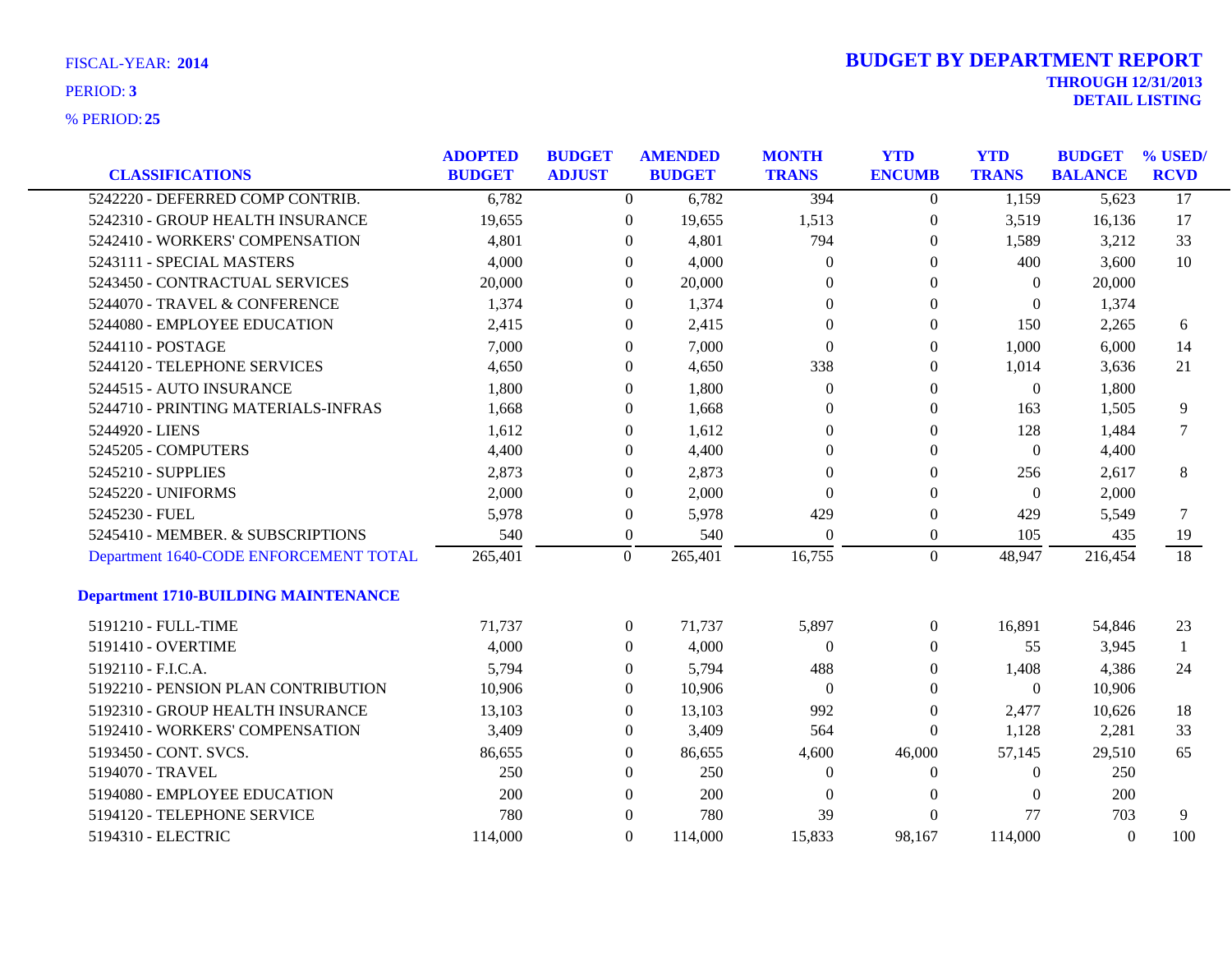| <b>CLASSIFICATIONS</b>                                                    | <b>ADOPTED</b><br><b>BUDGET</b> | <b>BUDGET</b><br><b>ADJUST</b> |                                    | <b>AMENDED</b><br><b>BUDGET</b> | <b>MONTH</b><br><b>TRANS</b> | <b>YTD</b><br><b>ENCUMB</b> | <b>YTD</b><br><b>TRANS</b> | <b>BUDGET</b><br><b>BALANCE</b> | % USED/<br><b>RCVD</b> |
|---------------------------------------------------------------------------|---------------------------------|--------------------------------|------------------------------------|---------------------------------|------------------------------|-----------------------------|----------------------------|---------------------------------|------------------------|
| 5194320 - WATER                                                           | 27,000                          |                                | $\overline{0}$                     | 27,000                          | 3,360                        | 23,640                      | 27,000                     | $\theta$                        | 100                    |
|                                                                           | 250                             |                                |                                    | 250                             | $\Omega$                     |                             | $\theta$                   | 250                             |                        |
| 5194620 - REPAIR & MAINT. OPER EQUI<br>5194670 - MAINT & REP - STRUCTURES | 82,000                          |                                | $\boldsymbol{0}$<br>$\Omega$       | 82,000                          | 7,082                        | $\overline{0}$<br>$\Omega$  |                            |                                 | 13                     |
|                                                                           |                                 |                                |                                    |                                 |                              |                             | 10,905                     | 71,095                          |                        |
| 5195210 - SUPPLIES                                                        | 21,050                          |                                | $\theta$                           | 21,050                          | $\theta$                     | $\mathbf{0}$                | 3,673                      | 17,378                          | 17                     |
| 5195220 - UNIFORMS<br>Department 1710-BUILDING MAINTENANCE TOTAL          | 800<br>441,934                  |                                | $\boldsymbol{0}$<br>$\overline{0}$ | 800<br>441,934                  | $\overline{0}$<br>38,855     | 300<br>168,107              | 300<br>235,059             | 500<br>206,876                  | 37<br>53               |
| <b>Department 1720-SOLID WASTE</b>                                        |                                 |                                |                                    |                                 |                              |                             |                            |                                 |                        |
| 5341210 - REGULAR                                                         | 410,277                         |                                | $\overline{0}$                     | 410,277                         | 58,261                       | $\overline{0}$              | 111,831                    | 298,446                         | 27                     |
| 5341410 - OVERTIME                                                        | 7,000                           |                                | $\Omega$                           | 7,000                           | 825                          | $\Omega$                    | 2,307                      | 4,693                           | 32                     |
| 5342110 - F.I.C.A.                                                        | 31,922                          |                                | $\theta$                           | 31,922                          | 4,530                        | $\overline{0}$              | 8,850                      | 23,072                          | 27                     |
| 5342210 - PENSION PLAN CONTRIBUTION                                       | 36,851                          |                                | $\theta$                           | 36,851                          | $\Omega$                     | $\Omega$                    | $\overline{0}$             | 36,851                          |                        |
| 5342220 - ICMA                                                            | 10,806                          |                                | $\overline{0}$                     | 10,806                          | 94                           | $\overline{0}$              | 239                        | 10,567                          | 2                      |
| 5342310 - GROUP HEALTH INSURANCE                                          | 65,516                          |                                | $\Omega$                           | 65,516                          | 4,448                        | $\Omega$                    | 9,389                      | 56,127                          | 14                     |
| 5342410 - WORKERS' COMPENSATION                                           | 54,321                          |                                | $\theta$                           | 54,321                          | 8,989                        | $\Omega$                    | 17,978                     | 36,343                          | 33                     |
| 5343470 - INTERLCL AGREE-RECYCLING                                        | 91,150                          |                                | $\boldsymbol{0}$                   | 91,150                          | 7,244                        | 83,906                      | 91,150                     | $\overline{0}$                  | 100                    |
| 5344070 - TRAVEL & CONFERENCE                                             | 200                             |                                | $\mathbf{0}$                       | 200                             | $\theta$                     | $\boldsymbol{0}$            | $\boldsymbol{0}$           | 200                             |                        |
| 5344080 - EMPLOYEE EDUCATION                                              | 300                             |                                | $\overline{0}$                     | 300                             | $\theta$                     | $\Omega$                    | $\theta$                   | 300                             |                        |
| 5344340 - REFUSE DISPOSAL FEE                                             | 648,815                         |                                | $\boldsymbol{0}$                   | 648,815                         | 24,475                       | 560,888                     | 645,315                    | 3,500                           | 99                     |
| 5345210 - SUPPLIES                                                        | 8,500                           |                                | $\mathbf{0}$                       | 8,500                           | $\Omega$                     | $\Omega$                    | 602                        | 7,898                           | 7                      |
| 5345220 - UNIFORMS                                                        | 4,000                           |                                | $\boldsymbol{0}$                   | 4,000                           | 133                          | 1,500                       | 1,633                      | 2,367                           | 40                     |
| 5347110 - DEBT SERVICE-PRINCIPAL                                          | $\Omega$                        |                                | $\mathbf{0}$                       | $\Omega$                        | $\Omega$                     | $\mathbf{0}$                | $\theta$                   | $\theta$                        |                        |
| 5347210 - DEBT SERVICE-INTEREST                                           | $\Omega$                        |                                | $\boldsymbol{0}$                   | $\Omega$                        | $\Omega$                     | $\Omega$                    | $\Omega$                   |                                 |                        |
| Department 1720-SOLID WASTE TOTAL                                         | 1,369,658                       |                                | $\boldsymbol{0}$                   | 1,369,658                       | 108,999                      | 646,294                     | 889,294                    | 480,364                         | 64                     |
| <b>Department 1730-STREET MAINTENANCE</b>                                 |                                 |                                |                                    |                                 |                              |                             |                            |                                 |                        |
| 5411210 - REGULAR                                                         | 211,623                         |                                | $\boldsymbol{0}$                   | 211,623                         | 17,301                       | $\boldsymbol{0}$            | 49,665                     | 161,958                         | 23                     |
| 5411310 - PART TIME                                                       | $\mathbf{0}$                    |                                | $\overline{0}$                     | $\theta$                        | $\Omega$                     | $\Omega$                    | $\overline{0}$             | $\theta$                        |                        |
| 5411410 - OVERTIME                                                        | $\Omega$                        |                                | $\Omega$                           | $\Omega$                        | 195                          | $\Omega$                    | 1,133                      | $-1,133$                        |                        |
| 5412110 - F.I.C.A.                                                        | 16,189                          |                                | $\mathbf{0}$                       | 16,189                          | 1,337                        | $\theta$                    | 3,945                      | 12,244                          | 24                     |
| 5412210 - PENSION PLAN CONTRIBUTION                                       | 18,315                          |                                | $\Omega$                           | 18,315                          | $\theta$                     | $\Omega$                    | $\theta$                   | 18,315                          |                        |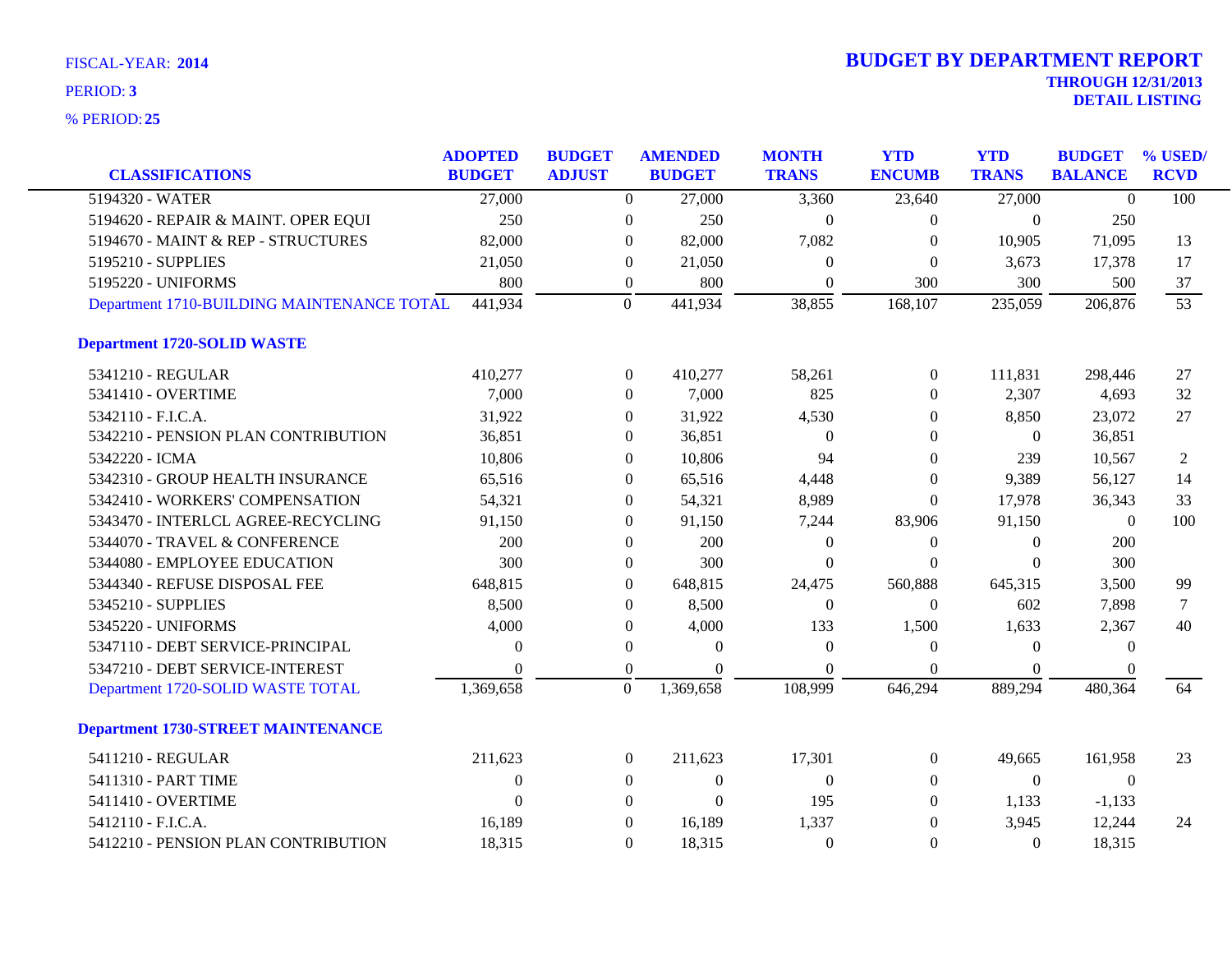| FISCAL-YEAR: 2014 |  |
|-------------------|--|
| PERIOD: 3         |  |

|                                             | <b>ADOPTED</b> | <b>BUDGET</b>    | <b>AMENDED</b> | <b>MONTH</b>                       | <b>YTD</b>       | <b>YTD</b>       | <b>BUDGET</b>  | % USED/        |
|---------------------------------------------|----------------|------------------|----------------|------------------------------------|------------------|------------------|----------------|----------------|
| <b>CLASSIFICATIONS</b>                      | <b>BUDGET</b>  | <b>ADJUST</b>    | <b>BUDGET</b>  | <b>TRANS</b>                       | <b>ENCUMB</b>    | <b>TRANS</b>     | <b>BALANCE</b> | <b>RCVD</b>    |
| 5412220 - DEFERRED COMP CONTRIB             | 5,910          | $\Omega$         | 5,910          | 141                                | $\overline{0}$   | 418              | 5,493          | $\overline{7}$ |
| 5412310 - GROUP HEALTH INSURANCE            | 45,861         | $\boldsymbol{0}$ | 45,861         | 3,443                              | $\boldsymbol{0}$ | 7,381            | 38,480         | 16             |
| 5412410 - WORKERS' COMPENSATION             | 21,861         | $\overline{0}$   | 21,861         | 3,618                              | $\theta$         | 7,235            | 14,626         | 33             |
| 5413450 - CONTRACTUAL SERVICES              | 30,000         | $\Omega$         | 30,000         | $\theta$                           | 24,900           | 27,000           | 3,000          | 90             |
| 5414070 - TRAVEL & CONFERENCE               | 300            | $\Omega$         | 300            | $\Omega$                           | $\Omega$         | 0                | 300            |                |
| 5414080 - EMPLOYEE EDUCATION                | 700            | $\theta$         | 700            | $\Omega$                           | $\Omega$         | $\theta$         | 700            |                |
| 5414120 - TRAVEL & CONFERENCE               | 1,560          | $\overline{0}$   | 1,560          | 77                                 | $\theta$         | 154              | 1,406          | 9              |
| 5414625 - LANDSCAPE MAINTENANCE             | 31,000         | $\overline{0}$   | 31,000         | 9,710                              | $\theta$         | 11,113           | 19,887         | 35             |
| 5414640 - MAINT & REP STRS & PARKWY         | 12,800         | $\overline{0}$   | 12,800         | $\theta$                           | $\theta$         | $\Omega$         | 12,800         |                |
| 5414650 - PARKS & STREETS - ELECT.          | 103,000        | $\overline{0}$   | 103,000        | 16,949                             | 86,051           | 103,000          | $\mathbf{0}$   | 100            |
| 5414670 - MAINT & REP-GRDS & STRUCT         | 2,500          | $\overline{0}$   | 2,500          | $\overline{0}$                     | $\boldsymbol{0}$ | 0                | 2,500          |                |
| 5415210 - SUPPLIES                          | 3,400          | $\Omega$         | 3,400          | $\Omega$                           | $\theta$         | 116              | 3,284          | 3              |
| 5415220 - UNIFORMS                          | 3,600          | $\Omega$         | 3,600          | $\Omega$                           | 1,050            | 1,050            | 2,550          | 29             |
| 5415245 - TOOLS                             | 500            | $\boldsymbol{0}$ | 500            | $\Omega$                           | $\theta$         | $\Omega$         | 500            |                |
| 5417110 - DEBT SERVICE- PRINCIPAL           | $\Omega$       | $\boldsymbol{0}$ |                | $\boldsymbol{0}$<br>$\overline{0}$ | $\Omega$         | $\theta$         | $\Omega$       |                |
| 5417210 - DEBT SERVICE-INTEREST             | 0              | $\boldsymbol{0}$ |                | $\Omega$<br>$\Omega$               | $\Omega$         | 0                |                |                |
| Department 1730-STREET MAINTENANCE TOTAL    | 509,119        | $\Omega$         | 509,119        | 52,771                             | 112,001          | 212,210          | 296,910        | 41             |
| <b>Department 1750-LANSCAPE MAINTENANCE</b> |                |                  |                |                                    |                  |                  |                |                |
| 5191210 - FULL-TIME                         | 206,633        | $\overline{0}$   | 206,633        | 14,939                             | $\overline{0}$   | 43,242           | 163,391        | 20             |
| 5191410 - OVERTIME                          | 4,000          | $\theta$         | 4,000          | 457                                | $\Omega$         | 700              | 3,300          | 17             |
| 5192110 - F.I.C.A.                          | 16,113         | $\Omega$         | 16,113         | 1,206                              | $\Omega$         | 3,445            | 12,668         | 21             |
| 5192210 - PENSION PLAN CONTRIBUTION         | 19,355         | $\overline{0}$   | 19,355         | $\overline{0}$                     | $\boldsymbol{0}$ | $\boldsymbol{0}$ | 19,355         |                |
| 5192220 - DEFERRED COMP CONTRIB.            | 5,336          | $\overline{0}$   | 5,336          | 20                                 | $\theta$         | 60               | 5,276          | -1             |
| 5192310 - GROUP HEALTH INSURANCE            | 39,310         | $\overline{0}$   | 39,310         | 2,461                              | $\overline{0}$   | 5,415            | 33,895         | 13             |
| 5192410 - WORKERS' COMPENSATION             | 8,451          | $\overline{0}$   | 8,451          | 1,398                              | $\theta$         | 2,797            | 5,654          | 33             |
| 5193450 - CONT. SVCS.                       | 37,000         | $\overline{0}$   | 37,000         | $\mathbf{0}$                       | $\Omega$         | $\overline{0}$   | 37,000         |                |
| 5194070 - TRAVEL                            | 1,000          | $\overline{0}$   | 1,000          | $\Omega$                           | $\overline{0}$   | $\theta$         | 1,000          |                |
| 5194120 - TELEPHONE SERVICE                 | 1,800          | $\theta$         | 1,800          | $\Omega$                           | $\Omega$         | 81               | 1,719          | 4              |
| 5194350 - ELECTRICITY-CITY PARKS            | 75,000         | $\Omega$         | 75,000         | 7,552                              | 63,901           | 71,664           | 3,336          | 95             |
| 5194420 - OUTSIDE SERV RENTAL               | 1,000          | $\Omega$         | 1,000          | $\Omega$                           | $\Omega$         | $\Omega$         | 1,000          |                |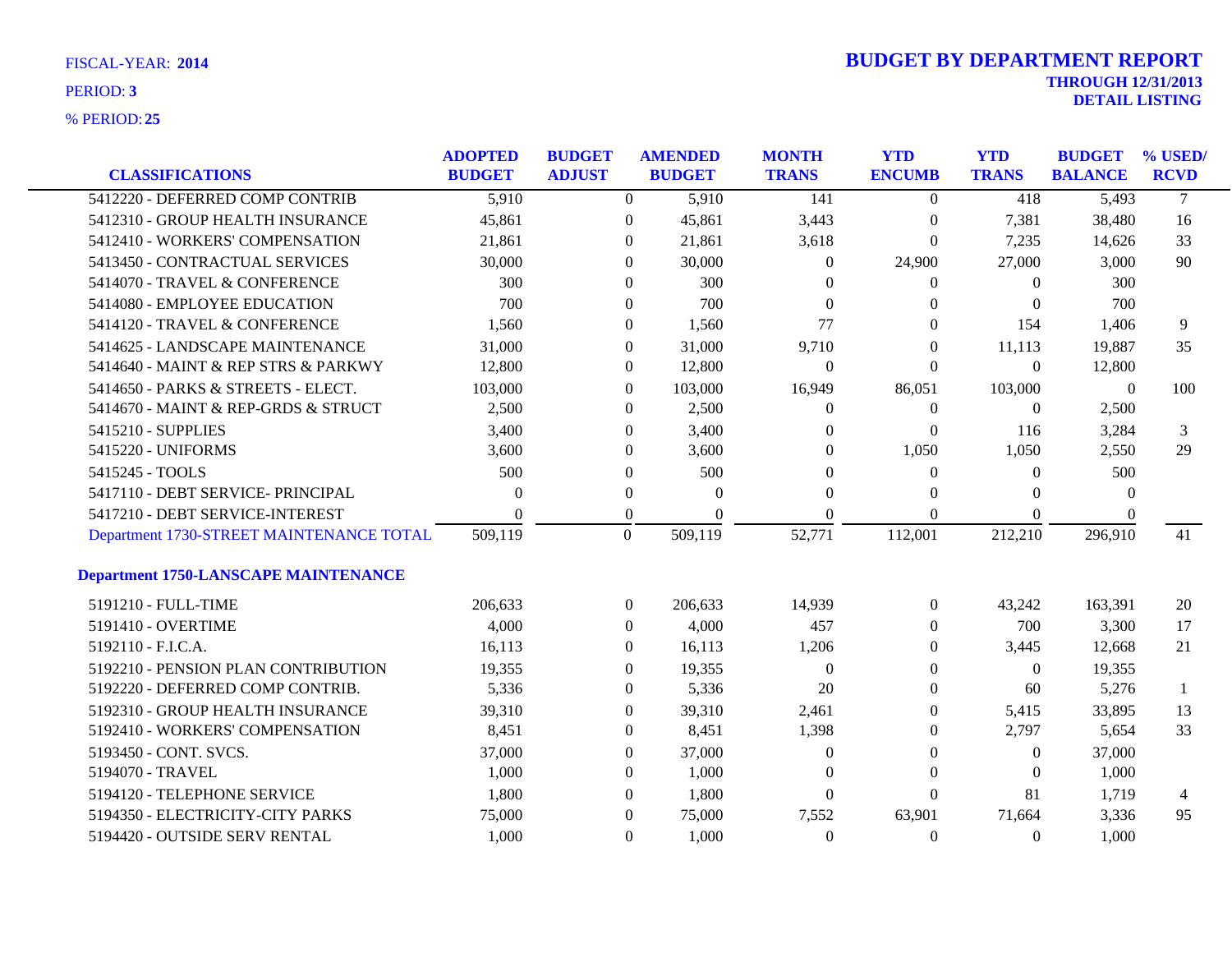| <b>CLASSIFICATIONS</b>                              | <b>ADOPTED</b><br><b>BUDGET</b> | <b>BUDGET</b><br><b>ADJUST</b> |                  | <b>AMENDED</b><br><b>BUDGET</b> | <b>MONTH</b><br><b>TRANS</b> | <b>YTD</b><br><b>ENCUMB</b> | <b>YTD</b><br><b>TRANS</b> | <b>BUDGET</b><br><b>BALANCE</b> | % USED/<br><b>RCVD</b> |
|-----------------------------------------------------|---------------------------------|--------------------------------|------------------|---------------------------------|------------------------------|-----------------------------|----------------------------|---------------------------------|------------------------|
| 5194515 - AUTO INSURANCE                            | 1,500                           |                                | $\overline{0}$   | 1,500                           | $\theta$                     | $\overline{0}$              | $\Omega$                   | 1,500                           |                        |
| 5194620 - REPAIR & MAINT. OPER EQUI                 | 56,500                          |                                | $\boldsymbol{0}$ | 56,500                          | 5,109                        | $\boldsymbol{0}$            | 13,047                     | 43,453                          | 23                     |
| 5195210 - SUPPLIES                                  | 9,285                           |                                | $\theta$         | 9,285                           | 1,217                        | $\theta$                    | 2,240                      | 7,045                           | 24                     |
| 5195220 - UNIFORMS                                  | 3,650                           |                                | $\overline{0}$   | 3,650                           | $\mathbf{0}$                 | $\Omega$                    | $\theta$                   | 3,650                           |                        |
| 5195230 - FUEL & LUBRICANT                          | 13,352                          |                                | $\overline{0}$   | 13,352                          | 959                          | $\Omega$                    | 959                        | 12,393                          | 7                      |
| 5195410 - MEMBER. & SUBSCRIPTIONS                   | 450                             |                                | $\boldsymbol{0}$ | 450                             | $\mathbf{0}$                 | $\boldsymbol{0}$            | $\boldsymbol{0}$           | 450                             |                        |
| Department 1750-LANSCAPE MAINTENANCE TOTAL          | 499,735                         |                                | $\mathbf{0}$     | 499,735                         | 35,318                       | 63,901                      | 143,650                    | 356,085                         | 28                     |
| <b>Department 1760-EQUIPMENT MAINTENANCE</b>        |                                 |                                |                  |                                 |                              |                             |                            |                                 |                        |
| 5191210 - FULL-TIME                                 | 125,831                         |                                | $\overline{0}$   | 125,831                         | 10,413                       | $\overline{0}$              | 29,703                     | 96,128                          | 23                     |
| 5191410 - OVERTIME                                  | 3,500                           |                                | $\overline{0}$   | 3,500                           | $\mathbf{0}$                 | $\boldsymbol{0}$            | 128                        | 3,372                           | 3                      |
| 5192110 - F.I.C.A.                                  | 9,894                           |                                | $\overline{0}$   | 9,894                           | 719                          | $\theta$                    | 2,088                      | 7,806                           | 21                     |
| 5192210 - PENSION PLAN CONTRIBUTION                 | 13,488                          |                                | $\boldsymbol{0}$ | 13,488                          | $\mathbf{0}$                 | $\boldsymbol{0}$            | $\overline{0}$             | 13,488                          |                        |
| 5192220 - DEFERRED COMP CONTRIB.                    | 2,496                           |                                | $\overline{0}$   | 2,496                           | 100                          | $\boldsymbol{0}$            | 300                        | 2,196                           | 12                     |
| 5192310 - GROUP HEALTH INSURANCE                    | 19,655                          |                                | $\overline{0}$   | 19,655                          | 1,475                        | $\theta$                    | 2,950                      | 16,705                          | 15                     |
| 5192410 - WORKERS' COMPENSATION                     | 4,480                           |                                | $\boldsymbol{0}$ | 4,480                           | 741                          | $\boldsymbol{0}$            | 1,483                      | 2,997                           | 33                     |
| 5194070 - TRAVEL                                    | 350                             |                                | $\boldsymbol{0}$ | 350                             | $\boldsymbol{0}$             | $\theta$                    | $\theta$                   | 350                             |                        |
| 5194120 - TELEPHONE SERVICE                         | 780                             |                                | $\mathbf{0}$     | 780                             | 39                           | $\boldsymbol{0}$            | 77                         | 703                             | 9                      |
| 5194515 - AUTO INSURANCE                            | 32,873                          |                                | $\overline{0}$   | 32,873                          | $\Omega$                     | $\theta$                    | $\theta$                   | 32,873                          |                        |
| 5194620 - REPAIR & MAINT. OPER EQUI                 | 400                             |                                | $\overline{0}$   | 400                             | $\Omega$                     | $\Omega$                    | $\Omega$                   | 400                             |                        |
| 5194680 - MAINT & REP-OUTSIDE SVCS                  | 64,000                          |                                | $\boldsymbol{0}$ | 64,000                          | 273                          | 8,850                       | 13,354                     | 50,646                          | 20                     |
| 5195220 - UNIFORMS                                  | 5,000                           |                                | $\boldsymbol{0}$ | 5,000                           | 145                          | 2,276                       | 2,538                      | 2,462                           | 50                     |
| 5195230 - FUEL & LUBRICANT                          | 183,944                         |                                | $\boldsymbol{0}$ | 183,944                         | 16,012                       | 149,902                     | 178,894                    | 5,050                           | 97                     |
| 5195240 - PARTS                                     | 56,000                          |                                | $\overline{0}$   | 56,000                          | 83                           | $\theta$                    | 4,464                      | 51,536                          | $\tau$                 |
| 5195245 - OPERATING TOOLS                           | 600                             |                                | $\boldsymbol{0}$ | 600                             | $\mathbf{0}$                 | $\boldsymbol{0}$            | $\boldsymbol{0}$           | 600                             |                        |
| 5195250 - TIRES                                     | 27,000                          |                                | $\boldsymbol{0}$ | 27,000                          | 2,142                        | $\boldsymbol{0}$            | 4,597                      | 22,403                          | 17                     |
| 5195260 - GENERAL                                   | 6,800                           |                                | $\boldsymbol{0}$ | 6,800                           | $\mathbf{0}$                 | $\boldsymbol{0}$            | 90                         | 6,710                           | $\mathbf{1}$           |
| Department 1760-EQUIPMENT MAINTENANCE TOTAL 557,091 |                                 |                                | $\theta$         | 557,091                         | 32,142                       | 161,028                     | 240,666                    | 316,425                         | 43                     |
| <b>Department 1770-PUBLIC WORKS DIRECTOR OFF</b>    |                                 |                                |                  |                                 |                              |                             |                            |                                 |                        |
| 5191210 - FULL-TIME                                 | 178,826                         |                                | $\mathbf{0}$     | 178,826                         | 10,658                       | $\boldsymbol{0}$            | 30,457                     | 148,369                         | 17                     |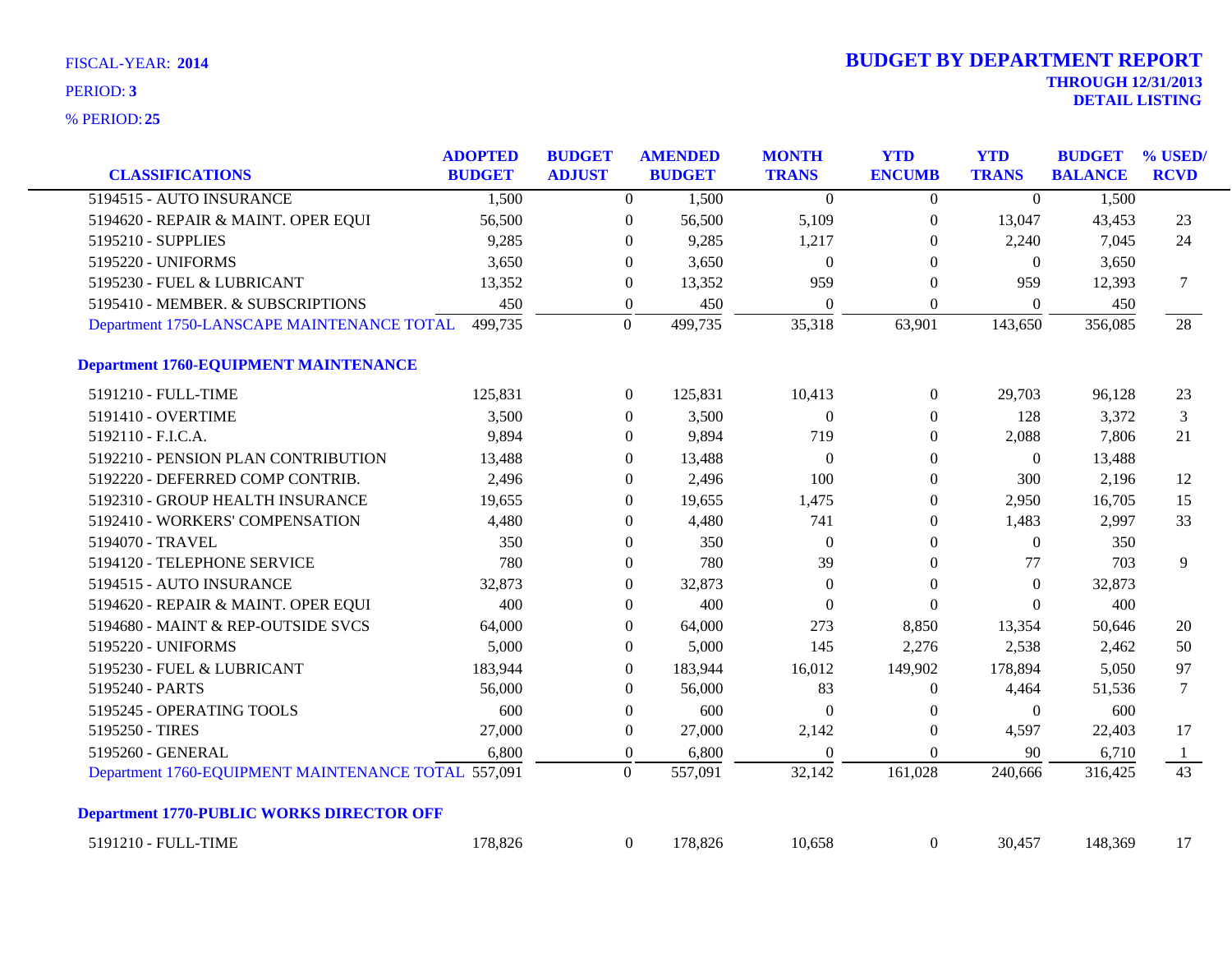| <b>CLASSIFICATIONS</b>                              | <b>ADOPTED</b><br><b>BUDGET</b> | <b>BUDGET</b><br><b>ADJUST</b> |                  | <b>AMENDED</b><br><b>BUDGET</b> | <b>MONTH</b><br><b>TRANS</b> | <b>YTD</b><br><b>ENCUMB</b> | <b>YTD</b><br><b>TRANS</b> | <b>BUDGET</b><br><b>BALANCE</b> | % USED/<br><b>RCVD</b> |
|-----------------------------------------------------|---------------------------------|--------------------------------|------------------|---------------------------------|------------------------------|-----------------------------|----------------------------|---------------------------------|------------------------|
| 5191410 - OVERTIME                                  | $\Omega$                        |                                | $\overline{0}$   | $\overline{0}$                  | $\overline{0}$               | $\overline{0}$              | 40                         | $-40$                           |                        |
| 5192110 - F.I.C.A.                                  | 13,680                          |                                | $\boldsymbol{0}$ | 13,680                          | 744                          | $\boldsymbol{0}$            | 2,155                      | 11,525                          | 15                     |
| 5192210 - PENSION PLAN CONTRIBUTION                 | 7,444                           |                                | $\mathbf{0}$     | 7,444                           | $\overline{0}$               | $\overline{0}$              | $\overline{0}$             | 7,444                           |                        |
| 5192220 - DEFERRED COMP CONTRIB.                    | 8,899                           |                                | $\Omega$         | 8,899                           | 704                          | $\Omega$                    | 2,093                      | 6,806                           | 23                     |
| 5192310 - GROUP HEALTH INSURANCE                    | 19,655                          |                                | $\theta$         | 19,655                          | 999                          | $\theta$                    | 1,998                      | 17,657                          | 10                     |
| 5192410 - WORKERS' COMPENSATION                     | 536                             |                                | $\overline{0}$   | 536                             | 89                           | $\theta$                    | 177                        | 359                             | 33                     |
| 5194070 - TRAVEL                                    | 500                             |                                | 0                | 500                             | $\theta$                     | $\theta$                    | $\theta$                   | 500                             |                        |
| 5194080 - EMPLOYEE EDUCATION                        | 380                             |                                | $\theta$         | 380                             | $\Omega$                     | $\Omega$                    | $\theta$                   | 380                             |                        |
| 5194110 - POSTAGE                                   | 125                             |                                | $\theta$         | 125                             | $\Omega$                     | $\Omega$                    | 18                         | 107                             | 14                     |
| 5194120 - TELEPHONE SERVICE                         | 1,020                           |                                | 0                | 1,020                           | 64                           | $\theta$                    | 127                        | 893                             | 12                     |
| 5194540 - BOILER & MACHINERY                        | 2,000                           |                                | 0                | 2,000                           | $\theta$                     | $\theta$                    | $\theta$                   | 2,000                           |                        |
| 5194710 - COPY MACHINE                              | 6,670                           |                                | $\theta$         | 6,670                           | $\Omega$                     | $\theta$                    | 514                        | 6,156                           | 7                      |
| 5195205 - COMPUTER - EQUIPMENT                      | $\Omega$                        |                                | $\theta$         | $\overline{0}$                  | $\Omega$                     | $\Omega$                    | $\theta$                   | $\theta$                        |                        |
| 5195210 - SUPPLIES                                  | 1,000                           |                                | $\boldsymbol{0}$ | 1,000                           | $\Omega$                     | $\theta$                    | 226                        | 774                             | 22                     |
| 5195270 - PERMITS                                   | 925                             |                                | $\boldsymbol{0}$ | 925                             | $\Omega$                     | $\theta$                    | $\Omega$                   | 925                             |                        |
| 5195410 - MEMBER. & SUBSCRIPTIONS                   | 500                             |                                | $\boldsymbol{0}$ | 500                             | $\Omega$                     | $\overline{0}$              | $\Omega$                   | 500                             |                        |
| Department 1770-PUBLIC WORKS DIRECTOR OFF           | 242,160                         |                                | $\mathbf{0}$     | 242,160                         | 13,258                       | $\theta$                    | 37,805                     | 204,355                         | 15                     |
| <b>Department 1790-ENGINEERING &amp; CONSTRUCTN</b> |                                 |                                |                  |                                 |                              |                             |                            |                                 |                        |
| 5191210 - FULL-TIME                                 | 128,726                         |                                | $\boldsymbol{0}$ | 128,726                         | 3,194                        | $\boldsymbol{0}$            | 20,635                     | 108,091                         | 16                     |
| 5192110 - F.I.C.A.                                  | 9,848                           |                                | $\overline{0}$   | 9,848                           | 244                          | $\theta$                    | 1,579                      | 8,269                           | 16                     |
| 5192210 - PENSION PLAN CONTRIBUTION                 | 6,002                           |                                | $\theta$         | 6,002                           | $\theta$                     | $\theta$                    | $\overline{0}$             | 6,002                           |                        |
| 5192220 - DEFERRED COMP CONTRIB.                    | 6,093                           |                                | 0                | 6,093                           | $\theta$                     | $\theta$                    | 469                        | 5,624                           | 7                      |
| 5192310 - GROUP HEALTH INSURANCE                    | 13,103                          |                                | 0                | 13,103                          | 493                          | $\theta$                    | 985                        | 12,118                          | 7                      |
| 5192410 - WORKERS' COMPENSATION                     | 386                             |                                | $\overline{0}$   | 386                             | 64                           | $\theta$                    | 128                        | 258                             | 33                     |
| 5193450 - CONT. SVCS.                               | 65,000                          |                                | $\theta$         | 65,000                          | $\theta$                     | $\Omega$                    | $\overline{0}$             | 65,000                          |                        |
| 5194070 - TRAVEL                                    | 1,000                           |                                | 0                | 1,000                           | $\theta$                     | $\theta$                    | $\theta$                   | 1,000                           |                        |
| 5194080 - EMPLOYEE EDUCATION                        | 1,500                           |                                | 0                | 1,500                           | $\mathbf{0}$                 | $\Omega$                    | $\overline{0}$             | 1,500                           |                        |
| 5194120 - TELEPHONE SERVICE                         | 1,020                           |                                | $\theta$         | 1,020                           | $\Omega$                     | $\Omega$                    | 64                         | 956                             | 6                      |
| 5195210 - SUPPLIES                                  | 920                             |                                | $\theta$         | 920                             | $\Omega$                     | $\Omega$                    | 87                         | 833                             | 9                      |
| 5195410 - MEMBER. & SUBSCRIPTIONS                   | 500                             |                                | $\theta$         | 500                             | $\theta$                     | $\Omega$                    | $\Omega$                   | 500                             |                        |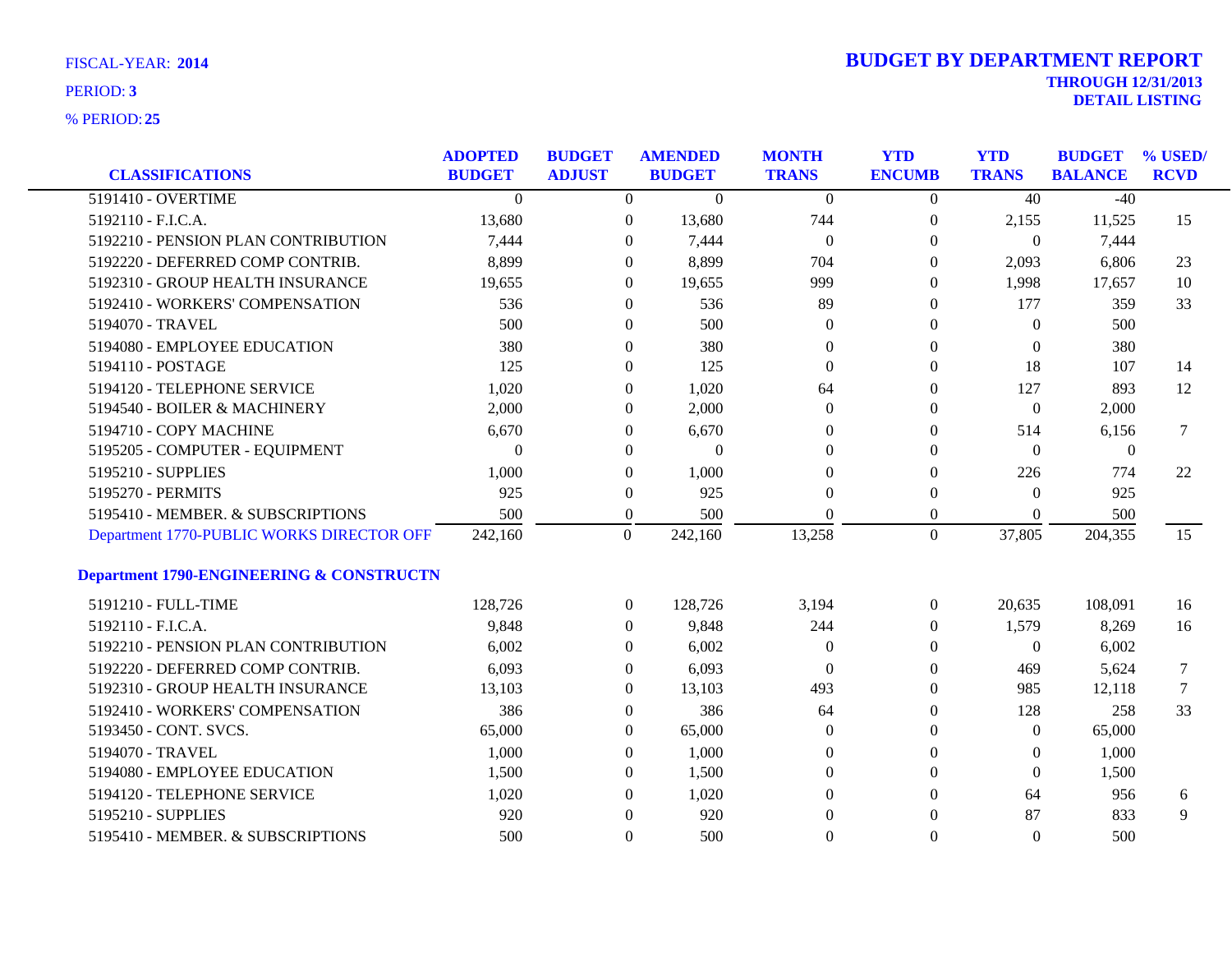**25** % PERIOD:

| <b>CLASSIFICATIONS</b>                   | <b>ADOPTED</b><br><b>BUDGET</b> | <b>BUDGET</b><br><b>ADJUST</b> |                  | <b>AMENDED</b><br><b>BUDGET</b> | <b>MONTH</b><br><b>TRANS</b> | <b>YTD</b><br><b>ENCUMB</b> | <b>YTD</b><br><b>TRANS</b> | <b>BUDGET</b><br><b>BALANCE</b> | % USED/<br><b>RCVD</b> |
|------------------------------------------|---------------------------------|--------------------------------|------------------|---------------------------------|------------------------------|-----------------------------|----------------------------|---------------------------------|------------------------|
| Department 1790-ENGINEERING & CONSTRUCTN | 234,098                         |                                | $\overline{0}$   | 234,098                         | 3,995                        | $\overline{0}$              | 23,947                     | 210,151                         | 10                     |
| <b>Department 1910-POLICE</b>            |                                 |                                |                  |                                 |                              |                             |                            |                                 |                        |
| 5211210 - REGULAR                        | 3,457,843                       |                                | $\boldsymbol{0}$ | 3,457,843                       | 248,925                      | $\overline{0}$              | 730,880                    | 2,726,963                       | 21                     |
| 5211410 - OVERTIME                       | 150,000                         |                                | $\theta$         | 150,000                         | 9,131                        | $\Omega$                    | 29,251                     | 120,749                         | 19                     |
| 5211411 - OVERTIME                       | 55,000                          |                                | $\overline{0}$   | 55,000                          | 10,648                       | $\Omega$                    | 10,648                     | 44,352                          | 19                     |
| 5211510 - SPEC PAY - EDUC INCENTIVE      | 26,562                          |                                | $\overline{0}$   | 26,562                          | 2,095                        | $\mathbf{0}$                | 5,677                      | 20,885                          | 21                     |
| 5211530 - HAZARD PAY                     | 61,335                          |                                | $\mathbf{0}$     | 61,335                          | 4,350                        | $\mathbf{0}$                | 13,020                     | 48,315                          | 21                     |
| 5212110 - F.I.C.A.                       | 286,932                         |                                | $\overline{0}$   | 286,932                         | 22,855                       | $\Omega$                    | 64,833                     | 222,099                         | 22                     |
| 5212210 - PENSION PLAN CONTRIBUTION      | 557,173                         |                                | $\overline{0}$   | 557,173                         | $\Omega$                     | $\Omega$                    | $\overline{0}$             | 557,173                         |                        |
| 5212220 - DEFERRED COMP CONTRIB.         | 36,170                          |                                | $\overline{0}$   | 36,170                          | 699                          | $\mathbf{0}$                | 1,924                      | 34,246                          | 5                      |
| 5212310 - GROUP HEALTH INSURANCE         | 366,912                         |                                | $\mathbf{0}$     | 366,912                         | 27,047                       | $\theta$                    | 58,042                     | 308,870                         | 15                     |
| 5212410 - WORKERS' COMPENSATION          | 144,940                         |                                | $\Omega$         | 144,940                         | 23,985                       | $\Omega$                    | 47,970                     | 96,970                          | 33                     |
| 5213116 - ANNUAL PHYSICALS               | 14,750                          |                                | $\overline{0}$   | 14,750                          | $\Omega$                     | $\Omega$                    | 2,068                      | 12,682                          | 14                     |
| 5213450 - CONTRACTUAL SERVICES           | 73,830                          |                                | $\overline{0}$   | 73,830                          | $\Omega$                     | 1,028                       | 42,057                     | 31,773                          | 56                     |
| 5213456 - SCHOOL CROSSING                | 70,000                          |                                | $\overline{0}$   | 70,000                          | $-9,934$                     | 60,066                      | 60,066                     | 9,934                           | 85                     |
| 5213459 - PARKING                        | $\theta$                        |                                | $\Omega$         | $\boldsymbol{0}$                | $\Omega$                     | $\Omega$                    | $\mathbf{0}$               | $\theta$                        |                        |
| 5213490 - CRIME PREVENTION PROGRAMS      | 5,500                           |                                | $\Omega$         | 5,500                           | $\Omega$                     | $\Omega$                    | 275                        | 5,225                           | 5                      |
| 5214070 - TRAVEL & CONFERENCE            | 10,740                          |                                | $\mathbf{0}$     | 10,740                          | 907                          | $\mathbf{0}$                | 4,410                      | 6,330                           | 41                     |
| 5214080 - EMPLOYEE EDUCATION             | 8,500                           |                                | $\overline{0}$   | 8,500                           | 50                           | $\Omega$                    | 1,331                      | 7,169                           | 15                     |
| 5214110 - POSTAGE                        | 1,800                           |                                | $\Omega$         | 1,800                           | $\Omega$                     | $\Omega$                    | 257                        | 1,543                           | 14                     |
| 5214120 - TELEPHONE SERVICE              | 49,560                          |                                | $\overline{0}$   | 49,560                          | 3,341                        | 35,488                      | 42,304                     | 7,256                           | 85                     |
| 5214450 - LEASE -POL VEHCLE              | 11,400                          |                                | $\mathbf{0}$     | 11,400                          | $\Omega$                     | $\mathbf{0}$                | 1,900                      | 9,500                           | 16                     |
| 5214515 - AUTO INSURANCE                 | 34,650                          |                                | $\overline{0}$   | 34,650                          | $\Omega$                     | $\Omega$                    | $\overline{0}$             | 34,650                          |                        |
| 5214591 - POLICE OFF ACC DTH & DIS.      | 2,000                           |                                | $\Omega$         | 2,000                           | $\Omega$                     | $\Omega$                    | $\Omega$                   | 2,000                           |                        |
| 5214620 - REPAIR & MAINT. OPER EQUI      | 18,600                          |                                | $\Omega$         | 18,600                          | 250                          | $\Omega$                    | 274                        | 18,326                          | 1                      |
| 5214630 - MAINT & REP-COMM EQUIP         | 22,460                          |                                | $\mathbf{0}$     | 22,460                          | $\Omega$                     | 4,896                       | 5,016                      | 17,444                          | 22                     |
| 5214632 - INTERNET SERVICES              | 3,200                           |                                | $\overline{0}$   | 3,200                           | $\Omega$                     | $\Omega$                    | $\theta$                   | 3,200                           |                        |
| 5214710 - PRINTING MATERIALS-INFRAS      | 11,000                          |                                | $\Omega$         | 11,000                          | $\Omega$                     | $\Omega$                    | 1,112                      | 9,888                           | 10                     |
| 5214960 - SPECIAL INVESTIGATIONS         | 8,000                           |                                | $\Omega$         | 8,000                           | $\Omega$                     | $\Omega$                    | 35                         | 7,965                           |                        |
| 5214970 - EMPLOYEE TESTING               | 29,520                          |                                | $\Omega$         | 29,520                          | 1,215                        | $\Omega$                    | 2,340                      | 27,180                          | 7                      |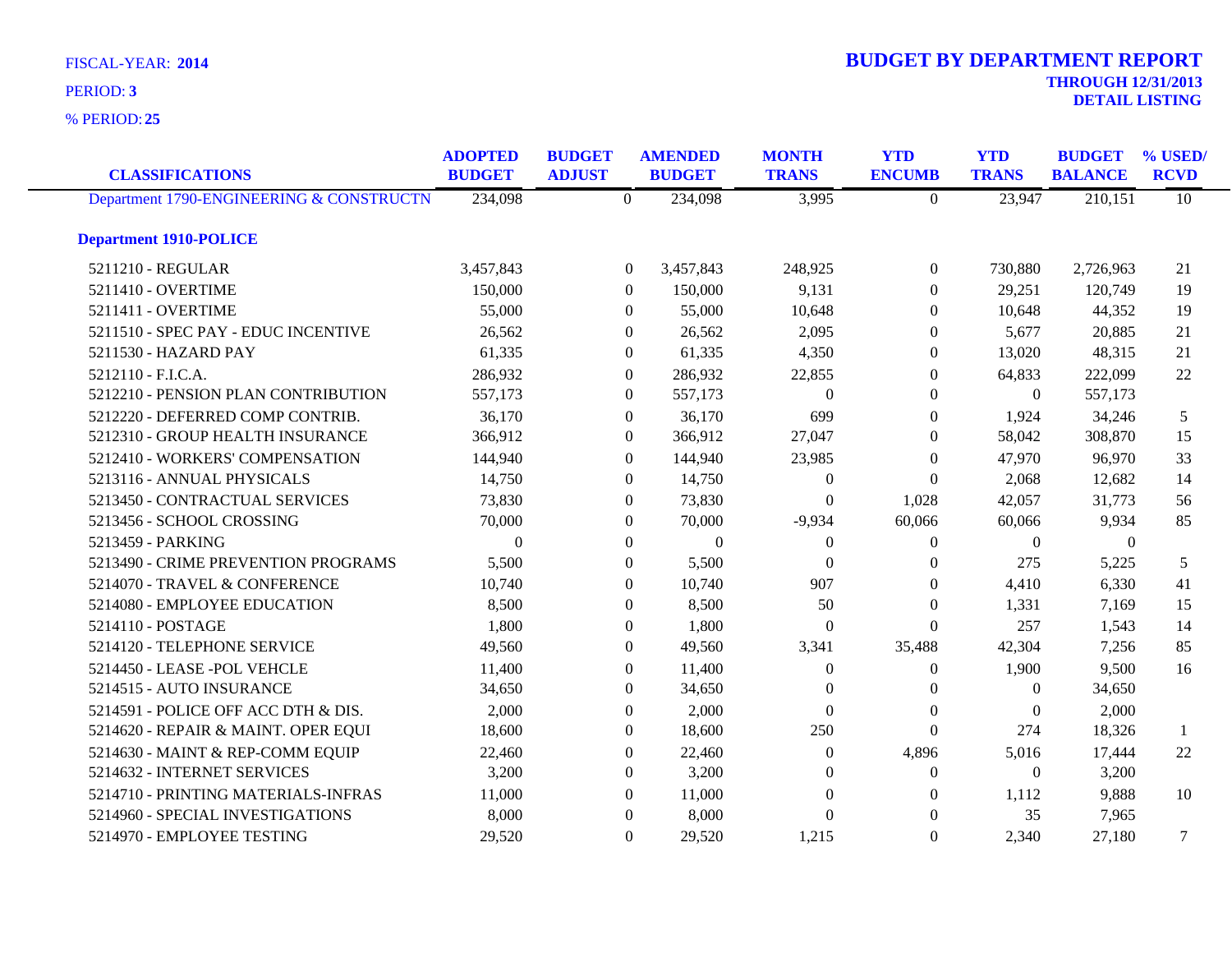|                                               | <b>ADOPTED</b> | <b>BUDGET</b> |                  | <b>AMENDED</b> | <b>MONTH</b>   | <b>YTD</b>       | <b>YTD</b>     | <b>BUDGET</b>  | % USED/         |
|-----------------------------------------------|----------------|---------------|------------------|----------------|----------------|------------------|----------------|----------------|-----------------|
| <b>CLASSIFICATIONS</b>                        | <b>BUDGET</b>  | <b>ADJUST</b> |                  | <b>BUDGET</b>  | <b>TRANS</b>   | <b>ENCUMB</b>    | <b>TRANS</b>   | <b>BALANCE</b> | <b>RCVD</b>     |
| 5215205 - COMPUTER SUPPLIES                   | 15,928         |               | $\overline{0}$   | 15,928         | $\theta$       | 1,010            | 4,758          | 11,170         | $\overline{29}$ |
| 5215210 - SUPPLIES                            | 113,533        |               | $\overline{0}$   | 113,533        | 6,301          | 12,528           | 27,432         | 86,101         | 24              |
| 5215212 - PARKING                             | $\theta$       |               | $\mathbf{0}$     | $\overline{0}$ | $\theta$       | $\boldsymbol{0}$ | $\overline{0}$ | $\mathbf{0}$   |                 |
| 5215220 - UNIFORMS                            | 74,500         |               | $\theta$         | 74,500         | 14,381         | $\Omega$         | 19,029         | 55,471         | 25              |
| 5215230 - FUEL & LUBRICANT                    | 217,120        |               | $\Omega$         | 217,120        | 16,204         | $\Omega$         | 16,760         | 200,360        | 7               |
| 5215410 - MEMBER. & SUBSCRIPTIONS             | 8,770          |               | $\mathbf{0}$     | 8,770          | 450            | $\theta$         | 2,225          | 6,545          | 25              |
| 5215940 - PRISONER DETENTION                  | 100            |               | $\theta$         | 100            | $\Omega$       | $\Omega$         | $\theta$       | 100            |                 |
| 5217110 - DEBT SERVICE- PRINCIPAL             | 80,417         |               | $\mathbf{0}$     | 80,417         | 9,785          | $\Omega$         | 40,916         | 39,501         | 50              |
| 5217210 - DEBT SERVICE- INTEREST              | 4,182          |               | $\theta$         | 4,182          | 417            | $\theta$         | 2,068          | 2,114          | 49              |
| Department 1910-POLICE TOTAL                  | 6,032,927      |               | $\boldsymbol{0}$ | 6,032,927      | 393,102        | 115,016          | 1,238,878      | 4,794,049      | 20              |
| <b>Department 2000-PARKS &amp; RECREATION</b> |                |               |                  |                |                |                  |                |                |                 |
| 5721210 - FULL-TIME                           | 298,088        |               | $\theta$         | 298,088        | 21,922         | $\overline{0}$   | 67,532         | 230,556        | 22              |
| 5721310 - PART-TIME                           | 15,034         |               | $\theta$         | 15,034         | $\theta$       | $\theta$         | $\overline{0}$ | 15,034         |                 |
| 5722110 - F.I.C.A.                            | 23,954         |               | $\Omega$         | 23,954         | 1,667          | $\theta$         | 5,141          | 18,813         | 21              |
| 5722210 - PENSION PLAN CONTRIBUTION           | 25,948         |               | $\Omega$         | 25,948         | $\overline{0}$ | $\Omega$         | $\overline{0}$ | 25,948         |                 |
| 5722220 - DEFERRED COMP CONTRIB               | 8,253          |               | $\Omega$         | 8,253          | 348            | $\Omega$         | 871            | 7,383          | 10              |
| 5722310 - GROUP HEALTH INSURANCE              | 39,310         |               | $\Omega$         | 39,310         | 2,963          | $\Omega$         | 5,431          | 33,879         | 13              |
| 5722410 - WORKERS' COMPENSATION               | 12,807         |               | $\mathbf{0}$     | 12,807         | 2,119          | $\theta$         | 4,239          | 8,568          | 33              |
| 5723450 - CONTRACTUAL                         | 2,235          |               | $\theta$         | 2,235          | 480            | $\theta$         | 480            | 1,755          | 21              |
| 5724070 - TRAVEL & CONFERENCE                 | 298            |               | $\Omega$         | 298            | $\Omega$       | $\theta$         | $\theta$       | 298            |                 |
| 5724080 - EMPLOYEE EDUCATION                  | 1,525          |               | $\theta$         | 1,525          | $\theta$       | $\mathbf{0}$     | $\theta$       | 1,525          |                 |
| 5724110 - POSTAGE                             | 100            |               | $\mathbf{0}$     | 100            | $\theta$       | $\mathbf{0}$     | 14             | 86             | 14              |
| 5724120 - TELEPHONE SERVICE                   | 3,060          |               | $\mathbf{0}$     | 3,060          | 30             | $\boldsymbol{0}$ | 221            | 2,839          | $\tau$          |
| 5724350 - ELECTRIC - CITY PARKS               | 4,800          |               | $\Omega$         | 4,800          | $\Omega$       | 4,800            | 4,800          | $\theta$       | 100             |
| 5724515 - AUTO INSURANCE                      | 4,870          |               | $\Omega$         | 4,870          | $\Omega$       | $\overline{0}$   | $\theta$       | 4,870          |                 |
| 5724632 - INTERNET SERVICES                   | 1,620          |               | $\overline{0}$   | 1,620          | 68             | $\mathbf{0}$     | 141            | 1,479          | 8               |
| 5724634 - INTERNET MAINTENANCE                | 188            |               | $\mathbf{0}$     | 188            | $\theta$       | $\theta$         | $\theta$       | 188            |                 |
| 5724670 - MAINT & REP - PARK FACIL            | 2,800          |               | $\Omega$         | 2,800          | $\Omega$       | $\Omega$         | $\left($       | 2,800          |                 |
| 5724690 - MAINT & REP-TENNIS FACLTY           | 2,360          |               | $\mathbf{0}$     | 2,360          | $\overline{0}$ | $\Omega$         | $\Omega$       | 2,360          |                 |
| 5724710 - COPY MACHINE                        | 5,003          |               | $\Omega$         | 5,003          | $\theta$       | $\mathbf{0}$     | 394            | 4.609          | 7               |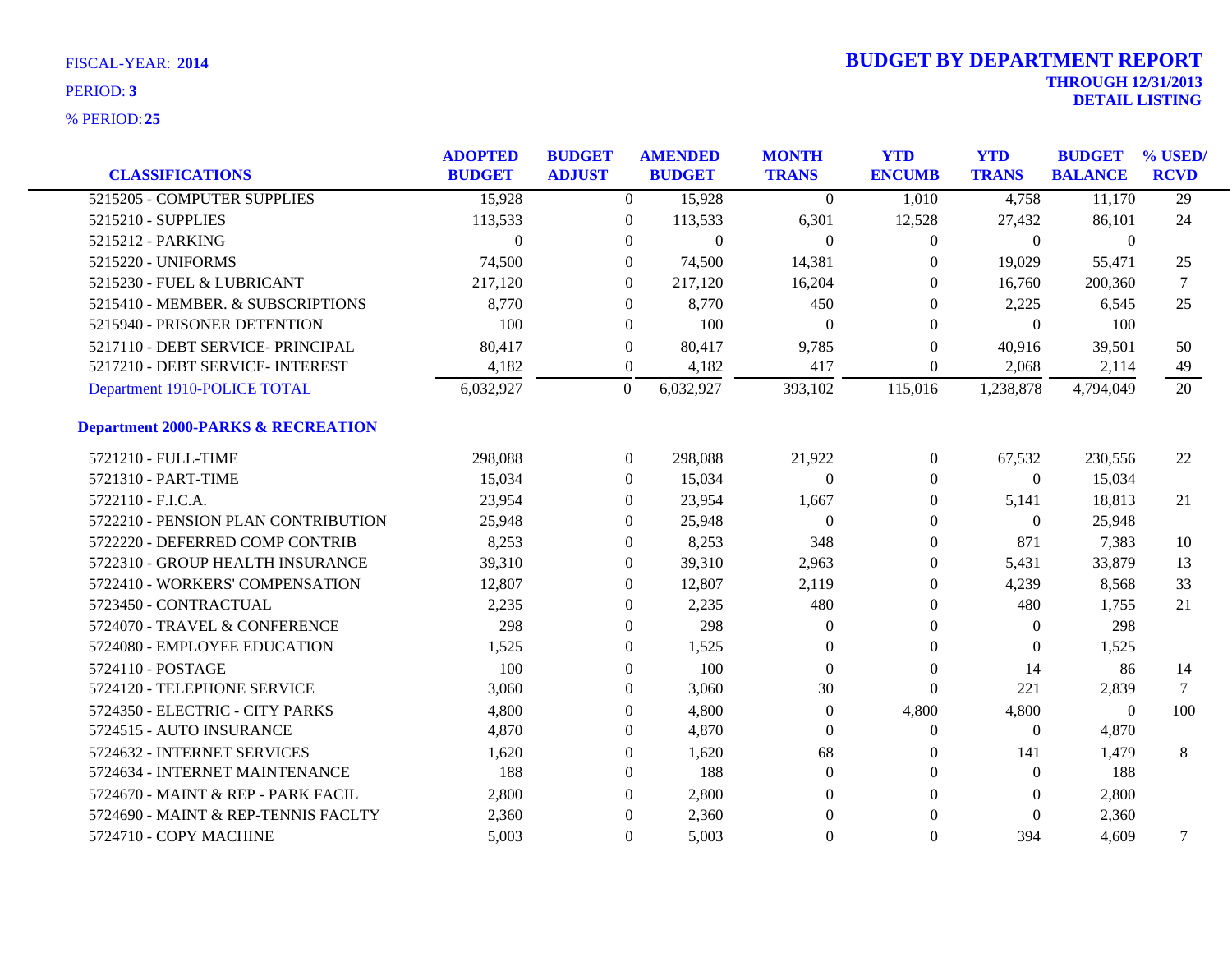| <b>CLASSIFICATIONS</b>                      | <b>ADOPTED</b><br><b>BUDGET</b> | <b>BUDGET</b><br><b>ADJUST</b> | <b>AMENDED</b><br><b>BUDGET</b> | <b>MONTH</b><br><b>TRANS</b> | <b>YTD</b><br><b>ENCUMB</b> | <b>YTD</b><br><b>TRANS</b> | <b>BUDGET</b><br><b>BALANCE</b> | % USED/<br><b>RCVD</b> |
|---------------------------------------------|---------------------------------|--------------------------------|---------------------------------|------------------------------|-----------------------------|----------------------------|---------------------------------|------------------------|
| 5724820 - SPECIAL EVENTS                    | 16,500                          | $\overline{0}$                 | 16,500                          | 1,035                        | $\overline{0}$              | 1,526                      | 14,974                          | 9                      |
| 5725205 - COMPUTER EQUIPMENT                | 9,315                           | $\theta$                       | 9,315                           | $\overline{0}$               | $\mathbf{0}$                | $\overline{0}$             | 9,315                           |                        |
| 5725210 - SUPPLIES                          | 3,597                           | $\theta$                       | 3,597                           | 817                          | $\mathbf{0}$                | 817                        | 2,780                           | 22                     |
| 5725220 - UNIFORMS                          | 3,155                           | $\Omega$                       | 3,155                           | 553                          | $\theta$                    | 553                        | 2,603                           | 17                     |
| 5725230 - FUEL                              | 15,120                          | $\theta$                       | 15,120                          | 1,086                        | $\theta$                    | 1,086                      | 14,034                          | 7                      |
| 5725410 - MEMBER. & SUBSCRIPTIONS           | 2,460                           | $\Omega$                       | 2,460                           | 100                          | $\Omega$                    | 197                        | 2,263                           | 8                      |
| 5725630 - FOOTBALL                          | 19,085                          | 3,783                          | 22,868                          | 3,082                        | $\Omega$                    | 6,032                      | 16,837                          | 26                     |
| 5725631 - CHEERLEADERS                      | 6,626                           | 265                            | 6,891                           | 341                          | $\Omega$                    | 639                        | 6,252                           | 9                      |
| 5725635 - DANCE/MODELING                    | 3,825                           | $\Omega$                       | 3,825                           | $\theta$                     | $\Omega$                    | $\Omega$                   | 3,825                           |                        |
| 5725650 - SOCCER                            | 1,000                           | $\boldsymbol{0}$               | 1,000                           | $\theta$                     | $\mathbf{0}$                | $\mathbf{0}$               | 1,000                           |                        |
| 5725670 - SPECIAL RECREATION PROG.          | 5,607                           | $\boldsymbol{0}$               | 5,607                           | 171                          | $\boldsymbol{0}$            | 171                        | 5,436                           | 3                      |
| 5725680 - SENIOR CITIZENS PROGRAM           | 17,746                          | $\Omega$                       | 17,746                          | 4,410                        | $\Omega$                    | 5,600                      | 12,146                          | 31                     |
| Department 2000-PARKS & RECREATION TOTAL    | 556,289                         | 4,048                          | 560,337                         | 41,192                       | 4,800                       | 105,885                    | 454,455                         | 18                     |
| <b>Department 2020-MULTI PURPOSE CENTER</b> |                                 |                                |                                 |                              |                             |                            |                                 |                        |
| 5194310 - ELECTRIC                          | $\Omega$                        | $\overline{0}$                 | $\mathbf{0}$                    | $\boldsymbol{0}$             | $\boldsymbol{0}$            | $\overline{0}$             | $\mathbf{0}$                    |                        |
| 5194320 - WATER                             | 0                               | $\theta$                       | $\Omega$                        | $\Omega$                     | $\Omega$                    | $\Omega$                   | $\Omega$                        |                        |
| 5195550 - SCHOOL PROGRAM                    | 0                               | $\Omega$                       | $\Omega$                        | $\Omega$                     | $\Omega$                    | $\Omega$                   | $\Omega$                        |                        |
| 5721210 - FULL-TIME                         | 136,062                         | $\overline{0}$                 | 136,062                         | 10,736                       | $\theta$                    | 31,588                     | 104,474                         | 23                     |
| 5721310 - PART-TIME                         | 353,982                         | $\overline{0}$                 | 353,982                         | 18,099                       | $\theta$                    | 57,234                     | 296,748                         | 16                     |
| 5721410 - OVERTIME                          | $\Omega$                        | $\Omega$                       | $\Omega$                        | $\Omega$                     | $\Omega$                    | $\overline{0}$             | $\theta$                        |                        |
| 5722110 - F.I.C.A.                          | 37,488                          | $\overline{0}$                 | 37,488                          | 2,164                        | $\theta$                    | 6,731                      | 30,757                          | 17                     |
| 5722210 - PENSION PLAN CONTRIBUTION         | 15,685                          | $\overline{0}$                 | 15,685                          | $\theta$                     | $\overline{0}$              | $\boldsymbol{0}$           | 15,685                          |                        |
| 5722220 - DEFERRED COMP CONTRIB             | 1,900                           | $\boldsymbol{0}$               | 1,900                           | 62                           | $\theta$                    | 187                        | 1,713                           | 9                      |
| 5722310 - GROUP HEALTH INSURANCE            | 26,206                          | $\Omega$                       | 26,206                          | 1,971                        | $\Omega$                    | 3,943                      | 22.263                          | 15                     |
| 5722410 - WORKERS' COMPENSATION             | 20,043                          | $\theta$                       | 20,043                          | 3,317                        | $\mathbf{0}$                | 6,633                      | 13,410                          | 33                     |
| 5723450 - CONTRACTUAL                       | $\theta$                        | $\mathbf{0}$                   | $\Omega$                        | $\overline{0}$               | $\Omega$                    | $\boldsymbol{0}$           | $\boldsymbol{0}$                |                        |
| 5724125 - TELEPHONE SERVICES                | 5,500                           | $\theta$                       | 5,500                           | $\theta$                     | $\Omega$                    | $\Omega$                   | 5,500                           |                        |
| 5724310 - UTILITIES- ELECTRICITY            | 61,300                          | $\overline{0}$                 | 61,300                          | 9,140                        | 52,160                      | 61,300                     | $\theta$                        | 100                    |
| 5724320 - UTILITIES- WATER                  | 14,000                          | $\theta$                       | 14,000                          | $\theta$                     | 14,000                      | 14,000                     | $\theta$                        | 100                    |
| 5724670 - MAINT & REP - PARK FACIL          | 10,340                          | $\Omega$                       | 10,340                          | 862                          | $\mathbf{0}$                | 3,555                      | 6,785                           | 34                     |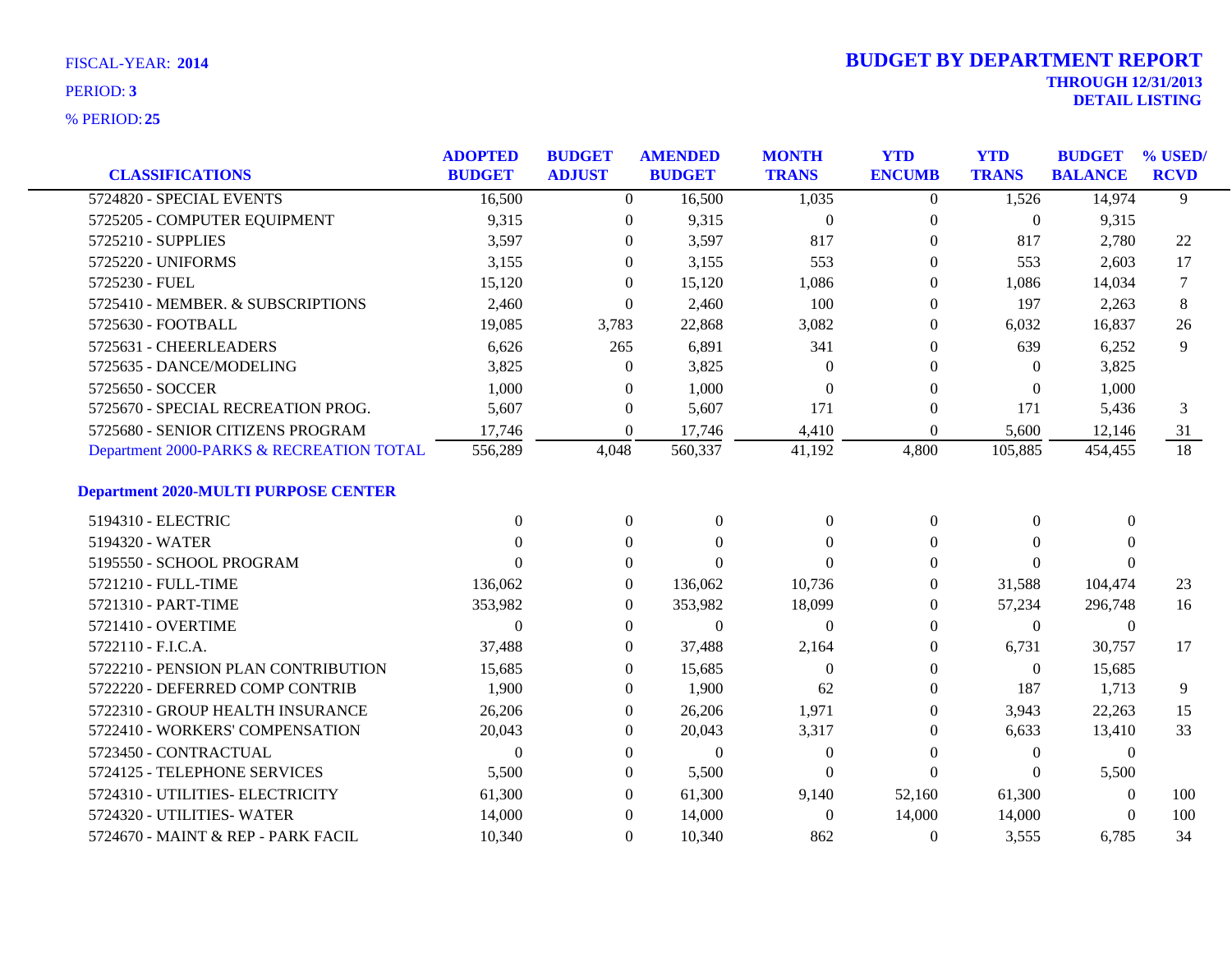|                                            | <b>ADOPTED</b> | <b>BUDGET</b>    | <b>AMENDED</b> | <b>MONTH</b>     | <b>YTD</b>       | <b>YTD</b>       | <b>BUDGET</b>  | % USED/     |
|--------------------------------------------|----------------|------------------|----------------|------------------|------------------|------------------|----------------|-------------|
| <b>CLASSIFICATIONS</b>                     | <b>BUDGET</b>  | <b>ADJUST</b>    | <b>BUDGET</b>  | <b>TRANS</b>     | <b>ENCUMB</b>    | <b>TRANS</b>     | <b>BALANCE</b> | <b>RCVD</b> |
| 5724710 - COPY MACHINE                     | 1,668          | $\overline{0}$   | 1,668          | $\Omega$         | $\theta$         | $\overline{129}$ | 1,539          | $\tau$      |
| 5725210 - SUPPLIES                         | 1,050          | $\boldsymbol{0}$ | 1,050          | $\boldsymbol{0}$ | $\boldsymbol{0}$ | 942              | 108            | 89          |
| 5725550 - SCHOOL PROGRAM                   | 4,200          | $\mathbf{0}$     | 4,200          | 444              | $\Omega$         | 933              | 3,267          | 22          |
| 5725640 - BASKETBALL                       | 5,940          | $\Omega$         | 5,940          | $\Omega$         | 0                | $\theta$         | 5,940          |             |
| 5725660 - SUMMER PROGRAMS                  | 7,950          | $\overline{0}$   | 7,950          | $\Omega$         | 0                | $\Omega$         | 7,950          |             |
| 5725670 - SPECIAL RECREATION PROG.         | 2,000          | 250              | 2,250          | $\theta$         | $\theta$         | $\boldsymbol{0}$ | 2,250          |             |
| 5726410 - EQPT LESS THAN \$500 VALUE       | $\theta$       | $\boldsymbol{0}$ | $\Omega$       | $\theta$         | $\theta$         | $\theta$         | $\theta$       |             |
| 5726430 - EQUIPMENT-OPERATING              | $\Omega$       | $\theta$         | $\Omega$       | $\theta$         | $\theta$         | $\theta$         | $\Omega$       |             |
| Department 2020-MULTI PURPOSE CENTER TOTAL | 705,314        | 250              | 705,564        | 46,795           | 66,160           | 187,175          | 518,389        | 26          |
| <b>Department 2030-Community Pool</b>      |                |                  |                |                  |                  |                  |                |             |
| 5721310 - PART-TIME                        | 16,575         | $\boldsymbol{0}$ | 16,575         | $\mathbf{0}$     | $\boldsymbol{0}$ | $\boldsymbol{0}$ | 16,575         |             |
| 5722110 - F.I.C.A.                         | 1,268          | $\mathbf{0}$     | 1,268          | $\theta$         | $\theta$         | $\mathbf{0}$     | 1,268          |             |
| 5722410 - WORKERS' COMPENSATION            | 678            | $\theta$         | 678            | 112              | 0                | 224              | 454            | 33          |
| 5723450 - CONTRACTUAL                      | 8,244          | $\mathbf{0}$     | 8,244          | $\theta$         | 0                | $\mathbf{0}$     | 8,244          |             |
| 5724320 - UTILITIES-WATER                  | 10,000         | $\overline{0}$   | 10,000         | $\Omega$         | $\theta$         | $\theta$         | 10,000         |             |
| 5724350 - ELECTRIC - CITY PARKS            | 4,000          | $\theta$         | 4,000          | $\overline{0}$   | 0                | $\overline{0}$   | 4,000          |             |
| 5724632 - INTERNET SERVICES                | 400            | $\theta$         | 400            | $\Omega$         | 0                | $\Omega$         | 400            |             |
| 5724634 - INTERNET MAINTENANCE             | 188            | $\Omega$         | 188            | $\Omega$         | 0                | $\theta$         | 188            |             |
| 5724670 - MAINT & REP - PARK FACIL         | 2,800          | $\Omega$         | 2,800          | $\Omega$         | $\Omega$         | $\theta$         | 2,800          |             |
| 5724820 - SPECIAL EVENTS                   | 1,500          | $\mathbf{0}$     | 1,500          | $\Omega$         | $\theta$         | $\overline{0}$   | 1,500          |             |
| 5725205 - COMPUTER EQUIPMENT               | 1,799          | $\overline{0}$   | 1,799          | $\theta$         | $\theta$         | $\theta$         | 1,799          |             |
| 5725210 - SUPPLIES                         | 3,000          | $\boldsymbol{0}$ | 3,000          | $\theta$         | $\Omega$         | $\theta$         | 3,000          |             |
| 5725220 - UNIFORMS                         | 600            | $\overline{0}$   | 600            | $\Omega$         | $\Omega$         | $\theta$         | 600            |             |
| Department 2030-Community Pool TOTAL       | 51,052         | $\overline{0}$   | 51,052         | 112              | $\overline{0}$   | 224              | 50,828         |             |
| <b>Department 2100-NON-DEPARTMENTAL</b>    |                |                  |                |                  |                  |                  |                |             |
| 5192210 - PENSION PLAN CONTRIBUTION        | $\mathbf{0}$   | $\boldsymbol{0}$ | $\overline{0}$ | $\theta$         | $\overline{0}$   | 0                | $\theta$       |             |
| 5192250 - SECTION 185 CONTRIBUTION         | 85,000         | $\overline{0}$   | 85,000         | $\Omega$         | $\Omega$         | $\overline{0}$   | 85,000         |             |
| 5199120 - DEBT SERVICE                     | $\overline{0}$ | $\mathbf{0}$     | $\theta$       | $\Omega$         | $\theta$         | $\overline{0}$   | $\overline{0}$ |             |
| 5199140 - CIP FUND                         | 600,000        | $\Omega$         | 600,000        | $\Omega$         | $\Omega$         | $\Omega$         | 600,000        |             |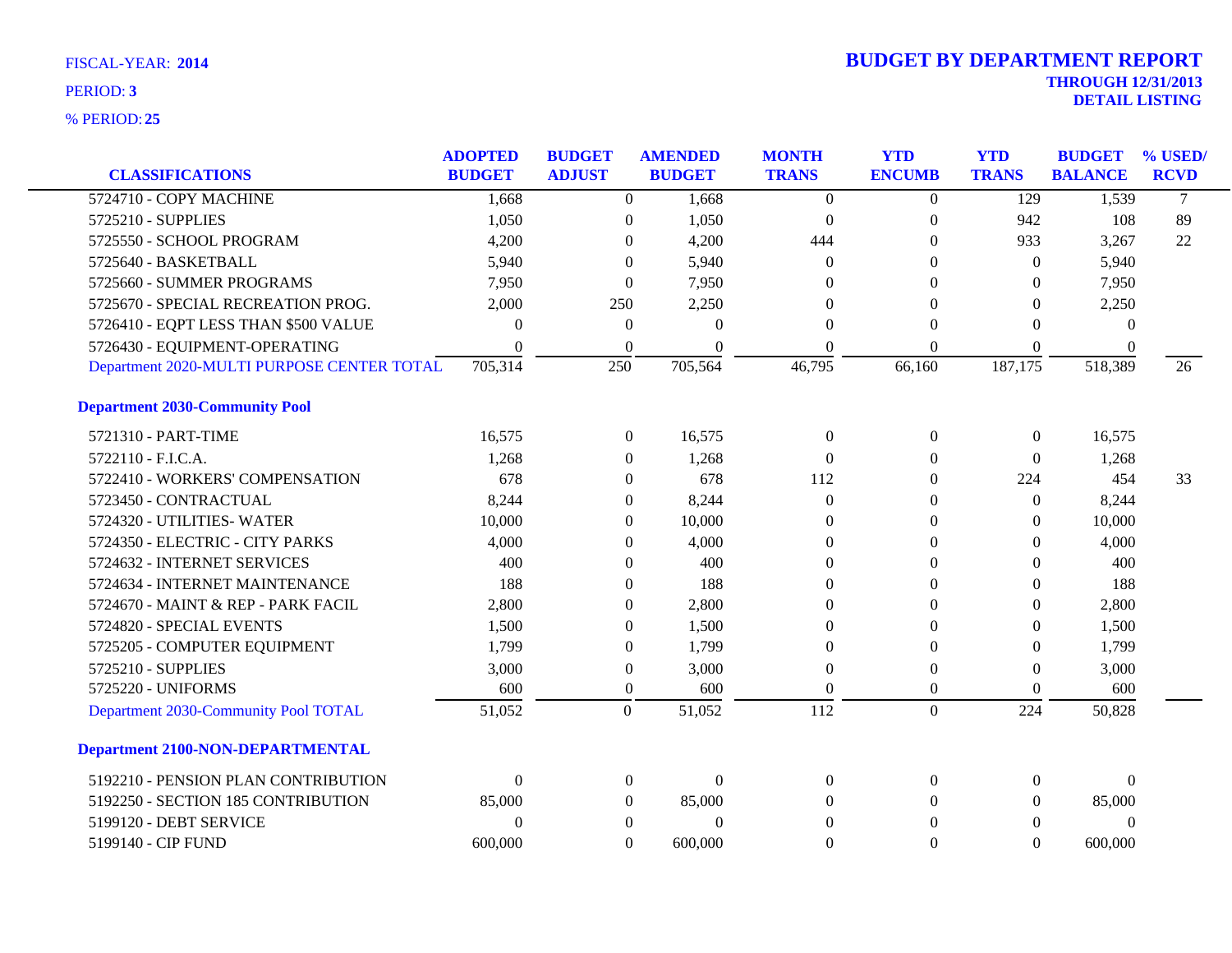**25** % PERIOD:

| <b>CLASSIFICATIONS</b>                            | <b>ADOPTED</b><br><b>BUDGET</b> | <b>BUDGET</b><br><b>ADJUST</b> | <b>AMENDED</b><br><b>BUDGET</b> | <b>MONTH</b><br><b>TRANS</b> | <b>YTD</b><br><b>ENCUMB</b> | <b>YTD</b><br><b>TRANS</b> | <b>BUDGET</b><br><b>BALANCE</b> | % USED/<br><b>RCVD</b> |
|---------------------------------------------------|---------------------------------|--------------------------------|---------------------------------|------------------------------|-----------------------------|----------------------------|---------------------------------|------------------------|
| 5199150 - CRA FUND                                | 589,337                         | $\overline{0}$                 | 589,337                         | $\overline{0}$               | $\overline{0}$              | 100,000                    | 489,337                         | 16                     |
| Department 2100-NON-DEPARTMENTAL TOTAL            | 1,274,337                       | $\boldsymbol{0}$               | 1,274,337                       | $\boldsymbol{0}$             | $\overline{0}$              | 100,000                    | 1,174,337                       | $7\overline{ }$        |
| <b>EXPENSE TOTAL</b>                              | 17,926,390                      | 4,298                          | 17,930,688                      | 1,134,767                    | 1,780,815                   | 4,761,670                  | 13,169,027                      | 26                     |
| Fund 001-GENERAL FUND TOTAL                       |                                 |                                |                                 |                              |                             |                            |                                 |                        |
| <b>REVENUE TOTALS</b>                             | 16,864,223                      | $\overline{0}$                 | 16,864,223                      | 5,031,012                    | $\overline{0}$              | 7,083,227                  | 9,780,997                       | 42                     |
| <b>EXPENSE TOTALS</b>                             | 17,926,390                      | 4,298                          | 17,930,688                      | 1,134,767                    | 1,780,815                   | 4,761,670                  | 13,169,027                      | 26                     |
| Fund 001-GENERAL FUND TOTAL                       | $-1,062,167$                    | $-4,298$                       | $-1,066,465$                    | 3,896,245                    | $-1,780,815$                | 2,321,557                  | $-3,388,030$                    |                        |
| Fund 051-EMERGENCY RESERVE FUND<br><b>REVENUE</b> |                                 |                                |                                 |                              |                             |                            |                                 |                        |
| <b>Department 0000-Description N/A</b>            |                                 |                                |                                 |                              |                             |                            |                                 |                        |
| 3612000 - INTEREST INCOME                         | 18,000                          | $\overline{0}$                 | 18,000                          | 1,159                        | $\mathbf{0}$                | 3,439                      | 14,561                          | 19                     |
| Department 0000-Description N/A TOTAL             | 18,000                          | $\boldsymbol{0}$               | 18,000                          | 1,159                        | $\overline{0}$              | 3,439                      | 14,561                          | 19                     |
| <b>REVENUE TOTAL</b>                              | 18,000                          | $\bf{0}$                       | 18,000                          | 1,159                        | $\bf{0}$                    | 3,439                      | 14,561                          | 19                     |
| <b>EXPENSE</b>                                    |                                 |                                |                                 |                              |                             |                            |                                 |                        |
| <b>Department 0000-Description N/A</b>            |                                 |                                |                                 |                              |                             |                            |                                 |                        |
| 0510000 - TO CORRECT ERROR OBJ 0510000            | $\boldsymbol{0}$                | $\boldsymbol{0}$               | $\boldsymbol{0}$                | $\boldsymbol{0}$             | $\mathbf{0}$                | $\mathbf{0}$               | $\boldsymbol{0}$                |                        |
| Department 0000-Description N/A TOTAL             | $\overline{0}$                  | $\mathbf{0}$                   | $\Omega$                        | $\mathbf{0}$                 | $\overline{0}$              | $\Omega$                   | $\theta$                        |                        |
| <b>EXPENSE TOTAL</b>                              | $\bf{0}$                        | $\bf{0}$                       | $\bf{0}$                        | $\bf{0}$                     | $\bf{0}$                    | $\bf{0}$                   | $\bf{0}$                        |                        |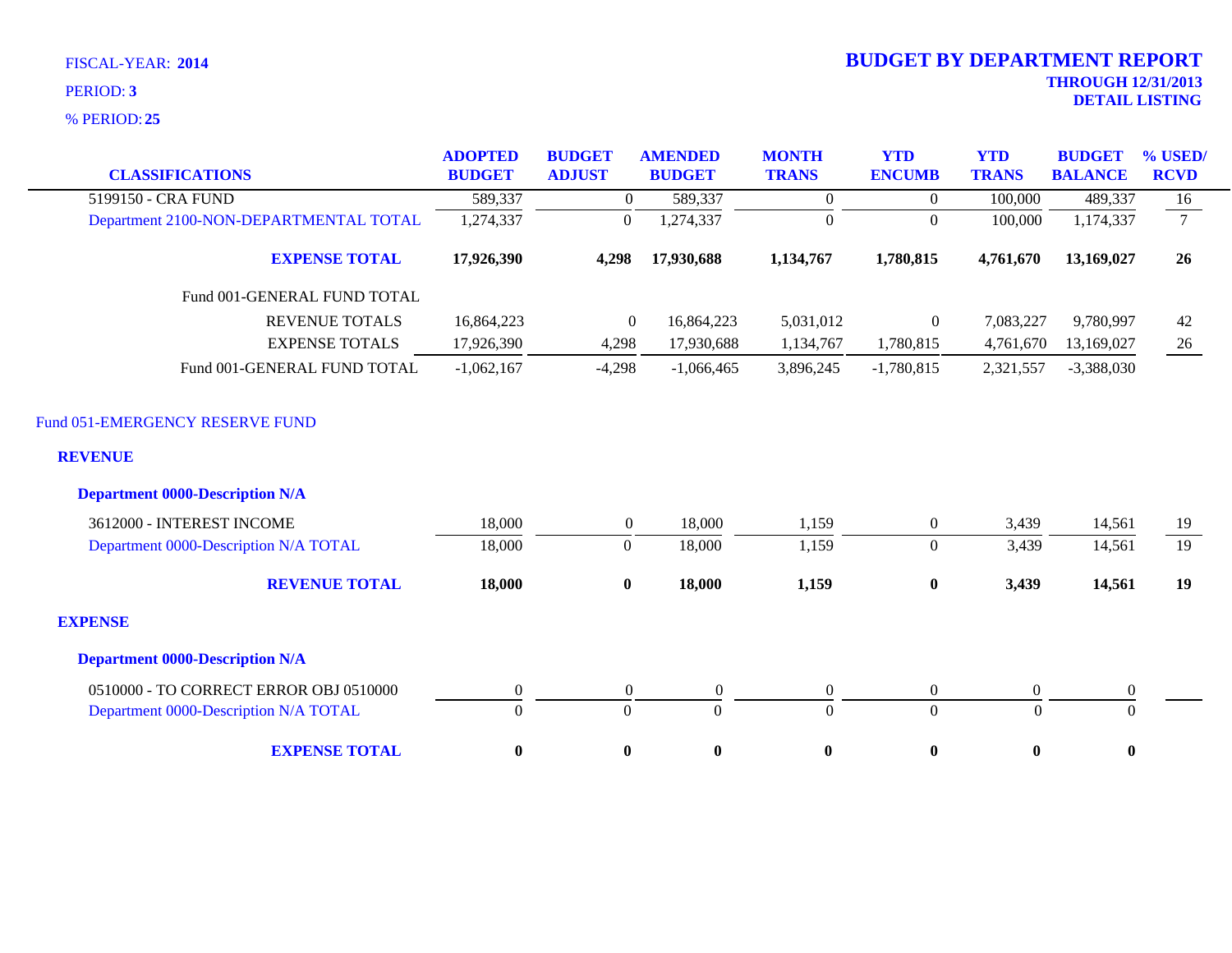**25** % PERIOD:

| <b>CLASSIFICATIONS</b>                         | <b>ADOPTED</b><br><b>BUDGET</b> | <b>BUDGET</b><br><b>ADJUST</b> |                  | <b>AMENDED</b><br><b>BUDGET</b> | <b>MONTH</b><br><b>TRANS</b> | <b>YTD</b><br><b>ENCUMB</b> | <b>YTD</b><br><b>TRANS</b> | <b>BUDGET</b><br><b>BALANCE</b> | % USED/<br><b>RCVD</b> |
|------------------------------------------------|---------------------------------|--------------------------------|------------------|---------------------------------|------------------------------|-----------------------------|----------------------------|---------------------------------|------------------------|
| Fund 051-EMERGENCY RESERVE FUND TOTAL          |                                 |                                |                  |                                 |                              |                             |                            |                                 |                        |
|                                                |                                 |                                |                  |                                 |                              |                             |                            |                                 |                        |
| <b>REVENUE TOTALS</b>                          | 18,000                          |                                | $\boldsymbol{0}$ | 18,000                          | 1,159                        | $\mathbf{0}$                | 3,439                      | 14,561                          | 19                     |
| <b>EXPENSE TOTALS</b>                          | $\boldsymbol{0}$                |                                | $\overline{0}$   | $\boldsymbol{0}$                | $\Omega$                     | $\overline{0}$              | $\boldsymbol{0}$           | $\boldsymbol{0}$                | 26                     |
| Fund 051-EMERGENCY RESERVE FUND TOTAL          | 18,000                          |                                | $\Omega$         | 18,000                          | 1,159                        | $\Omega$                    | 3,439                      | 14,561                          |                        |
|                                                |                                 |                                |                  |                                 |                              |                             |                            |                                 |                        |
| Fund 106-GRANT FUND                            |                                 |                                |                  |                                 |                              |                             |                            |                                 |                        |
| <b>REVENUE</b>                                 |                                 |                                |                  |                                 |                              |                             |                            |                                 |                        |
| <b>Department 0000-Description N/A</b>         |                                 |                                |                  |                                 |                              |                             |                            |                                 |                        |
| 3371000 - GENERAL GOVERNMENT                   | $\Omega$                        |                                | $\boldsymbol{0}$ | $\boldsymbol{0}$                | $\boldsymbol{0}$             | $\Omega$                    | $\mathbf{0}$               | $\boldsymbol{0}$                |                        |
| 3612000 - INTEREST INCOME                      | $\Omega$                        |                                | $\Omega$         | $\theta$                        | 371                          | $\Omega$                    | 1,165                      | $-1,165$                        |                        |
| 3699201 - MISC. OTHERS                         | $\theta$                        |                                | $\overline{0}$   | $\theta$                        | $\boldsymbol{0}$             | $\theta$                    | $\overline{0}$             | $\theta$                        |                        |
| Department 0000-Description N/A TOTAL          | $\boldsymbol{0}$                |                                | $\overline{0}$   | $\overline{0}$                  | 371                          | $\overline{0}$              | 1,165                      | $-1,165$                        |                        |
| Department 3802-ADA FY 2011                    |                                 |                                |                  |                                 |                              |                             |                            |                                 |                        |
| 3371000 - GENERAL GOVERNMENT                   | $\boldsymbol{0}$                |                                | $\boldsymbol{0}$ | $\boldsymbol{0}$                | $\boldsymbol{0}$             | $\boldsymbol{0}$            | $\boldsymbol{0}$           | $\boldsymbol{0}$                |                        |
| Department 3802-ADA FY 2011 TOTAL              | $\Omega$                        |                                | $\overline{0}$   | $\Omega$                        | $\overline{0}$               | $\overline{0}$              | $\Omega$                   | $\theta$                        |                        |
| <b>REVENUE TOTAL</b>                           | $\bf{0}$                        |                                | $\bf{0}$         | $\boldsymbol{0}$                | 371                          | $\bf{0}$                    | 1,165                      | $-1,165$                        |                        |
| <b>EXPENSE</b>                                 |                                 |                                |                  |                                 |                              |                             |                            |                                 |                        |
| Department 3303-SW 66 ST IMPROV PHASE II       |                                 |                                |                  |                                 |                              |                             |                            |                                 |                        |
| 5416440 - CAPITAL IMPROVEMENTS                 | $\boldsymbol{0}$                |                                | $\boldsymbol{0}$ | $\boldsymbol{0}$                | $\boldsymbol{0}$             | $\mathbf{0}$                | $\boldsymbol{0}$           | $\boldsymbol{0}$                |                        |
| Department 3303-SW 66 ST IMPROV PHASE II TOTAL | $\boldsymbol{0}$                |                                | $\mathbf{0}$     | $\Omega$                        | $\overline{0}$               | $\overline{0}$              | $\Omega$                   | $\Omega$                        |                        |
| <b>EXPENSE TOTAL</b>                           | $\boldsymbol{0}$                |                                | $\bf{0}$         | $\boldsymbol{0}$                | $\bf{0}$                     | $\bf{0}$                    | $\bf{0}$                   | $\bf{0}$                        |                        |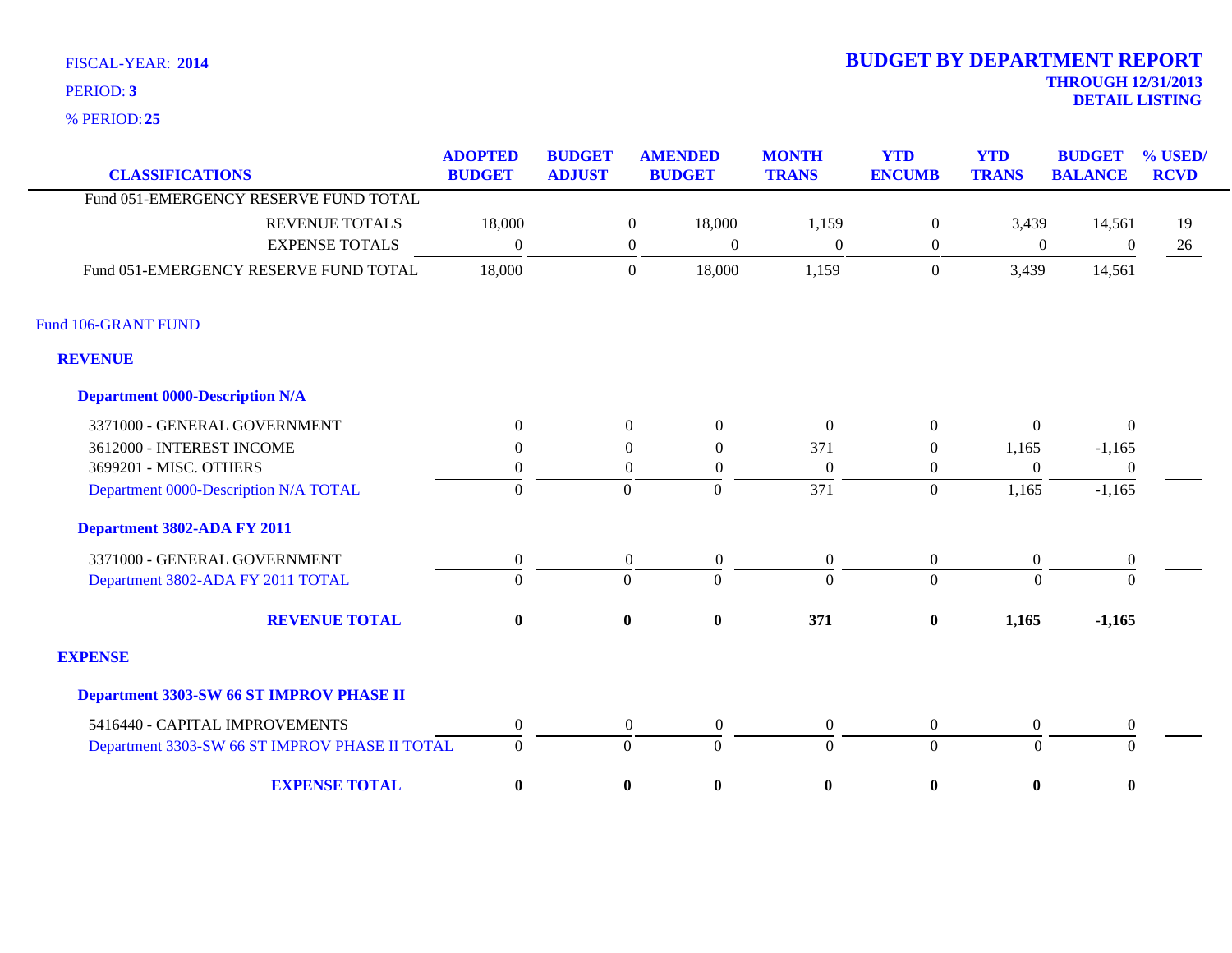**25** % PERIOD:

| <b>CLASSIFICATIONS</b>                    | <b>ADOPTED</b><br><b>BUDGET</b> | <b>BUDGET</b><br><b>ADJUST</b> | <b>AMENDED</b><br><b>BUDGET</b> | <b>MONTH</b><br><b>TRANS</b>   | <b>YTD</b><br><b>ENCUMB</b> | <b>YTD</b><br><b>TRANS</b> | <b>BUDGET</b><br><b>BALANCE</b> | % USED/<br><b>RCVD</b> |
|-------------------------------------------|---------------------------------|--------------------------------|---------------------------------|--------------------------------|-----------------------------|----------------------------|---------------------------------|------------------------|
| Fund 106-GRANT FUND TOTAL                 |                                 |                                |                                 |                                |                             |                            |                                 |                        |
| <b>REVENUE TOTALS</b>                     | $\boldsymbol{0}$                |                                | $\boldsymbol{0}$                | 371<br>$\boldsymbol{0}$        | $\boldsymbol{0}$            | 1,165                      | $-1,165$                        |                        |
| <b>EXPENSE TOTALS</b>                     | $\boldsymbol{0}$                |                                | $\boldsymbol{0}$                | $\mathbf{0}$<br>$\overline{0}$ | $\boldsymbol{0}$            | $\boldsymbol{0}$           | $\mathbf{0}$                    | 26                     |
| Fund 106-GRANT FUND TOTAL                 | $\Omega$                        |                                | $\boldsymbol{0}$                | $\overline{0}$<br>371          | $\mathbf{0}$                | 1,165                      | $-1,165$                        |                        |
| Fund 111-STORM WATER DRAIN TRUST          |                                 |                                |                                 |                                |                             |                            |                                 |                        |
| <b>REVENUE</b>                            |                                 |                                |                                 |                                |                             |                            |                                 |                        |
| <b>Department 0000-Description N/A</b>    |                                 |                                |                                 |                                |                             |                            |                                 |                        |
| 3143000 - UTILITY TAX-STORMWATER          | 18,900                          | $\overline{0}$                 | 18,900                          | 24                             | $\boldsymbol{0}$            | 271                        | 18,629                          | -1                     |
| 3301000 - INTERGOVERNMENTAL REVENUE       | 400,000                         | $\overline{0}$                 | 400,000                         | 29,797                         | $\boldsymbol{0}$            | 29,797                     | 370,203                         | 7                      |
| 3612000 - INTEREST INCOME                 | 7,500                           | $\theta$                       | 7,500                           | 189                            | $\Omega$                    | 506                        | 6,994                           | 6                      |
| 3699201 - MISC. OTHERS                    | $\overline{0}$                  | $\boldsymbol{0}$               | $\mathbf{0}$                    | $\overline{0}$                 | $\boldsymbol{0}$            | $\theta$                   | $\overline{0}$                  |                        |
| Department 0000-Description N/A TOTAL     | 426,400                         | $\overline{0}$                 | 426,400                         | 30,010                         | $\Omega$                    | 30,574                     | 395,826                         | 7 <sup>7</sup>         |
| <b>REVENUE TOTAL</b>                      | 426,400                         | $\bf{0}$                       | 426,400                         | 30,010                         | $\bf{0}$                    | 30,574                     | 395,826                         | $\overline{7}$         |
| <b>EXPENSE</b>                            |                                 |                                |                                 |                                |                             |                            |                                 |                        |
| <b>Department 1730-STREET MAINTENANCE</b> |                                 |                                |                                 |                                |                             |                            |                                 |                        |
| 5411210 - REGULAR                         | 44,648                          | $\boldsymbol{0}$               | 44,648                          | 3,834                          | $\boldsymbol{0}$            | 11,501                     | 33,147                          | 25                     |
| 5411410 - OVERTIME                        | $\theta$                        | $\theta$                       | $\Omega$                        | $\theta$                       | $\Omega$                    | 934                        | $-934$                          |                        |
| 5412110 - F.I.C.A.                        | 3,416                           | $\Omega$                       | 3,416                           | 292                            | $\Omega$                    | 949                        | 2,467                           | 27                     |
| 5412210 - PENSION PLAN CONTRIBUTION       | 7,813                           | $\Omega$                       | 7,813                           | $\overline{0}$                 | $\Omega$                    | $\theta$                   | 7,813                           |                        |
| 5412310 - GROUP HEALTH INSURANCE          | 7,041                           | $\overline{0}$                 | 7,041                           | 494                            | $\boldsymbol{0}$            | 987                        | 6,054                           | 14                     |
| 5412410 - WORKERS' COMPENSATION           | 10,269                          | $\theta$                       | 10,269                          | 1,699                          | $\Omega$                    | 3,399                      | 6,870                           | 33                     |
| 5413450 - CONTRACTUAL SERVICES            | 50,595                          | $\theta$                       | 50,595                          | $\boldsymbol{0}$               | 1,859                       | 4,800                      | 45,795                          | 9                      |
| 5416490 - CONSTRUCTIONS PROJECTS          | 415,000                         | $\theta$                       | 415,000                         | $\theta$                       | $\Omega$                    | $\Omega$                   | 415,000                         |                        |
| 5417100 - BOND SERVICE- PRINCIPAL         | 27,036                          | $\theta$                       | 27,036                          | $\overline{0}$                 | $\Omega$                    | $\Omega$                   | 27,036                          |                        |
| 5417200 - INTEREST EXPENSE                | 2.000                           | $\Omega$                       | 2,000                           | $\Omega$                       | $\Omega$                    | $\Omega$                   | 2,000                           |                        |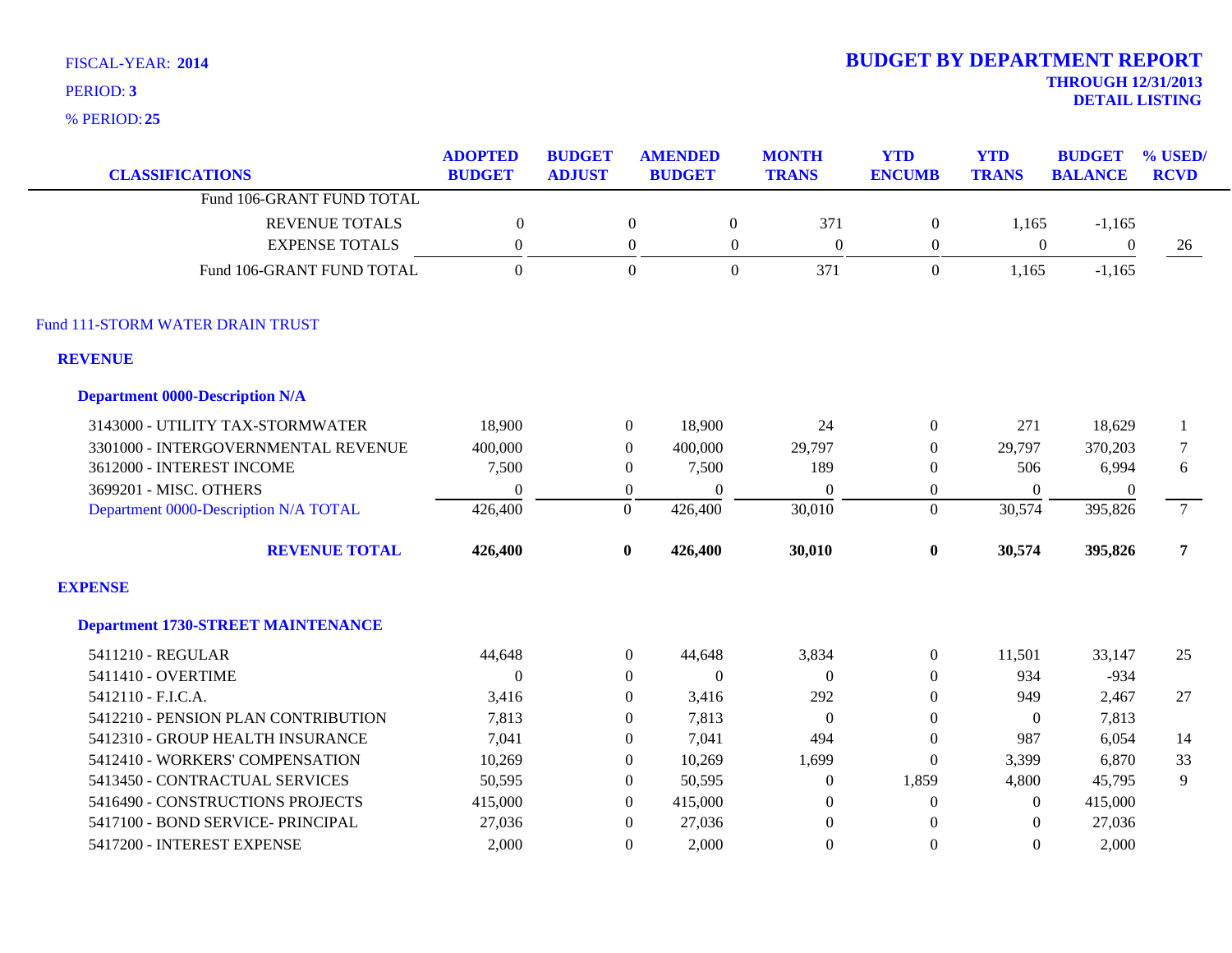**25** % PERIOD:

| <b>CLASSIFICATIONS</b>                    | <b>ADOPTED</b><br><b>BUDGET</b> | <b>BUDGET</b><br><b>ADJUST</b> |                  | <b>AMENDED</b><br><b>BUDGET</b> | <b>MONTH</b><br><b>TRANS</b> | <b>YTD</b><br><b>ENCUMB</b> | <b>YTD</b><br><b>TRANS</b> | <b>BUDGET</b><br><b>BALANCE</b> | % USED/<br><b>RCVD</b> |
|-------------------------------------------|---------------------------------|--------------------------------|------------------|---------------------------------|------------------------------|-----------------------------|----------------------------|---------------------------------|------------------------|
| 5819120 - TRANSFER TO GENERAL FUND        | 250,000                         |                                | $\theta$         | 250,000                         | $\Omega$                     | $\boldsymbol{0}$            | $\theta$                   | 250,000                         |                        |
| Department 1730-STREET MAINTENANCE TOTAL  | 817,818                         |                                | $\mathbf{0}$     | 817,818                         | 6,319                        | 1,859                       | 22,570                     | 795,248                         | 2                      |
| <b>EXPENSE TOTAL</b>                      | 817,818                         |                                | $\bf{0}$         | 817,818                         | 6,319                        | 1,859                       | 22,570                     | 795,248                         | $\boldsymbol{2}$       |
| Fund 111-STORM WATER DRAIN TRUST TOTAL    |                                 |                                |                  |                                 |                              |                             |                            |                                 |                        |
| <b>REVENUE TOTALS</b>                     | 426,400                         |                                | $\mathbf{0}$     | 426,400                         | 30,010                       | $\boldsymbol{0}$            | 30,574                     | 395,826                         | $\tau$                 |
| <b>EXPENSE TOTALS</b>                     | 817,818                         |                                | $\boldsymbol{0}$ | 817,818                         | 6,319                        | 1,859                       | 22,570                     | 795,248                         | 2                      |
| Fund 111-STORM WATER DRAIN TRUST TOTAL    | $-391,418$                      |                                | $\overline{0}$   | $-391,418$                      | 23,691                       | $-1,859$                    | 8,004                      | $-399,422$                      |                        |
| Fund 112-2ND LOCAL OPTION GAS TRST        |                                 |                                |                  |                                 |                              |                             |                            |                                 |                        |
| <b>REVENUE</b>                            |                                 |                                |                  |                                 |                              |                             |                            |                                 |                        |
| <b>Department 0000-Description N/A</b>    |                                 |                                |                  |                                 |                              |                             |                            |                                 |                        |
| 3301000 - INTERGOVERNMENTAL REVENUE       | 67,207                          |                                | $\boldsymbol{0}$ | 67,207                          | 7,172                        | $\boldsymbol{0}$            | 20,065                     | 47,142                          | 29                     |
| 3612000 - INTEREST INCOME                 | 2,000                           |                                | $\overline{0}$   | 2,000                           | 225                          | $\boldsymbol{0}$            | 661                        | 1,339                           | 33                     |
| Department 0000-Description N/A TOTAL     | 69,207                          |                                | $\boldsymbol{0}$ | 69,207                          | 7,397                        | $\mathbf{0}$                | 20,726                     | 48,481                          | 29                     |
| <b>REVENUE TOTAL</b>                      | 69,207                          |                                | $\bf{0}$         | 69,207                          | 7,397                        | $\bf{0}$                    | 20,726                     | 48,481                          | 29                     |
| <b>EXPENSE</b>                            |                                 |                                |                  |                                 |                              |                             |                            |                                 |                        |
| <b>Department 1730-STREET MAINTENANCE</b> |                                 |                                |                  |                                 |                              |                             |                            |                                 |                        |
| 5416210 - INFRASTRUCTURE PROJECTS         | 225,000                         |                                | $\mathbf{0}$     | 225,000                         | $\boldsymbol{0}$             | 33,456                      | 44,439                     | 180,561                         | 19                     |
| Department 1730-STREET MAINTENANCE TOTAL  | 225,000                         |                                | $\mathbf{0}$     | 225,000                         | $\overline{0}$               | 33,456                      | 44,439                     | 180,561                         | 19                     |
| <b>EXPENSE TOTAL</b>                      | 225,000                         |                                | $\bf{0}$         | 225,000                         | $\bf{0}$                     | 33,456                      | 44,439                     | 180,561                         | 19                     |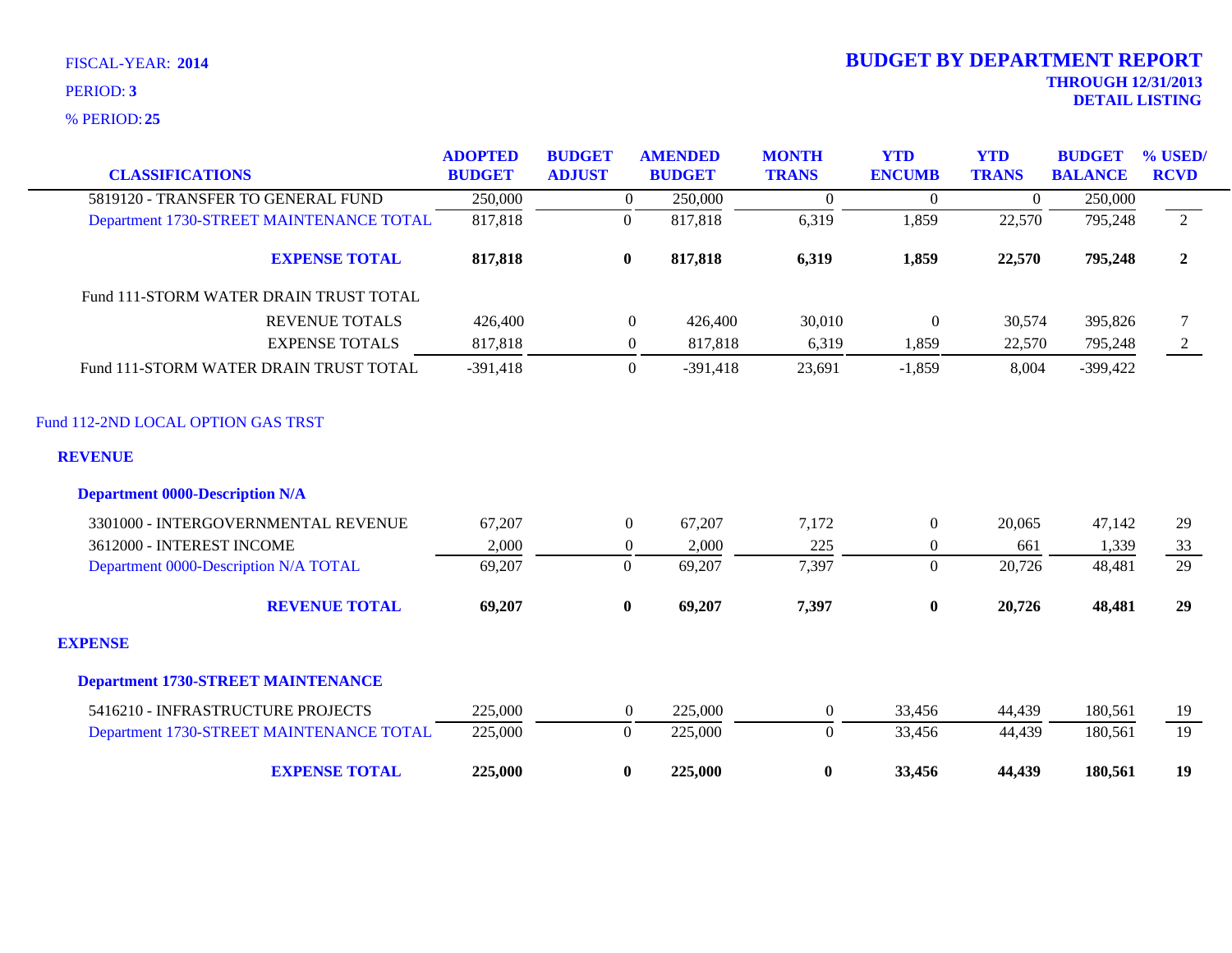**25** % PERIOD:

| <b>CLASSIFICATIONS</b>                       | <b>ADOPTED</b><br><b>BUDGET</b> | <b>BUDGET</b><br><b>ADJUST</b> |                  | <b>AMENDED</b><br><b>BUDGET</b> | <b>MONTH</b><br><b>TRANS</b> | <b>YTD</b><br><b>ENCUMB</b> | <b>YTD</b><br><b>TRANS</b> | <b>BUDGET</b><br><b>BALANCE</b> | % USED/<br><b>RCVD</b> |
|----------------------------------------------|---------------------------------|--------------------------------|------------------|---------------------------------|------------------------------|-----------------------------|----------------------------|---------------------------------|------------------------|
| Fund 112-2ND LOCAL OPTION GAS TRST TOTAL     |                                 |                                |                  |                                 |                              |                             |                            |                                 |                        |
| <b>REVENUE TOTALS</b>                        | 69,207                          |                                | $\mathbf{0}$     | 69,207                          | 7,397                        | $\boldsymbol{0}$            | 20,726                     | 48,481                          | 29                     |
| <b>EXPENSE TOTALS</b>                        | 225,000                         |                                | $\boldsymbol{0}$ | 225,000                         | $\overline{0}$               | 33,456                      | 44,439                     | 180,561                         | 19                     |
| Fund 112-2ND LOCAL OPTION GAS TRST TOTAL     | $-155,793$                      |                                | $\mathbf{0}$     | $-155,793$                      | 7,397                        | $-33,456$                   | $-23,713$                  | $-132,080$                      |                        |
| Fund 114-GRANTS FUND                         |                                 |                                |                  |                                 |                              |                             |                            |                                 |                        |
| <b>REVENUE</b>                               |                                 |                                |                  |                                 |                              |                             |                            |                                 |                        |
| <b>Department 0000-Description N/A</b>       |                                 |                                |                  |                                 |                              |                             |                            |                                 |                        |
| 3371000 - GENERAL GOVERNMENT                 | $\boldsymbol{0}$                |                                | $\overline{0}$   | $\boldsymbol{0}$                | $\overline{0}$               | $\boldsymbol{0}$            | $\overline{0}$             | $\boldsymbol{0}$                |                        |
| Department 0000-Description N/A TOTAL        | $\theta$                        |                                | $\boldsymbol{0}$ | $\mathbf{0}$                    | $\Omega$                     | $\overline{0}$              | $\boldsymbol{0}$           | $\Omega$                        |                        |
| <b>Department 3001-SNP-MURRAY PARK POOL</b>  |                                 |                                |                  |                                 |                              |                             |                            |                                 |                        |
| 3371000 - GENERAL GOVERNMENT                 | 83,869                          |                                | $\overline{0}$   | 83,869                          | $\boldsymbol{0}$             | $\overline{0}$              | $\boldsymbol{0}$           | 83,869                          |                        |
| Department 3001-SNP-MURRAY PARK POOL TOTAL   | 83,869                          |                                | $\boldsymbol{0}$ | 83,869                          | $\Omega$                     | $\overline{0}$              | $\theta$                   | 83,869                          |                        |
| Department 3604-MDC SCHOOL & SR MEALS        |                                 |                                |                  |                                 |                              |                             |                            |                                 |                        |
| 3371000 - GENERAL GOVERNMENT                 | $\boldsymbol{0}$                |                                | $\overline{0}$   | $\boldsymbol{0}$                | $\boldsymbol{0}$             | $\overline{0}$              | $\overline{0}$             | $\mathbf{0}$                    |                        |
| Department 3604-MDC SCHOOL & SR MEALS FY2013 | $\mathbf{0}$                    |                                | $\mathbf{0}$     | $\Omega$                        | $\Omega$                     | $\overline{0}$              | $\theta$                   | $\Omega$                        |                        |
| Department 3803-ADA FY 2012                  |                                 |                                |                  |                                 |                              |                             |                            |                                 |                        |
| 3371000 - GENERAL GOVERNMENT                 | $\boldsymbol{0}$                |                                | $\boldsymbol{0}$ | $\boldsymbol{0}$                | $\boldsymbol{0}$             | $\overline{0}$              | $\boldsymbol{0}$           | $\boldsymbol{0}$                |                        |
| Department 3803-ADA FY 2012 TOTAL            | $\mathbf{0}$                    |                                | $\mathbf{0}$     | $\overline{0}$                  | $\overline{0}$               | $\overline{0}$              | $\mathbf{0}$               | $\Omega$                        |                        |
| <b>Department 4010-GOB-WATER &amp; SEWER</b> |                                 |                                |                  |                                 |                              |                             |                            |                                 |                        |
| 3311000 - REVENUE                            | $\theta$                        |                                | $\overline{0}$   | $\overline{0}$                  | $\Omega$                     | $\overline{0}$              | $\overline{0}$             | $\Omega$                        |                        |
| 3371000 - GENERAL GOVERNMENT                 | 819,840                         |                                | $\overline{0}$   | 819,840                         | $\boldsymbol{0}$             | $\boldsymbol{0}$            | $\overline{0}$             | 819,840                         |                        |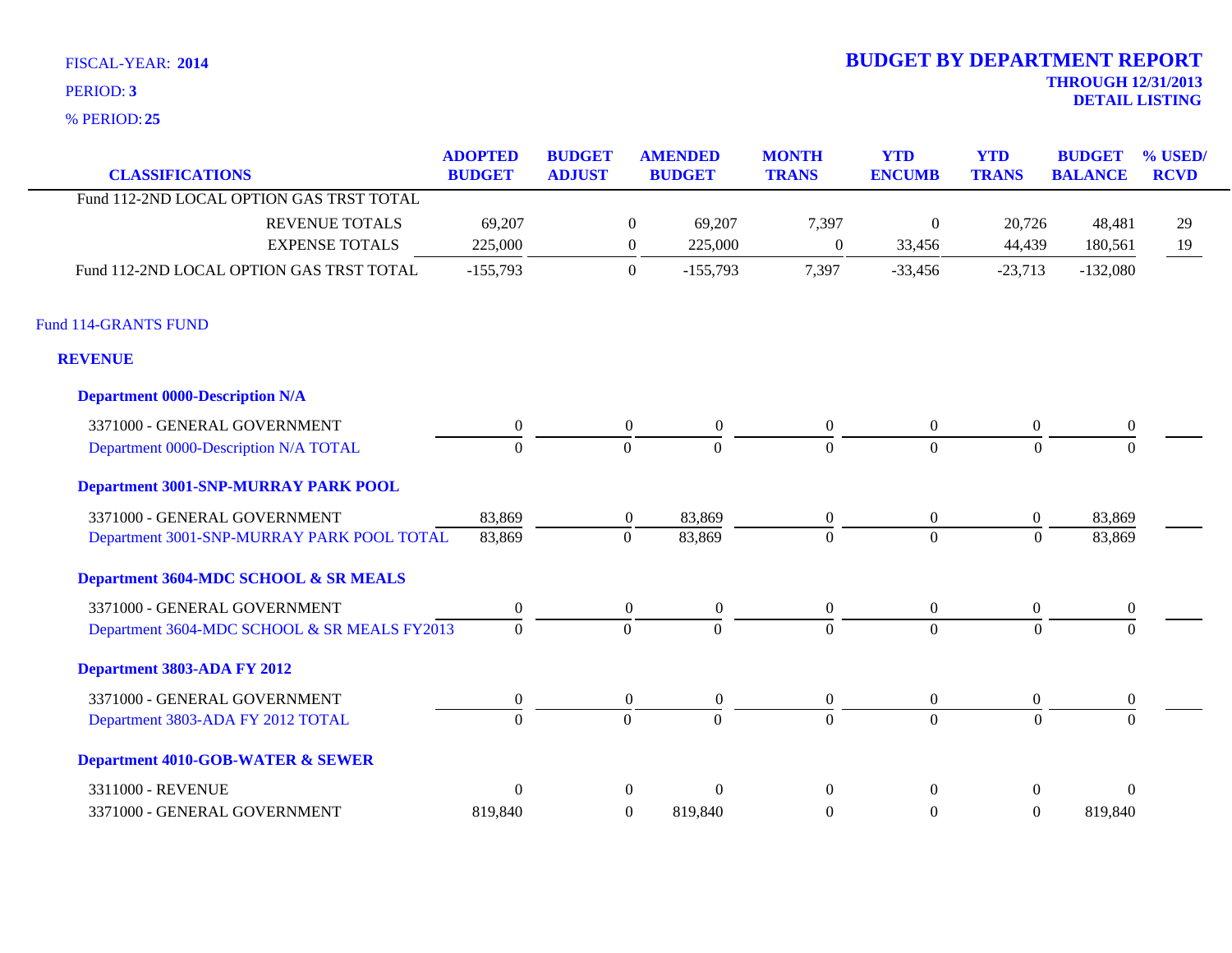**25** % PERIOD:

| <b>CLASSIFICATIONS</b>                       | <b>ADOPTED</b><br><b>BUDGET</b> | <b>BUDGET</b><br><b>ADJUST</b> | <b>AMENDED</b><br><b>BUDGET</b> | <b>MONTH</b><br><b>TRANS</b> | <b>YTD</b><br><b>ENCUMB</b> | <b>YTD</b><br><b>TRANS</b> | <b>BUDGET</b><br><b>BALANCE</b> | % USED/<br><b>RCVD</b> |
|----------------------------------------------|---------------------------------|--------------------------------|---------------------------------|------------------------------|-----------------------------|----------------------------|---------------------------------|------------------------|
| Department 4010-GOB-WATER & SEWER            | 819,840                         | $\overline{0}$                 | 819,840                         | $\boldsymbol{0}$             | $\overline{0}$              | $\Omega$                   | 819,840                         |                        |
| <b>Department 4100-VILLAGERS</b>             |                                 |                                |                                 |                              |                             |                            |                                 |                        |
| 3371000 - GENERAL GOVERNMENT                 | $\boldsymbol{0}$                | $\overline{0}$                 | $\boldsymbol{0}$                | $\boldsymbol{0}$             | $\boldsymbol{0}$            | $\overline{0}$             | $\boldsymbol{0}$                |                        |
| Department 4100-VILLAGERS GRANT-PRESERVATION | $\Omega$                        | $\Omega$                       | $\Omega$                        | $\Omega$                     | $\Omega$                    | $\Omega$                   | $\Omega$                        |                        |
| <b>Department 4101-VILLAGERS</b>             |                                 |                                |                                 |                              |                             |                            |                                 |                        |
| 3371000 - GENERAL GOVERNMENT                 | 3,000                           | $\boldsymbol{0}$               | 3,000                           | $\boldsymbol{0}$             | $\boldsymbol{0}$            | $\overline{0}$             | 3,000                           |                        |
| Department 4101-VILLAGERS GRANT-PRESERVATION | 3,000                           | $\Omega$                       | 3,000                           | $\overline{0}$               | $\overline{0}$              | $\Omega$                   | 3,000                           |                        |
| <b>REVENUE TOTAL</b>                         | 906,709                         | $\bf{0}$                       | 906,709                         | $\bf{0}$                     | $\boldsymbol{0}$            | $\bf{0}$                   | 906,709                         |                        |
| <b>EXPENSE</b>                               |                                 |                                |                                 |                              |                             |                            |                                 |                        |
| <b>Department 3001-SNP-MURRAY PARK POOL</b>  |                                 |                                |                                 |                              |                             |                            |                                 |                        |
| 5413100 - PROFESSIONAL SERVICES              | $\Omega$                        | $\overline{0}$                 | $\overline{0}$                  | $-13,500$                    | $\boldsymbol{0}$            | $-13,500$                  | 13,500                          |                        |
| 5413450 - CONTRACTUAL SERVICES               | 83,869                          | $\overline{0}$                 | 83,869                          | 14,136                       | 76,681                      | 90,817                     | $-6,948$                        | 108                    |
| Department 3001-SNP-MURRAY PARK POOL TOTAL   | 83,869                          | $\Omega$                       | 83,869                          | 636                          | 76,681                      | 77,317                     | 6,552                           | $\overline{92}$        |
| Department 3603-12-SMIA-CB OCT11-SEP12       |                                 |                                |                                 |                              |                             |                            |                                 |                        |
| 5413450 - CONTRACTUAL SERVICES               | $\overline{0}$                  | $\boldsymbol{0}$               | $\boldsymbol{0}$                | $\mathbf{0}$                 | $\boldsymbol{0}$            | $\overline{0}$             | $\boldsymbol{0}$                |                        |
| Department 3603-12-SMIA-CB OCT11-SEP12 TOTAL | $\Omega$                        | $\Omega$                       | $\theta$                        | $\theta$                     | $\theta$                    | $\Omega$                   | $\Omega$                        |                        |
| Department 3604-MDC SCHOOL & SR MEALS        |                                 |                                |                                 |                              |                             |                            |                                 |                        |
| 5411310 - PART TIME                          | $\overline{0}$                  | $\boldsymbol{0}$               | $\boldsymbol{0}$                | $\boldsymbol{0}$             | $\boldsymbol{0}$            | $\boldsymbol{0}$           | $\boldsymbol{0}$                |                        |
| 5413450 - CONTRACTUAL SERVICES               | $\Omega$                        | $\overline{0}$                 | $\boldsymbol{0}$                | $\boldsymbol{0}$             | $\boldsymbol{0}$            | $\overline{0}$             | $\boldsymbol{0}$                |                        |
| Department 3604-MDC SCHOOL & SR MEALS FY2013 | $\Omega$                        | $\Omega$                       | $\mathbf{0}$                    | $\Omega$                     | $\overline{0}$              | $\Omega$                   | $\Omega$                        |                        |
| Department 3801-ADA-FY2011                   |                                 |                                |                                 |                              |                             |                            |                                 |                        |
| 5453450 - CONTRACTUAL                        | $\Omega$                        | $\boldsymbol{0}$               | $\mathbf{0}$                    | $\boldsymbol{0}$             | $\mathbf{0}$                | $\overline{0}$             | $\overline{0}$                  |                        |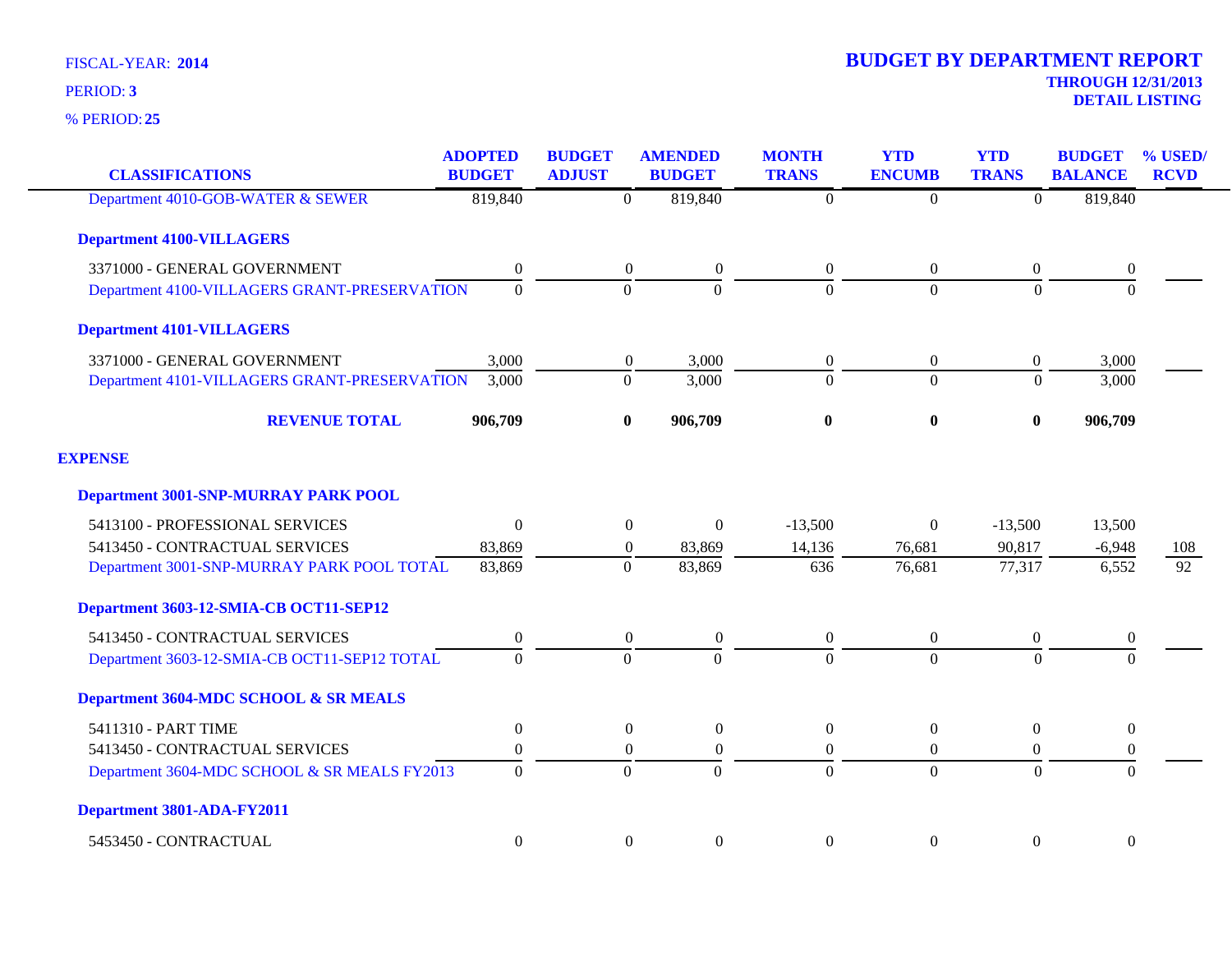**25** % PERIOD:

| <b>CLASSIFICATIONS</b>                          | <b>ADOPTED</b><br><b>BUDGET</b> | <b>BUDGET</b><br><b>ADJUST</b> | <b>AMENDED</b><br><b>BUDGET</b> | <b>MONTH</b><br><b>TRANS</b> | <b>YTD</b><br><b>ENCUMB</b> | <b>YTD</b><br><b>TRANS</b> | <b>BUDGET</b><br><b>BALANCE</b> | % USED/<br><b>RCVD</b> |
|-------------------------------------------------|---------------------------------|--------------------------------|---------------------------------|------------------------------|-----------------------------|----------------------------|---------------------------------|------------------------|
| Department 3801-ADA-FY2011 TOTAL                | $\boldsymbol{0}$                | $\theta$                       | $\overline{0}$                  | $\overline{0}$               | $\Omega$                    | $\overline{0}$             | $\mathbf{0}$                    |                        |
| Department 3802-ADA FY 2011                     |                                 |                                |                                 |                              |                             |                            |                                 |                        |
| 5453450 - CONTRACTUAL                           | $\boldsymbol{0}$                | $\overline{0}$                 | $\overline{0}$                  | $\overline{0}$               | $\overline{0}$              | $\overline{0}$             | $\boldsymbol{0}$                |                        |
| Department 3802-ADA FY 2011 TOTAL               | $\overline{0}$                  | $\overline{0}$                 | $\overline{0}$                  | $\overline{0}$               | $\overline{0}$              | $\Omega$                   | $\Omega$                        |                        |
| Department 3803-ADA FY 2012                     |                                 |                                |                                 |                              |                             |                            |                                 |                        |
| 5453450 - CONTRACTUAL                           | $\boldsymbol{0}$                | $\boldsymbol{0}$               | $\boldsymbol{0}$                | $\overline{0}$               | $\boldsymbol{0}$            | $\boldsymbol{0}$           | $\boldsymbol{0}$                |                        |
| Department 3803-ADA FY 2012 TOTAL               | $\Omega$                        | $\overline{0}$                 | $\Omega$                        | $\theta$                     | $\overline{0}$              | $\Omega$                   | $\Omega$                        |                        |
| <b>Department 4000-WATER DIST SYS EXTENSION</b> |                                 |                                |                                 |                              |                             |                            |                                 |                        |
| 5416490 - CONSTRUCTIONS PROJECTS                | $\boldsymbol{0}$                | $\boldsymbol{0}$               | $\boldsymbol{0}$                | $\overline{0}$               | $\boldsymbol{0}$            | $\boldsymbol{0}$           | $\boldsymbol{0}$                |                        |
| Department 4000-WATER DIST SYS EXTENSION        | $\overline{0}$                  | $\overline{0}$                 | $\Omega$                        | $\Omega$                     | $\overline{0}$              | $\theta$                   | $\Omega$                        |                        |
| <b>Department 4010-GOB-WATER &amp; SEWER</b>    |                                 |                                |                                 |                              |                             |                            |                                 |                        |
| 5413100 - PROFESSIONAL SERVICES                 | 66,424                          | $\theta$                       | 66,424                          | 0                            | $\theta$                    | $\Omega$                   | 66,424                          |                        |
| 5413450 - CONTRACTUAL SERVICES                  | 748,503                         | $\boldsymbol{0}$               | 748,503                         | 73,088                       | 222,994                     | 296,083                    | 452,420                         | 39                     |
| Department 4010-GOB-WATER & SEWER               | 814,927                         | $\boldsymbol{0}$               | 814,927                         | 73,088                       | 222,994                     | 296,083                    | 518,844                         | 36                     |
| <b>Department 4100-VILLAGERS</b>                |                                 |                                |                                 |                              |                             |                            |                                 |                        |
| 5196450 - CAPTL OUTLY-CAPITAL LEASE             | $\boldsymbol{0}$                | $\boldsymbol{0}$               | $\boldsymbol{0}$                | $\mathbf{0}$                 | $\boldsymbol{0}$            | $\boldsymbol{0}$           | $\boldsymbol{0}$                |                        |
| Department 4100-VILLAGERS GRANT-PRESERVATION    | $\Omega$                        | $\Omega$                       | $\Omega$                        | $\Omega$                     | $\Omega$                    | $\Omega$                   | $\Omega$                        |                        |
| <b>Department 4101-VILLAGERS</b>                |                                 |                                |                                 |                              |                             |                            |                                 |                        |
| 5196450 - CAPTL OUTLY-CAPITAL LEASE             | 3,000                           | $\boldsymbol{0}$               | 3,000                           | $\boldsymbol{0}$             | $\overline{0}$              | $\boldsymbol{0}$           | 3,000                           |                        |
| Department 4101-VILLAGERS GRANT-PRESERVATION    | 3,000                           | $\mathbf{0}$                   | 3,000                           | $\boldsymbol{0}$             | $\boldsymbol{0}$            | $\Omega$                   | 3,000                           |                        |
| <b>EXPENSE TOTAL</b>                            | 901,796                         | $\bf{0}$                       | 901,796                         | 73,724                       | 299,675                     | 373,400                    | 528,396                         | 41                     |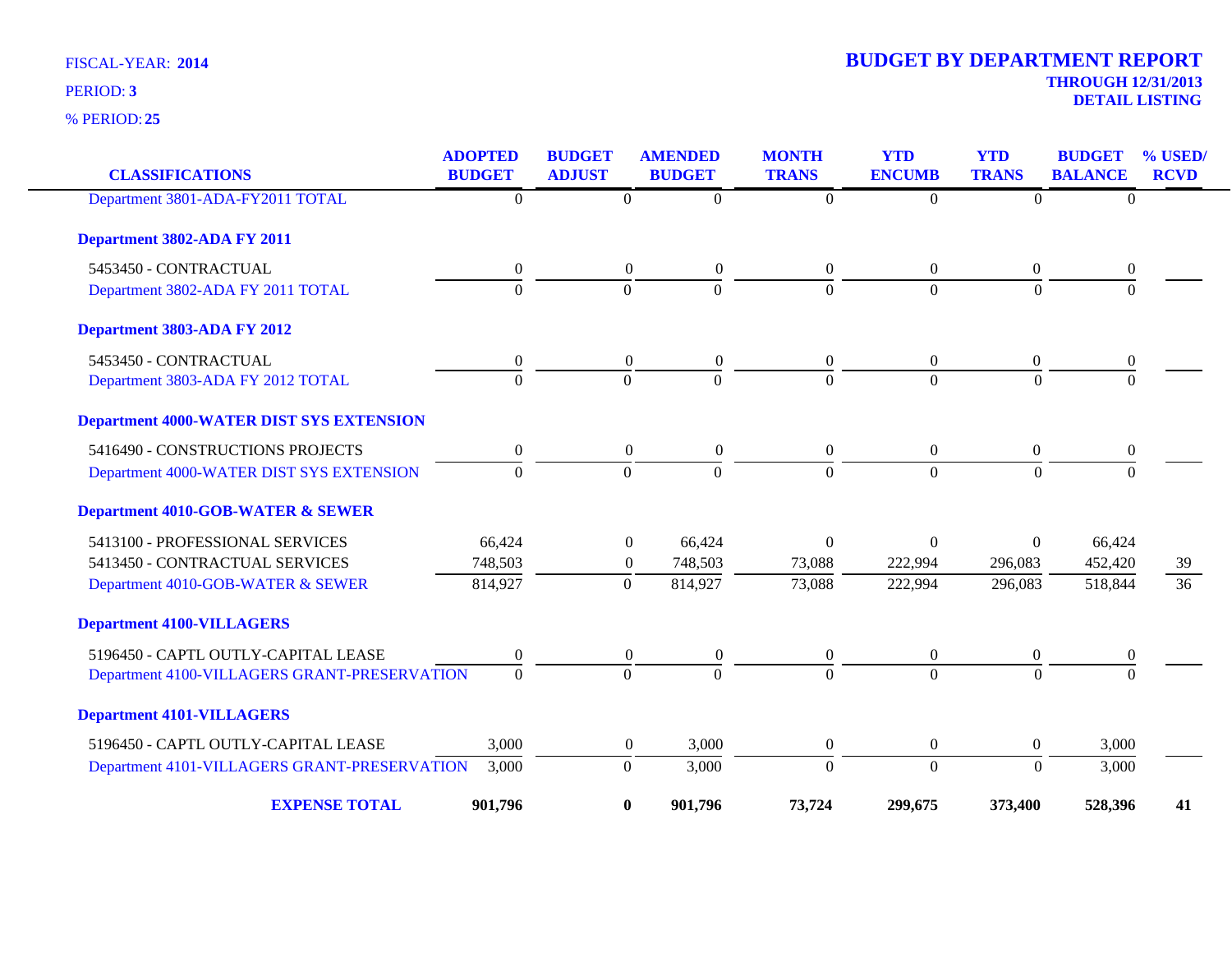**25** % PERIOD:

| <b>CLASSIFICATIONS</b>                   | <b>ADOPTED</b><br><b>BUDGET</b> | <b>BUDGET</b><br><b>ADJUST</b> |                  | <b>AMENDED</b><br><b>BUDGET</b> | <b>MONTH</b><br><b>TRANS</b> | <b>YTD</b><br><b>ENCUMB</b> | <b>YTD</b><br><b>TRANS</b> | <b>BUDGET</b><br><b>BALANCE</b> | % USED/<br><b>RCVD</b> |
|------------------------------------------|---------------------------------|--------------------------------|------------------|---------------------------------|------------------------------|-----------------------------|----------------------------|---------------------------------|------------------------|
| Fund 114-GRANTS FUND TOTAL               |                                 |                                |                  |                                 |                              |                             |                            |                                 |                        |
| <b>REVENUE TOTALS</b>                    | 906,709                         |                                | $\boldsymbol{0}$ | 906,709                         | $\boldsymbol{0}$             | $\boldsymbol{0}$            | $\boldsymbol{0}$           | 906,709                         |                        |
| <b>EXPENSE TOTALS</b>                    | 901,796                         |                                | $\overline{0}$   | 901,796                         | 73,724                       | 299,675                     | 373,400                    | 528,396                         | 41                     |
| Fund 114-GRANTS FUND TOTAL               | 4,913                           |                                | $\mathbf{0}$     | 4,913                           | $-73,724$                    | $-299,675$                  | $-373,400$                 | 378,313                         |                        |
| Fund 116-HOMETOWN DIST. IMPROVMENT       |                                 |                                |                  |                                 |                              |                             |                            |                                 |                        |
| <b>REVENUE</b>                           |                                 |                                |                  |                                 |                              |                             |                            |                                 |                        |
| <b>Department 0000-Description N/A</b>   |                                 |                                |                  |                                 |                              |                             |                            |                                 |                        |
| 3419060 - PARKING EXCEPTION              | 28,000                          |                                | $\overline{0}$   | 28,000                          | 4,000                        | $\boldsymbol{0}$            | 6,500                      | 21,500                          | 23                     |
| 3612000 - INTEREST INCOME                | 55                              |                                | $\boldsymbol{0}$ | 55                              | $\mathbf{0}$                 | $\boldsymbol{0}$            | $\theta$                   | 55                              |                        |
| Department 0000-Description N/A TOTAL    | 28,055                          |                                | $\boldsymbol{0}$ | 28,055                          | 4,000                        | $\boldsymbol{0}$            | 6,500                      | 21,555                          | 23                     |
| <b>REVENUE TOTAL</b>                     | 28,055                          |                                | $\bf{0}$         | 28,055                          | 4,000                        | $\pmb{0}$                   | 6,500                      | 21,555                          | 23                     |
| <b>EXPENSE</b>                           |                                 |                                |                  |                                 |                              |                             |                            |                                 |                        |
| <b>Department 1410-FINANCE</b>           |                                 |                                |                  |                                 |                              |                             |                            |                                 |                        |
| 5819120 - TRANSFER TO GENERAL FUND       | 25,000                          |                                | $\overline{0}$   | 25,000                          | $\boldsymbol{0}$             | $\boldsymbol{0}$            | $\overline{0}$             | 25,000                          |                        |
| Department 1410-FINANCE TOTAL            | 25,000                          |                                | $\Omega$         | 25,000                          | $\Omega$                     | $\Omega$                    | $\theta$                   | 25,000                          |                        |
| <b>EXPENSE TOTAL</b>                     | 25,000                          |                                | $\bf{0}$         | 25,000                          | $\bf{0}$                     | $\bf{0}$                    | $\bf{0}$                   | 25,000                          |                        |
| Fund 116-HOMETOWN DIST. IMPROVMENT TOTAL |                                 |                                |                  |                                 |                              |                             |                            |                                 |                        |
| <b>REVENUE TOTALS</b>                    | 28,055                          |                                | $\boldsymbol{0}$ | 28,055                          | 4,000                        | $\boldsymbol{0}$            | 6,500                      | 21,555                          | 23                     |
| <b>EXPENSE TOTALS</b>                    | 25,000                          |                                | $\boldsymbol{0}$ | 25,000                          | $\mathbf{0}$                 | $\boldsymbol{0}$            | $\mathbf{0}$               | 25,000                          |                        |
| Fund 116-HOMETOWN DIST. IMPROVMENT TOTAL | 3,055                           |                                | $\Omega$         | 3,055                           | 4,000                        | $\Omega$                    | 6,500                      | $-3,445$                        |                        |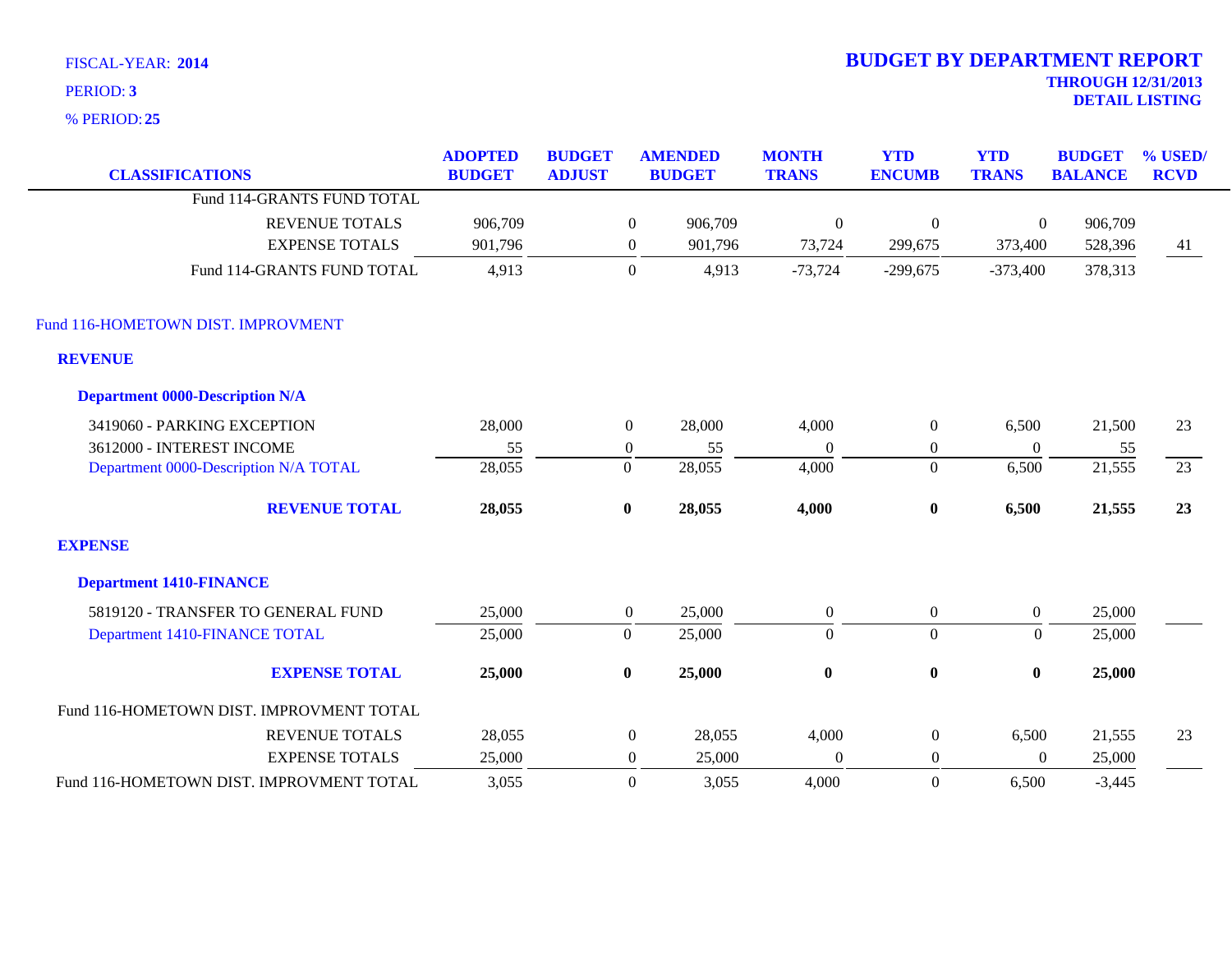**25** % PERIOD:

**DETAIL LISTING** PERIOD: **<sup>3</sup>**

| <b>CLASSIFICATIONS</b>                      | <b>ADOPTED</b><br><b>BUDGET</b> | <b>BUDGET</b><br><b>ADJUST</b> | <b>AMENDED</b><br><b>BUDGET</b>      | <b>MONTH</b><br><b>TRANS</b> | <b>YTD</b><br><b>ENCUMB</b> | <b>YTD</b><br><b>TRANS</b> | <b>BUDGET</b><br><b>BALANCE</b> | % USED/<br><b>RCVD</b> |
|---------------------------------------------|---------------------------------|--------------------------------|--------------------------------------|------------------------------|-----------------------------|----------------------------|---------------------------------|------------------------|
| Fund 118-TREE TRUST FUND                    |                                 |                                |                                      |                              |                             |                            |                                 |                        |
| <b>REVENUE</b>                              |                                 |                                |                                      |                              |                             |                            |                                 |                        |
| <b>Department 0000-Description N/A</b>      |                                 |                                |                                      |                              |                             |                            |                                 |                        |
| 3430000 - Tree Trust Fund                   | $\boldsymbol{0}$                |                                | $\boldsymbol{0}$<br>$\boldsymbol{0}$ | $\overline{0}$               | $\boldsymbol{0}$            | $\overline{0}$             | $\boldsymbol{0}$                |                        |
| Department 0000-Description N/A TOTAL       | $\Omega$                        |                                | $\theta$<br>$\theta$                 | $\Omega$                     | $\overline{0}$              | $\Omega$                   | $\Omega$                        |                        |
| <b>REVENUE TOTAL</b>                        | $\bf{0}$                        |                                | $\bf{0}$<br>$\bf{0}$                 | $\bf{0}$                     | $\boldsymbol{0}$            | $\bf{0}$                   | $\bf{0}$                        |                        |
| <b>EXPENSE</b>                              |                                 |                                |                                      |                              |                             |                            |                                 |                        |
| <b>Department 1750-LANSCAPE MAINTENANCE</b> |                                 |                                |                                      |                              |                             |                            |                                 |                        |
| 5193450 - CONT. SVCS.                       | 15,000                          |                                | 15,000<br>$\overline{0}$             | 13,510                       | $\overline{0}$              | 13,626                     | 1,374                           | 90                     |
| Department 1750-LANSCAPE MAINTENANCE TOTAL  | 15,000                          |                                | 15,000<br>$\overline{0}$             | 13,510                       | $\mathbf{0}$                | 13,626                     | 1,374                           | 90                     |
| <b>EXPENSE TOTAL</b>                        | 15,000                          |                                | $\bf{0}$<br>15,000                   | 13,510                       | $\pmb{0}$                   | 13,626                     | 1,374                           | 90                     |
| Fund 118-TREE TRUST FUND TOTAL              |                                 |                                |                                      |                              |                             |                            |                                 |                        |
| <b>REVENUE TOTALS</b>                       | $\mathbf{0}$                    |                                | $\boldsymbol{0}$<br>$\boldsymbol{0}$ | $\boldsymbol{0}$             | $\boldsymbol{0}$            | $\boldsymbol{0}$           | $\mathbf{0}$                    | 90                     |
| <b>EXPENSE TOTALS</b>                       | 15,000                          |                                | 15,000<br>$\overline{0}$             | 13,510                       | $\overline{0}$              | 13,626                     | 1,374                           | 90                     |
| Fund 118-TREE TRUST FUND TOTAL              | $-15,000$                       |                                | $\mathbf{0}$<br>$-15,000$            | $-13,510$                    | $\boldsymbol{0}$            | $-13,626$                  | $-1,374$                        |                        |
| Fund 120-FEDERAL GRANT FUND                 |                                 |                                |                                      |                              |                             |                            |                                 |                        |
| <b>REVENUE</b>                              |                                 |                                |                                      |                              |                             |                            |                                 |                        |
| <b>Department 0000-Description N/A</b>      |                                 |                                |                                      |                              |                             |                            |                                 |                        |
| 3699294 - PRIOR YEAR ENCUMBRANCES           | $\boldsymbol{0}$                |                                | $\boldsymbol{0}$<br>$\boldsymbol{0}$ | $\overline{0}$               | $\boldsymbol{0}$            | $\overline{0}$             | $\boldsymbol{0}$                |                        |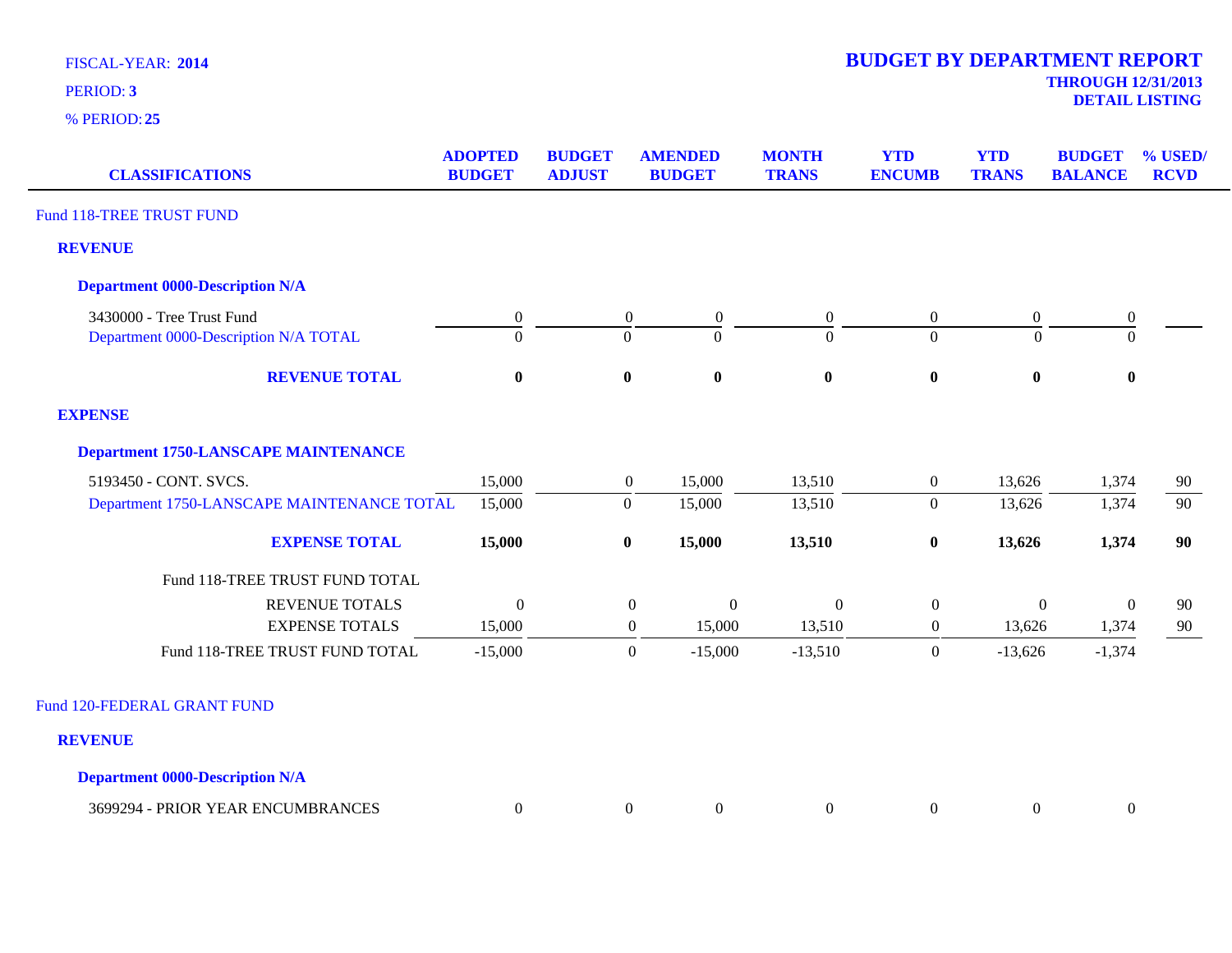**25** % PERIOD:

| <b>CLASSIFICATIONS</b>                               | <b>ADOPTED</b><br><b>BUDGET</b> | <b>BUDGET</b><br><b>ADJUST</b> | <b>AMENDED</b><br><b>BUDGET</b> | <b>MONTH</b><br><b>TRANS</b> | <b>YTD</b><br><b>ENCUMB</b> | <b>YTD</b><br><b>TRANS</b> | <b>BUDGET</b><br><b>BALANCE</b> | % USED/<br><b>RCVD</b> |
|------------------------------------------------------|---------------------------------|--------------------------------|---------------------------------|------------------------------|-----------------------------|----------------------------|---------------------------------|------------------------|
| Department 0000-Description N/A TOTAL                | $\overline{0}$                  | $\overline{0}$                 | $\mathbf{0}$                    | $\overline{0}$               | $\Omega$                    | $\overline{0}$             | $\overline{0}$                  |                        |
| <b>Department 3301-MURRAY PARK POOL</b>              |                                 |                                |                                 |                              |                             |                            |                                 |                        |
| 3311000 - REVENUE                                    | 1,201,361                       | $\theta$                       | 1,201,361                       | $\overline{0}$               | $\overline{0}$              | $\overline{0}$             | 1,201,361                       |                        |
| Department 3301-MURRAY PARK POOL TOTAL               | 1,201,361                       | $\mathbf{0}$                   | 1,201,361                       | $\boldsymbol{0}$             | $\overline{0}$              | $\boldsymbol{0}$           | 1,201,361                       |                        |
| <b>Department 3302-STREET LIGHTING</b>               |                                 |                                |                                 |                              |                             |                            |                                 |                        |
| 3311000 - REVENUE                                    | 170,000                         | $\overline{0}$                 | 170,000                         | $\theta$                     | $\boldsymbol{0}$            | $\boldsymbol{0}$           | 170,000                         |                        |
| Department 3302-STREET LIGHTING TOTAL                | 170,000                         | $\mathbf{0}$                   | 170,000                         | $\Omega$                     | $\overline{0}$              | $\boldsymbol{0}$           | 170,000                         |                        |
| <b>Department 3303-SW 66 ST IMPROV PHASE II</b>      |                                 |                                |                                 |                              |                             |                            |                                 |                        |
| 3311000 - REVENUE                                    | 171,434                         | $\boldsymbol{0}$               | 171,434                         | $\overline{0}$               | $\overline{0}$              | $\overline{0}$             | 171,434                         |                        |
| Department 3303-SW 66 ST IMPROV PHASE II TOTAL       | 171,434                         | $\boldsymbol{0}$               | 171,434                         | $\boldsymbol{0}$             | $\overline{0}$              | $\boldsymbol{0}$           | 171,434                         |                        |
| <b>Department 3304-MARSHALL WILLIAMSON PARK</b>      |                                 |                                |                                 |                              |                             |                            |                                 |                        |
| 3311000 - REVENUE                                    | 109,700                         | $\boldsymbol{0}$               | 109,700                         | $\theta$                     | $\boldsymbol{0}$            | $\boldsymbol{0}$           | 109,700                         |                        |
| Department 3304-MARSHALL WILLIAMSON PARK             | 109,700                         | $\boldsymbol{0}$               | 109,700                         | $\Omega$                     | $\overline{0}$              | $\boldsymbol{0}$           | 109,700                         |                        |
| Department 3405-2013 JAG A-Form Interface Cont       |                                 |                                |                                 |                              |                             |                            |                                 |                        |
| 3311000 - REVENUE                                    | $\theta$                        | $\theta$                       | $\theta$                        | $\overline{0}$               | $\overline{0}$              | $\theta$                   | $\boldsymbol{0}$                |                        |
| Department 3405-2013 JAG A-Form Interface Cont TOTAL | $\Omega$                        | $\overline{0}$                 | $\mathbf{0}$                    | $\Omega$                     | $\overline{0}$              | $\boldsymbol{0}$           | $\Omega$                        |                        |
| Department 3406-BYRNE-JAG 2013                       |                                 |                                |                                 |                              |                             |                            |                                 |                        |
| 3311000 - REVENUE                                    | 0                               | $\boldsymbol{0}$               | $\theta$                        | $\boldsymbol{0}$             | $\overline{0}$              | $\overline{0}$             | $\boldsymbol{0}$                |                        |
| Department 3406-BYRNE-JAG 2013 TOTAL                 | $\Omega$                        | $\overline{0}$                 | $\Omega$                        | $\Omega$                     | $\Omega$                    | $\theta$                   | $\Omega$                        |                        |
| <b>Department 3407-BYRNE-JAG VEH BURGLARY 2013</b>   |                                 |                                |                                 |                              |                             |                            |                                 |                        |
| 3311000 - REVENUE                                    | $\boldsymbol{0}$                | $\boldsymbol{0}$               | $\boldsymbol{0}$                | $\boldsymbol{0}$             | $\mathbf{0}$                | $\boldsymbol{0}$           | $\boldsymbol{0}$                |                        |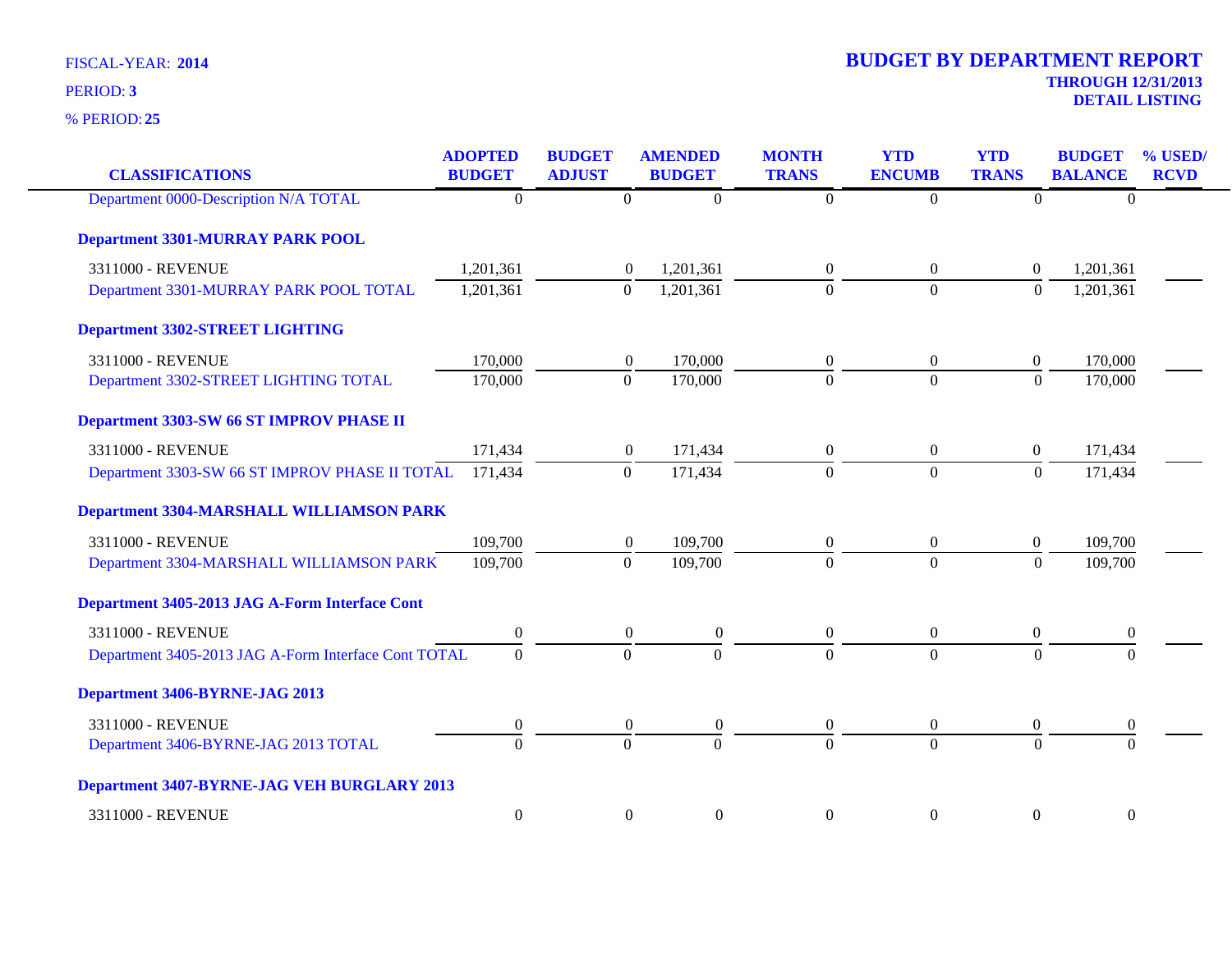**25** % PERIOD:

| <b>CLASSIFICATIONS</b>                         | <b>ADOPTED</b><br><b>BUDGET</b> | <b>BUDGET</b><br><b>ADJUST</b> | <b>AMENDED</b><br><b>BUDGET</b> | <b>MONTH</b><br><b>TRANS</b> |                  | <b>YTD</b><br><b>ENCUMB</b> | <b>YTD</b><br><b>TRANS</b> | <b>BUDGET</b><br><b>BALANCE</b> | % USED/<br><b>RCVD</b> |
|------------------------------------------------|---------------------------------|--------------------------------|---------------------------------|------------------------------|------------------|-----------------------------|----------------------------|---------------------------------|------------------------|
| Department 3407-BYRNE-JAG VEH BURGLARY 2013    | $\Omega$                        |                                | $\overline{0}$                  | $\theta$                     | $\overline{0}$   | $\Omega$                    | $\overline{0}$             | $\overline{0}$                  |                        |
| Department 3408-BYRNE-JAG 2014                 |                                 |                                |                                 |                              |                  |                             |                            |                                 |                        |
| 3311000 - REVENUE                              | 0                               |                                | $\boldsymbol{0}$                | $\overline{0}$               | $\overline{0}$   | $\overline{0}$              | $\boldsymbol{0}$           | $\boldsymbol{0}$                |                        |
| Department 3408-BYRNE-JAG 2014 TOTAL           | $\overline{0}$                  |                                | $\theta$                        | $\Omega$                     | $\Omega$         | $\Omega$                    | $\Omega$                   | $\Omega$                        |                        |
| <b>Department 5001-POLICE VESTS GRANT FY11</b> |                                 |                                |                                 |                              |                  |                             |                            |                                 |                        |
| 3311000 - REVENUE                              | 0                               |                                | $\overline{0}$                  | $\boldsymbol{0}$             | $\boldsymbol{0}$ | $\overline{0}$              | $\mathbf{0}$               | $\boldsymbol{0}$                |                        |
| Department 5001-POLICE VESTS GRANT FY11 TOTAL  | $\Omega$                        |                                | $\Omega$                        | $\Omega$                     | $\Omega$         | $\Omega$                    | $\Omega$                   | $\Omega$                        |                        |
| <b>Department 5002-POLICE VESTS GRANT FY12</b> |                                 |                                |                                 |                              |                  |                             |                            |                                 |                        |
| 3311000 - REVENUE                              | $\boldsymbol{0}$                |                                | $\boldsymbol{0}$                | $\boldsymbol{0}$             | $\boldsymbol{0}$ | $\overline{0}$              | $\boldsymbol{0}$           | $\boldsymbol{0}$                |                        |
| Department 5002-POLICE VESTS GRANT FY12 TOTAL  | $\Omega$                        |                                | $\Omega$                        | $\Omega$                     | $\Omega$         | $\Omega$                    | $\Omega$                   | $\Omega$                        |                        |
| <b>Department 6000-FISCAL YEAR 2012</b>        |                                 |                                |                                 |                              |                  |                             |                            |                                 |                        |
| 3311000 - REVENUE                              | $\theta$                        |                                | $\overline{0}$                  | $\boldsymbol{0}$             | $\boldsymbol{0}$ | $\boldsymbol{0}$            | $\boldsymbol{0}$           | $\boldsymbol{0}$                |                        |
| 3811000 - CONTRIB. FROM OTHER FUNDS            | $\boldsymbol{0}$                |                                | $\mathbf{0}$                    | $\boldsymbol{0}$             | $\overline{0}$   | $\boldsymbol{0}$            | $\overline{0}$             | $\boldsymbol{0}$                |                        |
| Department 6000-FISCAL YEAR 2012 TOTAL         | $\Omega$                        |                                | $\Omega$                        | $\Omega$                     | $\Omega$         | $\Omega$                    | $\Omega$                   | $\Omega$                        |                        |
| <b>Department 6001-FY 13 May-Sep</b>           |                                 |                                |                                 |                              |                  |                             |                            |                                 |                        |
| 3311000 - REVENUE                              | $\overline{0}$                  |                                | $\boldsymbol{0}$                | $\overline{0}$               | $\boldsymbol{0}$ | $\boldsymbol{0}$            | $\mathbf{0}$               | $\boldsymbol{0}$                |                        |
| 3811000 - CONTRIB. FROM OTHER FUNDS            | $\boldsymbol{0}$                |                                | $\overline{0}$                  | $\Omega$                     | $\boldsymbol{0}$ | $\Omega$                    | $\overline{0}$             | $\theta$                        |                        |
| Department 6001-FY 13 May-Sep TOTAL            | $\theta$                        |                                | $\overline{0}$                  | $\Omega$                     | $\overline{0}$   | $\overline{0}$              | $\mathbf{0}$               | $\theta$                        |                        |
| <b>REVENUE TOTAL</b>                           | 1,652,495                       |                                | 1,652,495<br>$\bf{0}$           |                              | $\bf{0}$         | $\mathbf{0}$                | $\mathbf{0}$               | 1,652,495                       |                        |
| <b>EXPENSE</b>                                 |                                 |                                |                                 |                              |                  |                             |                            |                                 |                        |
| <b>Department 3301-MURRAY PARK POOL</b>        |                                 |                                |                                 |                              |                  |                             |                            |                                 |                        |
| 5726550 - CONSTRUCTION                         | 1,201,361                       |                                | 1,201,361<br>$\overline{0}$     |                              | 77,800           | 1,123,561                   | 1,201,361                  | $\Omega$                        | 100                    |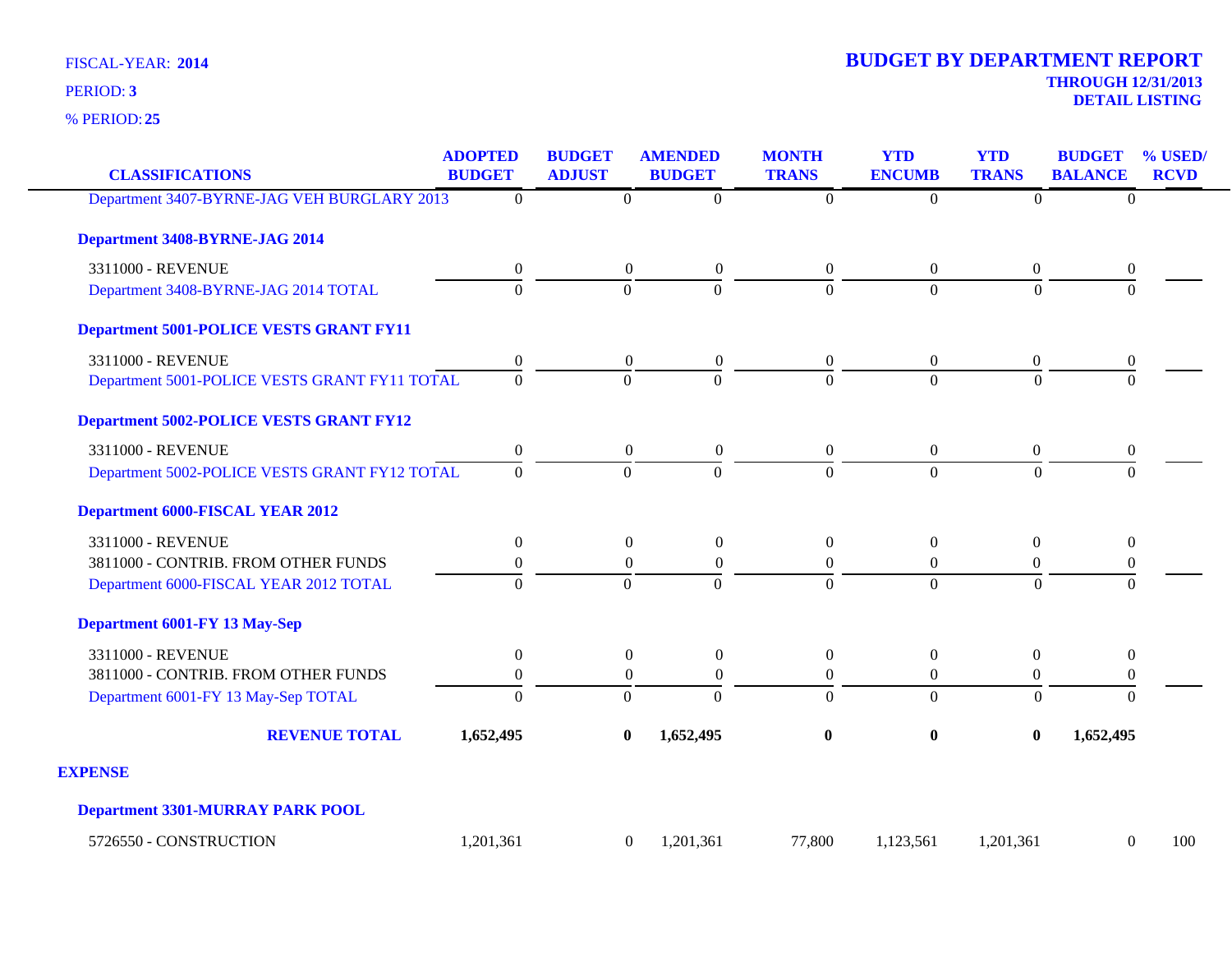**25** % PERIOD:

# **THROUGH 12/31/2013 DETAIL LISTING** PERIOD: **<sup>3</sup> 2014 BUDGET BY DEPARTMENT REPORT**

| <b>CLASSIFICATIONS</b>                               | <b>ADOPTED</b><br><b>BUDGET</b> | <b>BUDGET</b><br><b>ADJUST</b> |                  | <b>AMENDED</b><br><b>BUDGET</b> | <b>MONTH</b><br><b>TRANS</b> | <b>YTD</b><br><b>ENCUMB</b> | <b>YTD</b><br><b>TRANS</b> | <b>BUDGET</b><br><b>BALANCE</b> | % USED/<br><b>RCVD</b> |
|------------------------------------------------------|---------------------------------|--------------------------------|------------------|---------------------------------|------------------------------|-----------------------------|----------------------------|---------------------------------|------------------------|
| Department 3301-MURRAY PARK POOL TOTAL               | 1,201,361                       |                                | $\mathbf{0}$     | 1,201,361                       | 77,800                       | 1,123,561                   | 1,201,361                  | $\Omega$                        | 100                    |
| <b>Department 3302-STREET LIGHTING</b>               |                                 |                                |                  |                                 |                              |                             |                            |                                 |                        |
| 5416550 - CONSTRUCTION                               | 170,000                         |                                | $\overline{0}$   | 170,000                         | $\overline{0}$               | $\overline{0}$              | $\overline{0}$             | 170,000                         |                        |
| Department 3302-STREET LIGHTING TOTAL                | 170,000                         |                                | $\overline{0}$   | 170,000                         | $\Omega$                     | $\overline{0}$              | $\mathbf{0}$               | 170,000                         |                        |
| Department 3303-SW 66 ST IMPROV PHASE II             |                                 |                                |                  |                                 |                              |                             |                            |                                 |                        |
| 5411210 - REGULAR                                    | 6,014                           |                                | $\theta$         | 6,014                           | $\overline{0}$               | $\theta$                    | $\left($                   | 6,014                           |                        |
| 5413450 - CONTRACTUAL SERVICES                       | 38,201                          |                                | $\Omega$         | 38,201                          | $\overline{0}$               | $\Omega$                    | $\Omega$                   | 38,201                          |                        |
| 5416440 - CAPITAL IMPROVEMENTS                       | 127,219                         |                                | $\overline{0}$   | 127,219                         | $\boldsymbol{0}$             | $\overline{0}$              | $\theta$                   | 127,219                         |                        |
| Department 3303-SW 66 ST IMPROV PHASE II TOTAL       | 171,434                         |                                | $\Omega$         | 171,434                         | $\Omega$                     | $\Omega$                    | $\Omega$                   | 171,434                         |                        |
| <b>Department 3304-MARSHALL WILLIAMSON PARK</b>      |                                 |                                |                  |                                 |                              |                             |                            |                                 |                        |
| 5726550 - CONSTRUCTION                               | 109,700                         |                                | $\overline{0}$   | 109,700                         | $\overline{0}$               | 83,000                      | 83,000                     | 26,700                          | 75                     |
| Department 3304-MARSHALL WILLIAMSON PARK             | 109,700                         |                                | $\Omega$         | 109,700                         | $\Omega$                     | 83,000                      | 83,000                     | 26,700                          | $\overline{75}$        |
| Department 3405-2013 JAG A-Form Interface Cont       |                                 |                                |                  |                                 |                              |                             |                            |                                 |                        |
| 5214634 - MAINTENANCE-INTERNET SFTW                  | $\boldsymbol{0}$                |                                | $\overline{0}$   | $\theta$                        | $\boldsymbol{0}$             | $\overline{0}$              | $\overline{0}$             | $\boldsymbol{0}$                |                        |
| Department 3405-2013 JAG A-Form Interface Cont TOTAL | $\overline{0}$                  |                                | $\overline{0}$   | $\overline{0}$                  | $\Omega$                     | $\Omega$                    | $\theta$                   | $\Omega$                        |                        |
| Department 3406-BYRNE-JAG 2013                       |                                 |                                |                  |                                 |                              |                             |                            |                                 |                        |
| 5215205 - COMPUTER SUPPLIES                          | $\mathbf{0}$                    |                                | $\overline{0}$   | $\mathbf{0}$                    | $\overline{0}$               | $\overline{0}$              | $\overline{0}$             | $\mathbf{0}$                    |                        |
| Department 3406-BYRNE-JAG 2013 TOTAL                 | $\Omega$                        |                                | $\Omega$         | $\Omega$                        | $\Omega$                     | $\Omega$                    | $\Omega$                   | $\Omega$                        |                        |
| Department 3407-BYRNE-JAG VEH BURGLARY 2013          |                                 |                                |                  |                                 |                              |                             |                            |                                 |                        |
| 5215205 - COMPUTER SUPPLIES                          | $\boldsymbol{0}$                |                                | $\boldsymbol{0}$ | $\overline{0}$                  | $\boldsymbol{0}$             | $\boldsymbol{0}$            | $\boldsymbol{0}$           | $\bf{0}$                        |                        |
| Department 3407-BYRNE-JAG VEH BURGLARY 2013          | $\Omega$                        |                                | $\overline{0}$   | $\Omega$                        | $\Omega$                     | $\Omega$                    | $\Omega$                   | $\Omega$                        |                        |

**Department 3408-BYRNE-JAG 2014**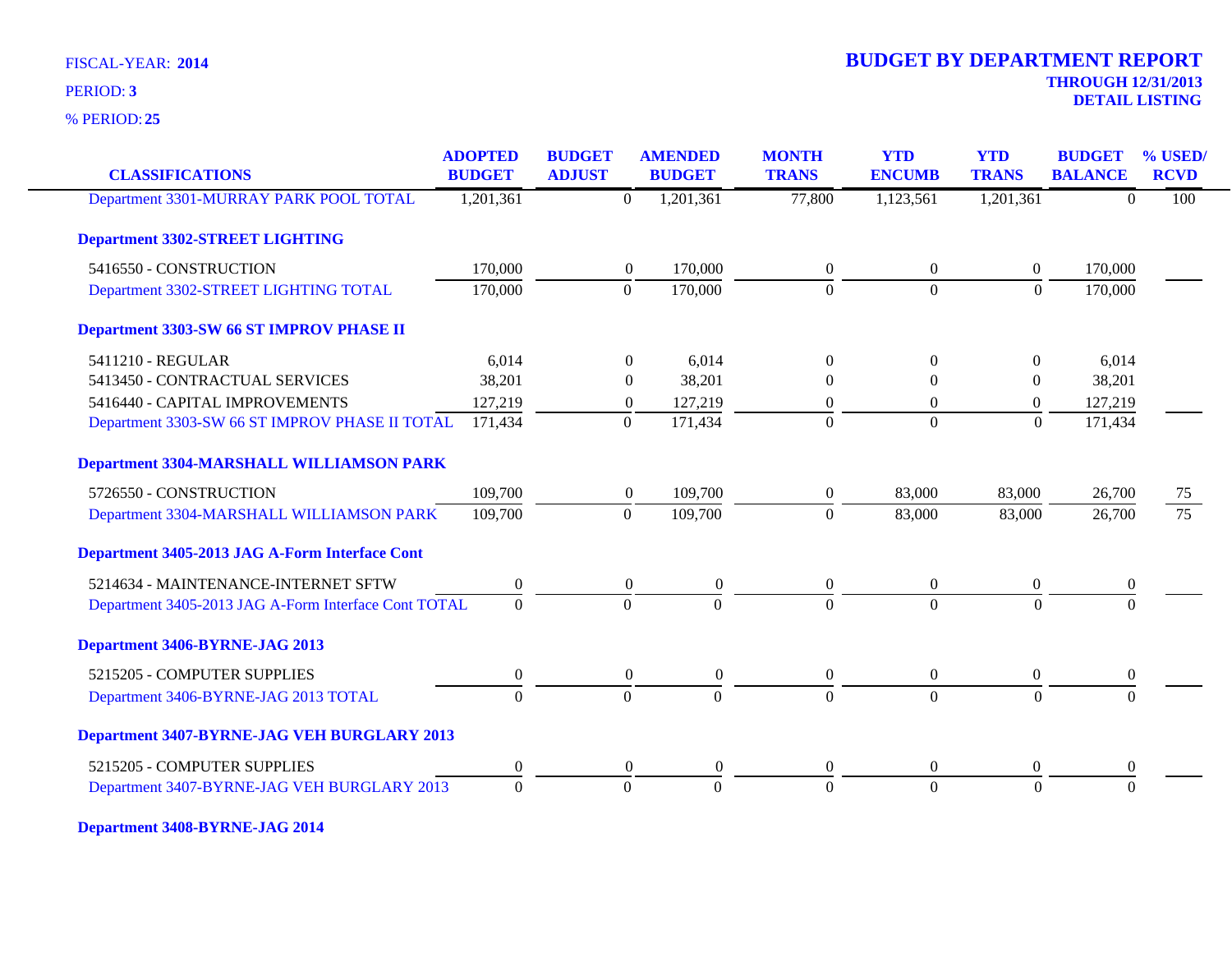**25** % PERIOD:

| <b>CLASSIFICATIONS</b>                         | <b>ADOPTED</b><br><b>BUDGET</b> | <b>BUDGET</b><br><b>ADJUST</b> | <b>AMENDED</b><br><b>BUDGET</b> | <b>MONTH</b><br><b>TRANS</b> | <b>YTD</b><br><b>ENCUMB</b> | <b>YTD</b><br><b>TRANS</b> | <b>BUDGET</b><br><b>BALANCE</b> | % USED/<br><b>RCVD</b> |
|------------------------------------------------|---------------------------------|--------------------------------|---------------------------------|------------------------------|-----------------------------|----------------------------|---------------------------------|------------------------|
| 5215205 - COMPUTER SUPPLIES                    | $\boldsymbol{0}$                | $\boldsymbol{0}$               | $\overline{0}$                  | $\boldsymbol{0}$             | $\boldsymbol{0}$            | $\overline{0}$             | $\boldsymbol{0}$                |                        |
| Department 3408-BYRNE-JAG 2014 TOTAL           | $\Omega$                        | $\boldsymbol{0}$               | $\Omega$                        | $\theta$                     | $\overline{0}$              | $\theta$                   | $\Omega$                        |                        |
| <b>Department 5001-POLICE VESTS GRANT FY11</b> |                                 |                                |                                 |                              |                             |                            |                                 |                        |
| 5215220 - UNIFORMS                             | 0                               | $\boldsymbol{0}$               | $\boldsymbol{0}$                | $\boldsymbol{0}$             | $\boldsymbol{0}$            | $\boldsymbol{0}$           | $\boldsymbol{0}$                |                        |
| Department 5001-POLICE VESTS GRANT FY11 TOTAL  | $\Omega$                        | $\Omega$                       | $\Omega$                        | $\theta$                     | $\Omega$                    | $\Omega$                   | $\Omega$                        |                        |
| <b>Department 5002-POLICE VESTS GRANT FY12</b> |                                 |                                |                                 |                              |                             |                            |                                 |                        |
| 5215220 - UNIFORMS                             | $\boldsymbol{0}$                | $\boldsymbol{0}$               | $\boldsymbol{0}$                | $\overline{0}$               | $\boldsymbol{0}$            | $\overline{0}$             | 0                               |                        |
| Department 5002-POLICE VESTS GRANT FY12 TOTAL  | $\overline{0}$                  | $\boldsymbol{0}$               | $\mathbf{0}$                    | $\boldsymbol{0}$             | $\boldsymbol{0}$            | $\boldsymbol{0}$           | $\Omega$                        |                        |
| <b>Department 6000-FISCAL YEAR 2012</b>        |                                 |                                |                                 |                              |                             |                            |                                 |                        |
| 5213450 - CONTRACTUAL SERVICES                 | $\boldsymbol{0}$                | $\boldsymbol{0}$               | $\boldsymbol{0}$                | $\mathbf{0}$                 | $\boldsymbol{0}$            | $\boldsymbol{0}$           | $\boldsymbol{0}$                |                        |
| 5214060 - AUTO ALLOWANCE                       | $\Omega$                        | $\theta$                       | $\theta$                        | $\theta$                     | $\theta$                    | $\theta$                   | $\Omega$                        |                        |
| 5819900 - INTER-FUND TRANSFER                  | $\theta$                        | $\boldsymbol{0}$               | $\overline{0}$                  | $\boldsymbol{0}$             | $\theta$                    | $\overline{0}$             | $\boldsymbol{0}$                |                        |
| Department 6000-FISCAL YEAR 2012 TOTAL         | $\Omega$                        | $\Omega$                       | $\Omega$                        | $\Omega$                     | $\Omega$                    | $\Omega$                   | $\Omega$                        |                        |
| <b>Department 6001-FY 13 May-Sep</b>           |                                 |                                |                                 |                              |                             |                            |                                 |                        |
| 5213450 - CONTRACTUAL SERVICES                 | $\Omega$                        | $\overline{0}$                 | $\Omega$                        | $\Omega$                     | $\Omega$                    | $\Omega$                   | $\Omega$                        |                        |
| 5214060 - AUTO ALLOWANCE                       | 0                               | $\theta$                       | $\overline{0}$                  | $\theta$                     | $\theta$                    | $\theta$                   | $\theta$                        |                        |
| 5819900 - INTER-FUND TRANSFER                  | 0                               | $\boldsymbol{0}$               | 0                               | $\boldsymbol{0}$             | $\boldsymbol{0}$            | $\overline{0}$             | $\theta$                        |                        |
| Department 6001-FY 13 May-Sep TOTAL            | $\theta$                        | $\boldsymbol{0}$               | $\Omega$                        | $\overline{0}$               | $\overline{0}$              | $\theta$                   | $\Omega$                        |                        |
| <b>EXPENSE TOTAL</b>                           | 1,652,495                       | $\bf{0}$                       | 1,652,495                       | 77,800                       | 1,206,561                   | 1,284,361                  | 368,134                         | 77                     |
| Fund 120-FEDERAL GRANT FUND TOTAL              |                                 |                                |                                 |                              |                             |                            |                                 |                        |
| <b>REVENUE TOTALS</b>                          | 1,652,495                       | $\boldsymbol{0}$               | 1,652,495                       | $\boldsymbol{0}$             | $\Omega$                    | $\overline{0}$             | 1,652,495                       |                        |
| <b>EXPENSE TOTALS</b>                          | 1,652,495                       | $\boldsymbol{0}$               | 1,652,495                       | 77,800                       | 1,206,561                   | 1,284,361                  | 368,134                         | 77                     |
| Fund 120-FEDERAL GRANT FUND TOTAL              | $\boldsymbol{0}$                | $\boldsymbol{0}$               | $\boldsymbol{0}$                | $-77,800$                    | $-1,206,561$                | $-1,284,361$               | 1,284,361                       |                        |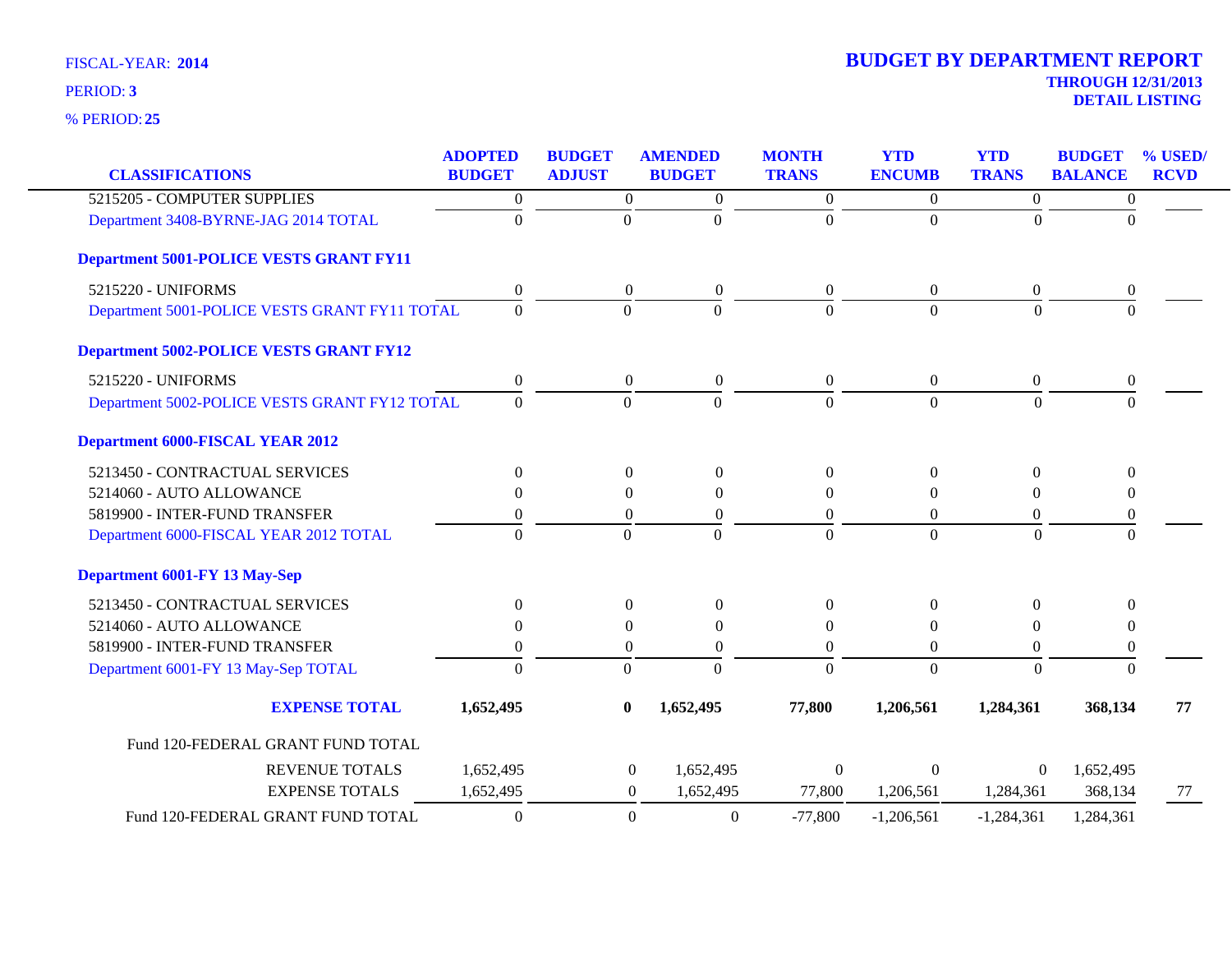**25** % PERIOD:

| <b>CLASSIFICATIONS</b>                    | <b>ADOPTED</b><br><b>BUDGET</b> | <b>BUDGET</b><br><b>ADJUST</b> | <b>AMENDED</b><br><b>BUDGET</b> | <b>MONTH</b><br><b>TRANS</b> | <b>YTD</b><br><b>ENCUMB</b> | <b>YTD</b><br><b>TRANS</b> | <b>BUDGET</b><br><b>BALANCE</b> | % USED/<br><b>RCVD</b> |
|-------------------------------------------|---------------------------------|--------------------------------|---------------------------------|------------------------------|-----------------------------|----------------------------|---------------------------------|------------------------|
| Fund 124-PEOPLE'S TRANSPORT.TX FND        |                                 |                                |                                 |                              |                             |                            |                                 |                        |
| <b>REVENUE</b>                            |                                 |                                |                                 |                              |                             |                            |                                 |                        |
| <b>Department 0000-Description N/A</b>    |                                 |                                |                                 |                              |                             |                            |                                 |                        |
| 3301000 - INTERGOVERNMENTAL REVENUE       | 389,756                         | $\overline{0}$                 | 389,756                         | 40,449                       | $\boldsymbol{0}$            | 40,449                     | 349,307                         | 10                     |
| 3612000 - INTEREST INCOME                 | 11,000                          | $\overline{0}$                 | 11,000                          | 1,080                        | $\overline{0}$              | 3,144                      | 7,856                           | 28                     |
| Department 0000-Description N/A TOTAL     | 400,756                         | $\Omega$                       | 400,756                         | 41,529                       | $\overline{0}$              | 43,593                     | 357,163                         | 10                     |
| <b>REVENUE TOTAL</b>                      | 400,756                         | $\bf{0}$                       | 400,756                         | 41,529                       | $\bf{0}$                    | 43,593                     | 357,163                         | 10                     |
| <b>EXPENSE</b>                            |                                 |                                |                                 |                              |                             |                            |                                 |                        |
| <b>Department 1730-STREET MAINTENANCE</b> |                                 |                                |                                 |                              |                             |                            |                                 |                        |
| 5413450 - CONTRACTUAL SERVICES            | 140,000                         | $\overline{0}$                 | 140,000                         | $\boldsymbol{0}$             | $\boldsymbol{0}$            | $\mathbf{0}$               | 140,000                         |                        |
| 5416490 - CONSTRUCTIONS PROJECTS          | 960,000                         | $\mathbf{0}$                   | 960,000                         | $\boldsymbol{0}$             | 63,432                      | 83,322                     | 876,678                         | 8                      |
| Department 1730-STREET MAINTENANCE TOTAL  | 1,100,000                       | $\overline{0}$                 | 1,100,000                       | $\Omega$                     | 63,432                      | 83,322                     | 1,016,678                       | $7\overline{ }$        |
| <b>EXPENSE TOTAL</b>                      | 1,100,000                       | $\mathbf{0}$                   | 1,100,000                       | $\bf{0}$                     | 63,432                      | 83,322                     | 1,016,678                       | 7                      |
| Fund 124-PEOPLE'S TRANSPORT.TX FND TOTAL  |                                 |                                |                                 |                              |                             |                            |                                 |                        |
| <b>REVENUE TOTALS</b>                     | 400,756                         |                                | $\overline{0}$<br>400,756       | 41,529                       | $\mathbf{0}$                | 43,593                     | 357,163                         | 10                     |
| <b>EXPENSE TOTALS</b>                     | 1,100,000                       |                                | $\overline{0}$<br>1,100,000     | $\boldsymbol{0}$             | 63,432                      | 83,322                     | 1,016,678                       | $7\phantom{.0}$        |
| Fund 124-PEOPLE'S TRANSPORT.TX FND TOTAL  | $-699,244$                      |                                | $\overline{0}$<br>$-699,244$    | 41,529                       | $-63,432$                   | $-39,729$                  | $-659,515$                      |                        |

Fund 201-DEBT SERVICE FUND

**REVENUE**

**Department 0000-Description N/A**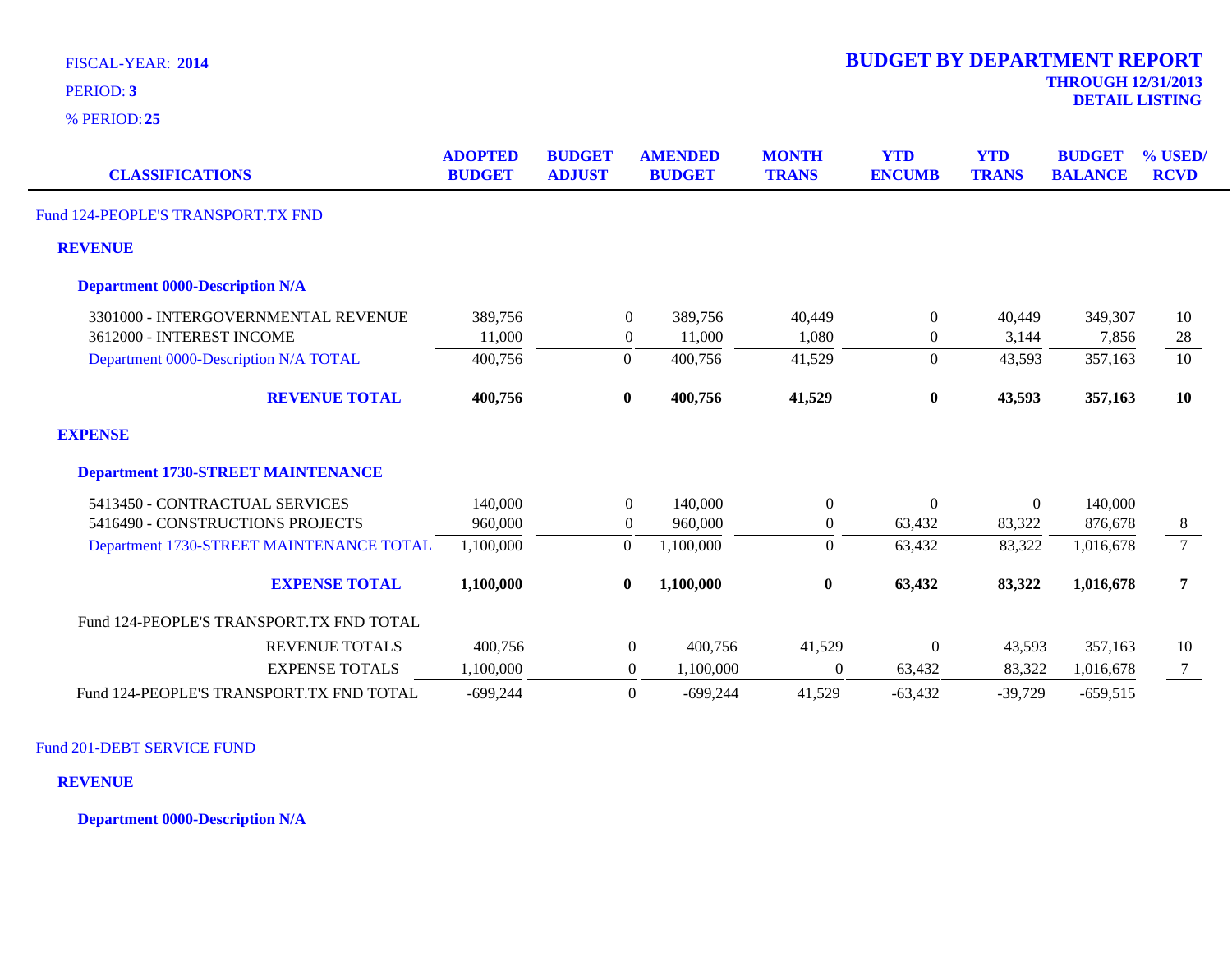**25** % PERIOD:

| <b>CLASSIFICATIONS</b>                 | <b>ADOPTED</b><br><b>BUDGET</b> | <b>BUDGET</b><br><b>ADJUST</b> | <b>AMENDED</b><br><b>BUDGET</b> | <b>MONTH</b><br><b>TRANS</b> | <b>YTD</b><br><b>ENCUMB</b> | <b>YTD</b><br><b>TRANS</b> | <b>BUDGET</b><br><b>BALANCE</b> | % USED/<br><b>RCVD</b> |
|----------------------------------------|---------------------------------|--------------------------------|---------------------------------|------------------------------|-----------------------------|----------------------------|---------------------------------|------------------------|
| 3612000 - INTEREST INCOME              | 2,400                           | $\boldsymbol{0}$               | 2,400                           | $\overline{95}$              | $\overline{0}$              | 278                        | 2,122                           | 11                     |
| 3669000 - HOSPITAL LANDSCAPE REVENU    | 142,366                         | $\overline{0}$                 | 142,366                         | 142,366                      | $\mathbf{0}$                | 142,366                    | $\Omega$                        | 100                    |
| 3669300 - RICHMAN PROPERTIES LN PMT    | 727,917                         | $\overline{0}$                 | 727,917                         | $\Omega$                     | $\theta$                    | 59,218                     | 668,699                         | 8                      |
| 3699201 - MISC. OTHERS                 | $\overline{0}$                  | $\theta$                       | $\overline{0}$                  | $\Omega$                     | $\theta$                    | $\Omega$                   | $\theta$                        |                        |
| 3811100 - TRANSFER IN FROM GEN FUND    | $\boldsymbol{0}$                | $\overline{0}$                 | $\Omega$                        | $\Omega$                     | $\overline{0}$              | $\Omega$                   | $\mathbf{0}$                    |                        |
| Department 0000-Description N/A TOTAL  | 872,683                         | $\boldsymbol{0}$               | 872,683                         | 142,461                      | $\mathbf{0}$                | 201,862                    | 670,821                         | 23                     |
| <b>REVENUE TOTAL</b>                   | 872,683                         | $\bf{0}$                       | 872,683                         | 142,461                      | $\bf{0}$                    | 201,862                    | 670,821                         | 23                     |
| <b>EXPENSE</b>                         |                                 |                                |                                 |                              |                             |                            |                                 |                        |
| <b>Department 1410-FINANCE</b>         |                                 |                                |                                 |                              |                             |                            |                                 |                        |
| 5197110 - DEBT SERVICE- PRINCIPAL      | 585,000                         | $\mathbf{0}$                   | 585,000                         | $\mathbf{0}$                 | $\boldsymbol{0}$            | 455,000                    | 130,000                         | 77                     |
| 5197210 - DEBT SERVICE-INTEREST        | 650,437                         | $\boldsymbol{0}$               | 650,437                         | $\boldsymbol{0}$             | $\boldsymbol{0}$            | 331,174                    | 319,263                         | 50                     |
| 5197310 - DEBT OTHER COST              | 6,198                           | $\mathbf{0}$                   | 6,198                           | $\boldsymbol{0}$             | $\boldsymbol{0}$            | 4,585                      | 1,613                           | 73                     |
| Department 1410-FINANCE TOTAL          | 1,241,635                       | $\mathbf{0}$                   | 1,241,635                       | $\Omega$                     | $\Omega$                    | 790,759                    | 450,876                         | 63                     |
| <b>EXPENSE TOTAL</b>                   | 1,241,635                       | $\bf{0}$                       | 1,241,635                       | $\bf{0}$                     | $\bf{0}$                    | 790,759                    | 450,876                         | 63                     |
| Fund 201-DEBT SERVICE FUND TOTAL       |                                 |                                |                                 |                              |                             |                            |                                 |                        |
| <b>REVENUE TOTALS</b>                  | 872,683                         | $\boldsymbol{0}$               | 872,683                         | 142,461                      | $\boldsymbol{0}$            | 201,862                    | 670,821                         | 23                     |
| <b>EXPENSE TOTALS</b>                  | 1,241,635                       | $\boldsymbol{0}$               | 1,241,635                       | $\mathbf{0}$                 | $\mathbf{0}$                | 790,759                    | 450,876                         | 63                     |
| Fund 201-DEBT SERVICE FUND TOTAL       | $-368,952$                      | $\Omega$                       | $-368,952$                      | 142,461                      | $\Omega$                    | $-588,897$                 | 219,945                         |                        |
| Fund 301-CAPITAL IMPROVEMENT FUND      |                                 |                                |                                 |                              |                             |                            |                                 |                        |
|                                        |                                 |                                |                                 |                              |                             |                            |                                 |                        |
| <b>REVENUE</b>                         |                                 |                                |                                 |                              |                             |                            |                                 |                        |
| <b>Department 0000-Description N/A</b> |                                 |                                |                                 |                              |                             |                            |                                 |                        |
| 3699294 - PRIOR YEAR ENCUMBRANCES      | $\boldsymbol{0}$                | $\overline{0}$                 | $\overline{0}$                  | $\boldsymbol{0}$             | $\boldsymbol{0}$            | $\overline{0}$             | $\boldsymbol{0}$                |                        |

3811000 - CONTRIB. FROM OTHER FUNDS 600,000 0 600,000 0 600,000 0 0 600,000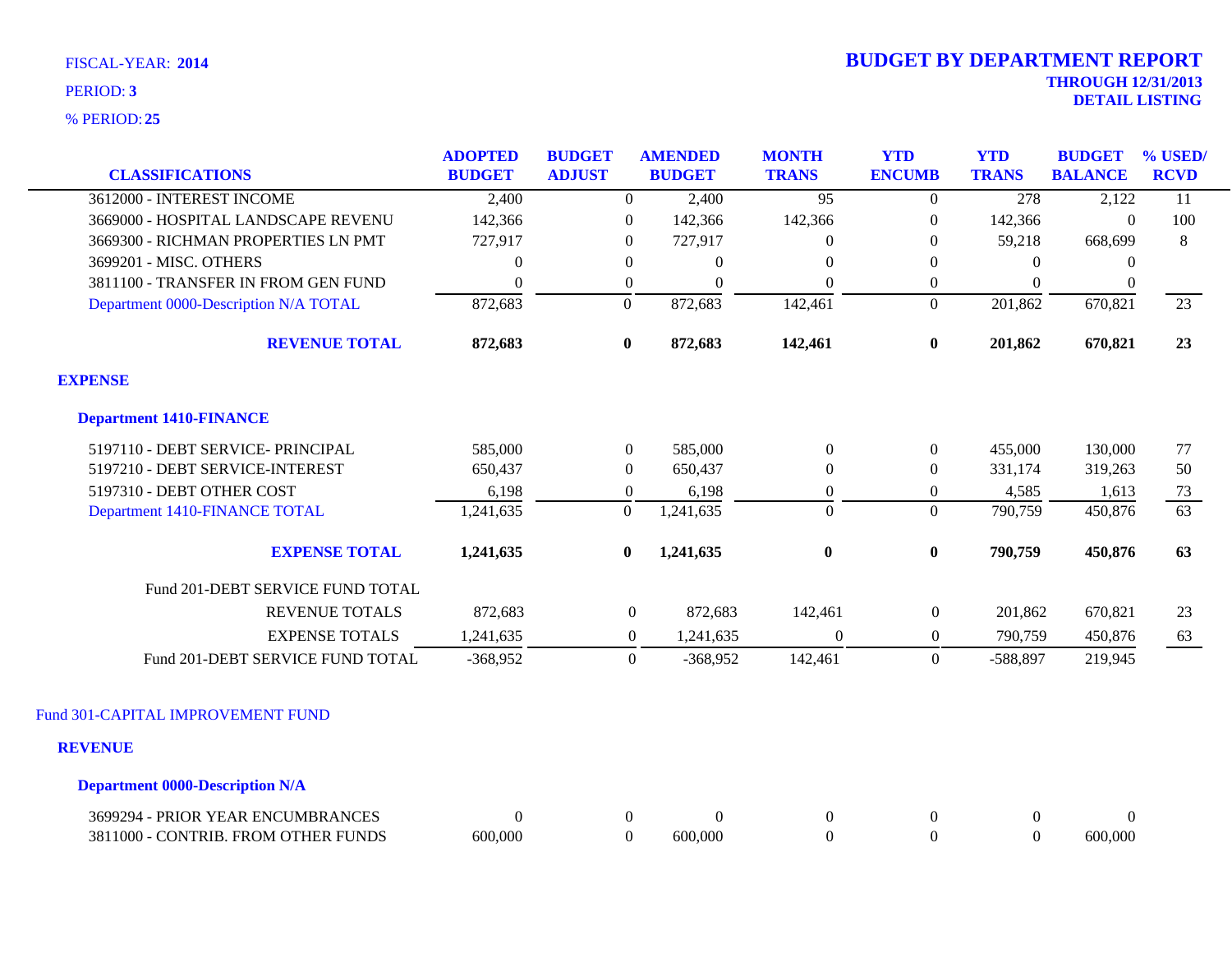| <b>CLASSIFICATIONS</b>                              | <b>ADOPTED</b><br><b>BUDGET</b> | <b>BUDGET</b><br><b>ADJUST</b> | <b>AMENDED</b><br><b>BUDGET</b> | <b>MONTH</b><br><b>TRANS</b> | <b>YTD</b><br><b>ENCUMB</b> | <b>YTD</b><br><b>TRANS</b> | <b>BUDGET</b><br><b>BALANCE</b> | % USED/<br><b>RCVD</b> |
|-----------------------------------------------------|---------------------------------|--------------------------------|---------------------------------|------------------------------|-----------------------------|----------------------------|---------------------------------|------------------------|
| Department 0000-Description N/A TOTAL               | 600,000                         | $\overline{0}$                 | 600,000                         | $\overline{0}$               | $\overline{0}$              | $\overline{0}$             | 600,000                         |                        |
| <b>REVENUE TOTAL</b>                                | 600,000                         | $\bf{0}$                       | 600,000                         | $\bf{0}$                     | $\bf{0}$                    | $\bf{0}$                   | 600,000                         |                        |
| <b>EXPENSE</b>                                      |                                 |                                |                                 |                              |                             |                            |                                 |                        |
| <b>Department 1320-CENTRAL SERVICES</b>             |                                 |                                |                                 |                              |                             |                            |                                 |                        |
| 5136430 - EQUIPMENT-OPERATING                       | 45,000                          | $\boldsymbol{0}$               | 45,000                          | 1,635                        | 0                           | 1,635                      | 43,365                          | 3                      |
| Department 1320-CENTRAL SERVICES TOTAL              | 45,000                          | $\mathbf{0}$                   | 45,000                          | 1,635                        | $\overline{0}$              | 1,635                      | 43,365                          | $\overline{3}$         |
| <b>Department 1620-PLANNING &amp; ZONING</b>        |                                 |                                |                                 |                              |                             |                            |                                 |                        |
| 5246430 - EQUIPMENT-OPERATING                       | $\boldsymbol{0}$                | $\boldsymbol{0}$               | $\boldsymbol{0}$                | $\boldsymbol{0}$             | $\boldsymbol{0}$            | $\boldsymbol{0}$           | $\boldsymbol{0}$                |                        |
| 5246810 - SOFTWARE                                  | $\boldsymbol{0}$                | $\boldsymbol{0}$               | $\boldsymbol{0}$                | $\boldsymbol{0}$             | $\overline{0}$              | $\boldsymbol{0}$           | $\boldsymbol{0}$                |                        |
| Department 1620-PLANNING & ZONING TOTAL             | $\theta$                        | $\theta$                       | $\Omega$                        | $\boldsymbol{0}$             | $\overline{0}$              | $\Omega$                   | $\theta$                        |                        |
| <b>Department 1640-CODE ENFORCEMENT</b>             |                                 |                                |                                 |                              |                             |                            |                                 |                        |
| 5246440 - CODE VEHICLES                             | 60,000                          | $\boldsymbol{0}$               | 60,000                          | $\boldsymbol{0}$             | $\boldsymbol{0}$            | $\boldsymbol{0}$           | 60,000                          |                        |
| Department 1640-CODE ENFORCEMENT TOTAL              | 60,000                          | $\Omega$                       | 60,000                          | $\mathbf{0}$                 | $\overline{0}$              | $\Omega$                   | 60,000                          |                        |
| <b>Department 1720-SOLID WASTE</b>                  |                                 |                                |                                 |                              |                             |                            |                                 |                        |
| 5346430 - EQUIPMENT-OPERATING                       | $\boldsymbol{0}$                | $\boldsymbol{0}$               | $\boldsymbol{0}$                | $\boldsymbol{0}$             | $\boldsymbol{0}$            | $\boldsymbol{0}$           | $\boldsymbol{0}$                |                        |
| Department 1720-SOLID WASTE TOTAL                   | $\overline{0}$                  | $\mathbf{0}$                   | $\Omega$                        | $\overline{0}$               | $\overline{0}$              | $\overline{0}$             | $\Omega$                        |                        |
| <b>Department 1790-ENGINEERING &amp; CONSTRUCTN</b> |                                 |                                |                                 |                              |                             |                            |                                 |                        |
| 5196450 - CAPTL OUTLY-CAPITAL LEASE                 | 15,000                          | $\boldsymbol{0}$               | 15,000                          | 995                          | $\boldsymbol{0}$            | 995                        | 14,005                          | 6                      |
| Department 1790-ENGINEERING & CONSTRUCTN            | 15,000                          | $\theta$                       | 15,000                          | 995                          | $\Omega$                    | 995                        | 14,005                          | 6                      |
| <b>Department 1910-POLICE</b>                       |                                 |                                |                                 |                              |                             |                            |                                 |                        |
| 5216440 - VEHICLES                                  | 230,000                         | $\boldsymbol{0}$               | 230,000                         | $\boldsymbol{0}$             | 0                           | $\boldsymbol{0}$           | 230,000                         |                        |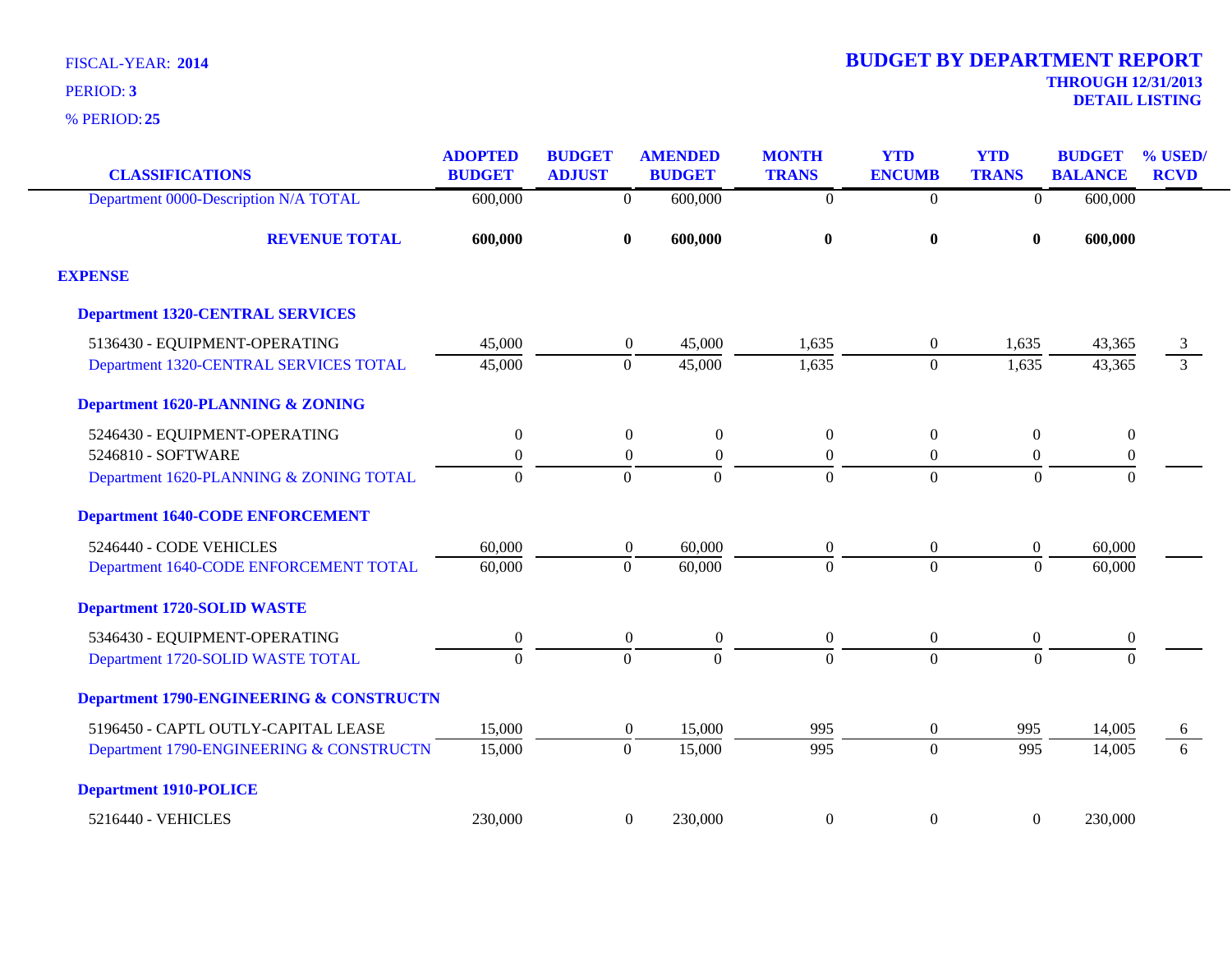**25** % PERIOD:

| <b>CLASSIFICATIONS</b>                        | <b>ADOPTED</b><br><b>BUDGET</b> | <b>BUDGET</b><br><b>ADJUST</b> | <b>AMENDED</b><br><b>BUDGET</b> | <b>MONTH</b><br><b>TRANS</b> | <b>YTD</b><br><b>ENCUMB</b> | <b>YTD</b><br><b>TRANS</b> | <b>BUDGET</b><br><b>BALANCE</b> | % USED/<br><b>RCVD</b> |
|-----------------------------------------------|---------------------------------|--------------------------------|---------------------------------|------------------------------|-----------------------------|----------------------------|---------------------------------|------------------------|
| Department 1910-POLICE TOTAL                  | 230,000                         | $\theta$                       | 230,000                         | $\Omega$                     | $\overline{0}$              | $\Omega$                   | 230,000                         |                        |
| <b>Department 2000-PARKS &amp; RECREATION</b> |                                 |                                |                                 |                              |                             |                            |                                 |                        |
| 5196440 - VEHICLES                            | $\boldsymbol{0}$                | $\boldsymbol{0}$               | $\Omega$                        | $\boldsymbol{0}$             | $\boldsymbol{0}$            | $\mathbf{0}$               | $\boldsymbol{0}$                |                        |
| 5196450 - CAPTL OUTLY-CAPITAL LEASE           | $\Omega$                        | $\overline{0}$                 | $\Omega$                        | $\Omega$                     | $\mathbf{0}$                | $\Omega$                   | $\Omega$                        |                        |
| 5726450 - MATCHING CONTRIBUTION               | 250,000                         | $\overline{0}$                 | 250,000                         | 4,700                        | $\overline{0}$              | 4,700                      | 245,300                         | $\mathbf{1}$           |
| Department 2000-PARKS & RECREATION TOTAL      | 250,000                         | $\overline{0}$                 | 250,000                         | 4,700                        | $\mathbf{0}$                | 4,700                      | 245,300                         | $\mathbf{1}$           |
| <b>EXPENSE TOTAL</b>                          | 600,000                         | $\bf{0}$                       | 600,000                         | 7,330                        | $\pmb{0}$                   | 7,330                      | 592,670                         | $\mathbf{1}$           |
| Fund 301-CAPITAL IMPROVEMENT FUND TOTAL       |                                 |                                |                                 |                              |                             |                            |                                 |                        |
| <b>REVENUE TOTALS</b>                         | 600,000                         | $\boldsymbol{0}$               | 600,000                         | $\boldsymbol{0}$             | $\boldsymbol{0}$            |                            | $\boldsymbol{0}$<br>600,000     |                        |
| <b>EXPENSE TOTALS</b>                         | 600,000                         | $\overline{0}$                 | 600,000                         | 7,330                        | $\boldsymbol{0}$            | 7,330                      | 592,670                         | -1                     |
| Fund 301-CAPITAL IMPROVEMENT FUND TOTAL       | $\Omega$                        | $\boldsymbol{0}$               | $\boldsymbol{0}$                | $-7,330$                     | $\boldsymbol{0}$            | $-7,330$                   | 7,330                           |                        |
| Fund 608-STATE FORFEITURE FUND                |                                 |                                |                                 |                              |                             |                            |                                 |                        |
| <b>REVENUE</b>                                |                                 |                                |                                 |                              |                             |                            |                                 |                        |
| <b>Department 0000-Description N/A</b>        |                                 |                                |                                 |                              |                             |                            |                                 |                        |
| 3612000 - INTEREST INCOME                     | 500                             | $\boldsymbol{0}$               | 500                             | 52                           | $\boldsymbol{0}$            | 153                        | 347                             | 30                     |
| Department 0000-Description N/A TOTAL         | 500                             | $\overline{0}$                 | 500                             | $\overline{52}$              | $\boldsymbol{0}$            | 153                        | 347                             | $\overline{30}$        |
| <b>REVENUE TOTAL</b>                          | 500                             | $\bf{0}$                       | 500                             | 52                           | $\boldsymbol{0}$            | 153                        | 347                             | 30                     |
| <b>EXPENSE</b>                                |                                 |                                |                                 |                              |                             |                            |                                 |                        |
| <b>Department 1910-POLICE</b>                 |                                 |                                |                                 |                              |                             |                            |                                 |                        |
| 5213450 - CONTRACTUAL SERVICES                | 40,000                          | $\overline{0}$                 | 40,000                          | $\Omega$                     | $\boldsymbol{0}$            | $\overline{0}$             | 40,000                          |                        |
| 5213490 - CRIME PREVENTION PROGRAMS           | 5,000                           | $\theta$                       | 5,000                           | $\Omega$                     | $\mathbf{0}$                | $\overline{0}$             | 5,000                           |                        |
| 5214070 - TRAVEL & CONFERENCE                 | $\Omega$                        | $\Omega$                       | $\Omega$                        | $\Omega$                     | $\theta$                    | $\Omega$                   | $\Omega$                        |                        |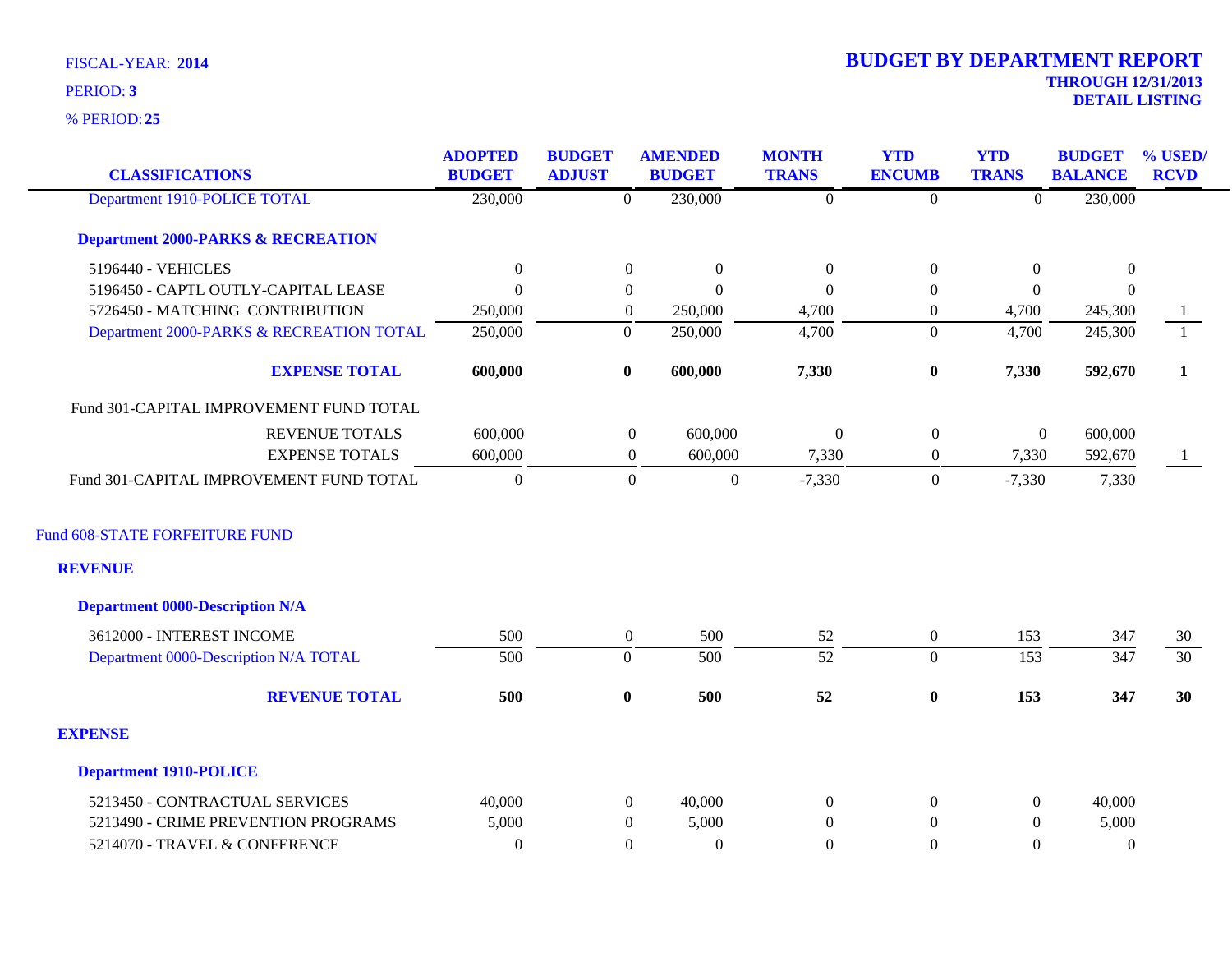| <b>CLASSIFICATIONS</b>                   | <b>ADOPTED</b><br><b>BUDGET</b> | <b>BUDGET</b><br><b>ADJUST</b> | <b>AMENDED</b><br><b>BUDGET</b> | <b>MONTH</b><br><b>TRANS</b> | <b>YTD</b><br><b>ENCUMB</b> | <b>YTD</b><br><b>TRANS</b> | <b>BUDGET</b><br><b>BALANCE</b> | % USED/<br><b>RCVD</b> |
|------------------------------------------|---------------------------------|--------------------------------|---------------------------------|------------------------------|-----------------------------|----------------------------|---------------------------------|------------------------|
| 5215210 - SUPPLIES                       | $\mathbf{0}$                    | $\overline{0}$                 | $\overline{0}$                  | $\boldsymbol{0}$             | $\overline{0}$              | $\boldsymbol{0}$           | $\mathbf{0}$                    |                        |
| Department 1910-POLICE TOTAL             | 45,000                          | $\boldsymbol{0}$               | 45,000                          | $\mathbf{0}$                 | $\overline{0}$              | $\Omega$                   | 45,000                          |                        |
| <b>EXPENSE TOTAL</b>                     | 45,000                          | $\bf{0}$                       | 45,000                          | $\bf{0}$                     | $\bf{0}$                    | $\bf{0}$                   | 45,000                          |                        |
| Fund 608-STATE FORFEITURE FUND TOTAL     |                                 |                                |                                 |                              |                             |                            |                                 |                        |
| REVENUE TOTALS                           | 500                             | $\boldsymbol{0}$               | 500                             | 52                           | $\boldsymbol{0}$            | 153                        | 347                             | 30                     |
| <b>EXPENSE TOTALS</b>                    | 45,000                          | $\overline{0}$                 | 45,000                          | $\boldsymbol{0}$             | $\boldsymbol{0}$            | $\boldsymbol{0}$           | 45,000                          |                        |
| Fund 608-STATE FORFEITURE FUND TOTAL     | $-44,500$                       | $\overline{0}$                 | $-44,500$                       | 52                           | $\boldsymbol{0}$            | 153                        | $-44,653$                       |                        |
| Fund 610-CRA TRUST FUND                  |                                 |                                |                                 |                              |                             |                            |                                 |                        |
| <b>REVENUE</b>                           |                                 |                                |                                 |                              |                             |                            |                                 |                        |
| <b>Department 0000-Description N/A</b>   |                                 |                                |                                 |                              |                             |                            |                                 |                        |
| 3111000 - OPERATING REVENUE              | 1,025,084                       | $\theta$                       | 1,025,084                       | 535,747                      | $\overline{0}$              | 535,747                    | 489,337                         | 52                     |
| 3612000 - INTEREST INCOME                | $\Omega$                        | $\overline{0}$                 | $\theta$                        | $\Omega$                     | $\overline{0}$              | $\theta$                   | $\theta$                        |                        |
| 3612100 - INTEREST INCOME-TIF            | 13,000                          | $\overline{0}$                 | 13,000                          | 259                          | $\boldsymbol{0}$            | 956                        | 12,044                          | 7                      |
| 3625100 - RENTAL PROPERTIES              | 25,000                          | $\Omega$                       | 25,000                          | 4,074                        | $\overline{0}$              | 13,097                     | 11,903                          | 52                     |
| 3699201 - MISC. OTHERS                   | $\Omega$                        | $\Omega$                       | $\theta$                        | $\Omega$                     | $\overline{0}$              | $-32$                      | 32                              |                        |
| 3811900 - TRANSFER FR GENERAL FUND       | 100,000                         | $\overline{0}$                 | 100,000                         | $\theta$                     | $\boldsymbol{0}$            | 100,000                    | $\Omega$                        | 100                    |
| Department 0000-Description N/A TOTAL    | 1,163,084                       | $\boldsymbol{0}$               | 1,163,084                       | 540,080                      | $\overline{0}$              | 649,768                    | 513,316                         | $\overline{55}$        |
| <b>Department 1110-CRA BOARD FOR TIF</b> |                                 |                                |                                 |                              |                             |                            |                                 |                        |
| 3111000 - OPERATING REVENUE              | $\Omega$                        | $\overline{0}$                 | $\mathbf{0}$                    | $\theta$                     | $\boldsymbol{0}$            | $\Omega$                   | $\theta$                        |                        |
| 3612100 - INTEREST INCOME-TIF            | $\theta$                        | $\mathbf{0}$                   | $\overline{0}$                  | $\theta$                     | $\mathbf{0}$                | $\theta$                   | $\theta$                        |                        |
| 3625100 - RENTAL PROPERTIES              | $\Omega$                        | $\overline{0}$                 | $\boldsymbol{0}$                | $\theta$                     | $\overline{0}$              | $\overline{0}$             | $\overline{0}$                  |                        |
| Department 1110-CRA BOARD FOR TIF TOTAL  | $\Omega$                        | $\Omega$                       | $\overline{0}$                  | $\mathbf{0}$                 | $\overline{0}$              | $\boldsymbol{0}$           | $\theta$                        |                        |
| <b>REVENUE TOTAL</b>                     | 1,163,084                       | $\bf{0}$                       | 1,163,084                       | 540,080                      | $\bf{0}$                    | 649,768                    | 513,316                         | 55                     |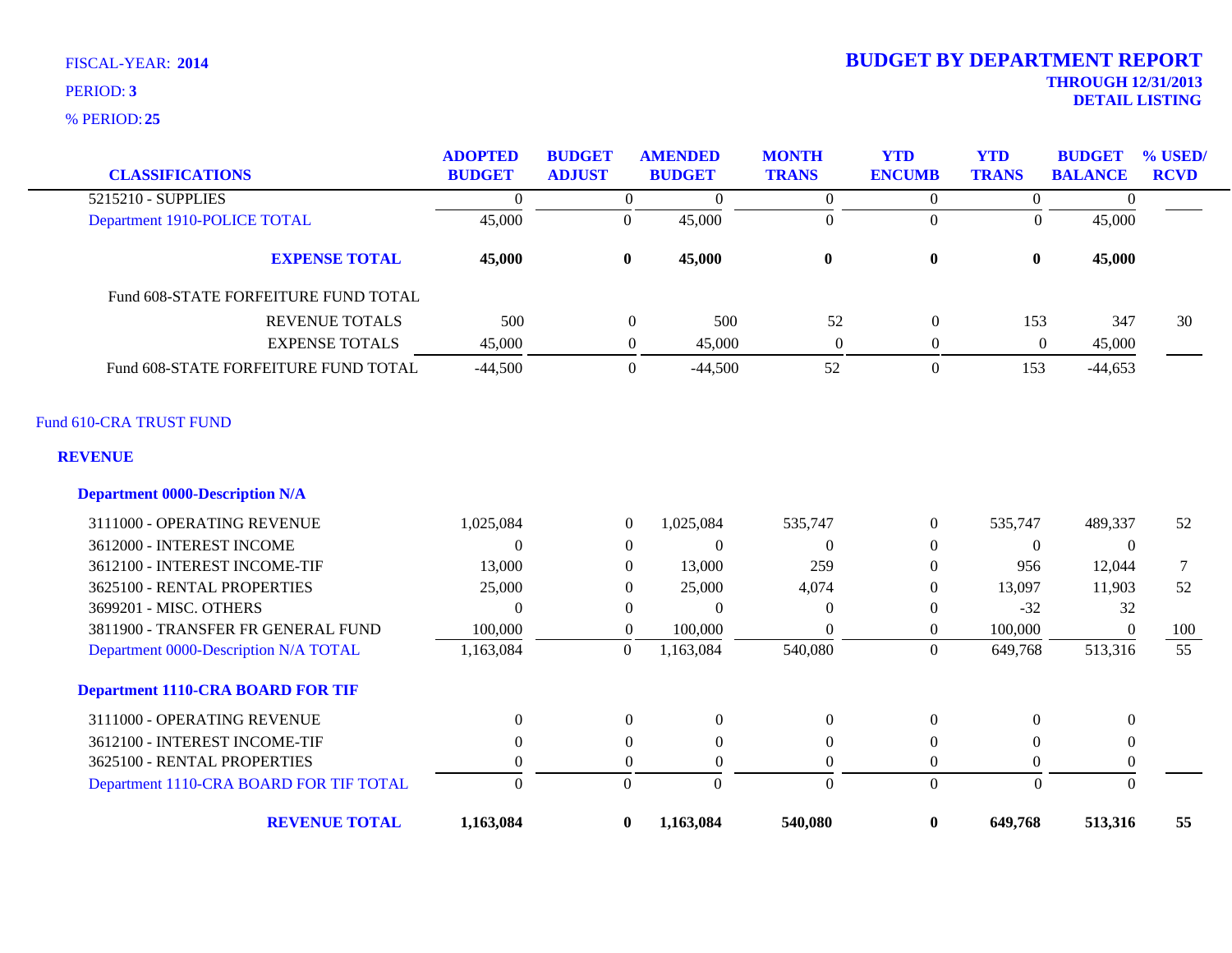**25** % PERIOD:

| <b>CLASSIFICATIONS</b>                   | <b>ADOPTED</b><br><b>BUDGET</b> | <b>BUDGET</b><br><b>ADJUST</b> | <b>AMENDED</b><br><b>BUDGET</b> | <b>MONTH</b><br><b>TRANS</b> | <b>YTD</b><br><b>ENCUMB</b> | <b>YTD</b><br><b>TRANS</b> | <b>BUDGET</b><br><b>BALANCE</b> | % USED/<br><b>RCVD</b> |
|------------------------------------------|---------------------------------|--------------------------------|---------------------------------|------------------------------|-----------------------------|----------------------------|---------------------------------|------------------------|
| <b>EXPENSE</b>                           |                                 |                                |                                 |                              |                             |                            |                                 |                        |
| <b>Department 1110-CRA BOARD FOR TIF</b> |                                 |                                |                                 |                              |                             |                            |                                 |                        |
| 5131210 - REGULAR                        | 184,574                         |                                | $\overline{0}$<br>184,574       | 12,704                       | $\overline{0}$              | 35,706                     | 148,868                         | 19                     |
| 5132110 - F.I.C.A.                       | 14,265                          |                                | 14,265<br>$\Omega$              | 896                          | $\theta$                    | 2,540                      | 11,725                          | 17                     |
| 5132210 - PENSION PLAN CONTRIBUTION      | 5,564                           |                                | 5,564<br>$\theta$               | $\Omega$                     | $\Omega$                    | $\Omega$                   | 5,564                           |                        |
| 5132220 - DEFERRED COMP CONTRIB.         | 8,118                           |                                | 8,118<br>$\overline{0}$         | 309                          | $\Omega$                    | 926                        | 7,192                           | -11                    |
| 5132310 - GROUP HEALTH INSURANCE         | 24,333                          |                                | 24,333<br>$\mathbf{0}$          | 1,145                        | $\theta$                    | 2,290                      | 22,043                          | 9                      |
| 5132410 - WORKERS' COMPENSATION          | 526                             |                                | 526<br>$\overline{0}$           | 87                           | $\Omega$                    | 174                        | 352                             | 33                     |
| 5211210 - REGULAR                        | 153,656                         |                                | 153,656<br>$\Omega$             | 20,339                       | $\Omega$                    | 46,583                     | 107,073                         | 30                     |
| 5211410 - OVERTIME                       | $\Omega$                        |                                | $\Omega$<br>$\Omega$            | $\Omega$                     | $\Omega$                    | $\Omega$                   | $\theta$                        |                        |
| 5212110 - F.I.C.A.                       | 12,299                          |                                | 12,299<br>$\Omega$              | 1,764                        | $\Omega$                    | 4,099                      | 8,200                           | 33                     |
| 5212210 - PENSION PLAN CONTRIBUTION      | 30,034                          |                                | 30,034<br>$\Omega$              | $\Omega$                     | $\Omega$                    | $\Omega$                   | 30,034                          |                        |
| 5212310 - GROUP HEALTH INSURANCE         | 2,048                           |                                | 2,048<br>$\Omega$               | 1,496                        | $\Omega$                    | 2,992                      | $-944$                          | 146                    |
| 5212410 - WORKERS' COMPENSATION          | 7,380                           |                                | 7,380<br>$\Omega$               | 1,221                        | $\Omega$                    | 2,443                      | 4,938                           | 33                     |
| 5215220 - UNIFORMS                       | $\Omega$                        |                                | $\mathbf{0}$<br>$\theta$        | $\theta$                     | $\Omega$                    | $\boldsymbol{0}$           | $\theta$                        |                        |
| 5413120 - PROFESSIONAL SERVS-ST BEA      | 10,000                          |                                | 10,000<br>$\Omega$              | $\Omega$                     | $\Omega$                    | $\Omega$                   | 10,000                          |                        |
| 5413450 - CONTRACTUAL SERVICES           | 25,000                          |                                | 25,000<br>$\Omega$              | $\Omega$                     | 0                           | $\Omega$                   | 25,000                          |                        |
| 5414670 - MAINT & REP-GRDS & STRUCT      | 3,000                           |                                | 3,000<br>$\theta$               | $\Omega$                     | $\Omega$                    | $\Omega$                   | 3,000                           |                        |
| 5414710 - PRINTING MATERIAL-INFRAST      | $\Omega$                        |                                | $\theta$<br>$\theta$            | $\theta$                     | $\Omega$                    | $\mathbf{0}$               | $\theta$                        |                        |
| 5416340 - CAPITAL IMPROVEMENTS           | $\Omega$                        |                                | $\Omega$<br>$\Omega$            | $\Omega$                     | $\Omega$                    | $\Omega$                   | $\Omega$                        |                        |
| 5416450 - SUNSET DR & ST LIGHTING        | $\Omega$                        |                                | $\Omega$<br>0                   | $\Omega$                     | $\Omega$                    | $\Omega$                   | $\Omega$                        |                        |
| 5419930 - STREET BEAUTIFICATION          | $\Omega$                        |                                | $\Omega$<br>0                   | $\Omega$                     | $\Omega$                    | $\Omega$                   | $\Omega$                        |                        |
| 5511310 - PART TIME                      | 1,250                           |                                | 1,250<br>0                      | $\Omega$                     | $\Omega$                    | $\mathbf{0}$               | 1,250                           |                        |
| 5512110 - FICA                           | $\Omega$                        |                                | $\Omega$<br>$\Omega$            | $\Omega$                     | $\Omega$                    | $\Omega$                   | $\theta$                        |                        |
| 5512410 - WORKER'S COMPENSATION          | $\Omega$                        |                                | 0<br>$\Omega$                   | $\Omega$                     | 0                           | $\mathbf{0}$               | $\Omega$                        |                        |
| 5513120 - PROFF.SVC/ECONOMIC DEVLOP      | 1,250                           |                                | 1,250<br>$\Omega$               | $\Omega$                     | $\Omega$                    | $\Omega$                   | 1,250                           |                        |
| 5514710 - PRINTING MATERIALS-ECO.DE      | $\Omega$                        |                                | $\overline{0}$<br>$\theta$      | $\Omega$                     | $\Omega$                    | $\mathbf{0}$               | $\theta$                        |                        |
| 5519932 - ECONOMIC DEVELOPMENT PRGM      | $\Omega$                        |                                | $\Omega$<br>$\Omega$            | $\Omega$                     | $\Omega$                    | $\Omega$                   | $\theta$                        |                        |
| 5519933 - BUSINESS STARTUP ASSTNCE       | 3,000                           |                                | 3,000<br>0                      | $\Omega$                     | 0                           | $\Omega$                   | 3,000                           |                        |
| 5523120 - PROFF.SVC-COMM.BLDG REHAB      | 8,000                           |                                | 8,000<br>$\Omega$               | $\Omega$                     | $\Omega$                    | $\Omega$                   | 8,000                           |                        |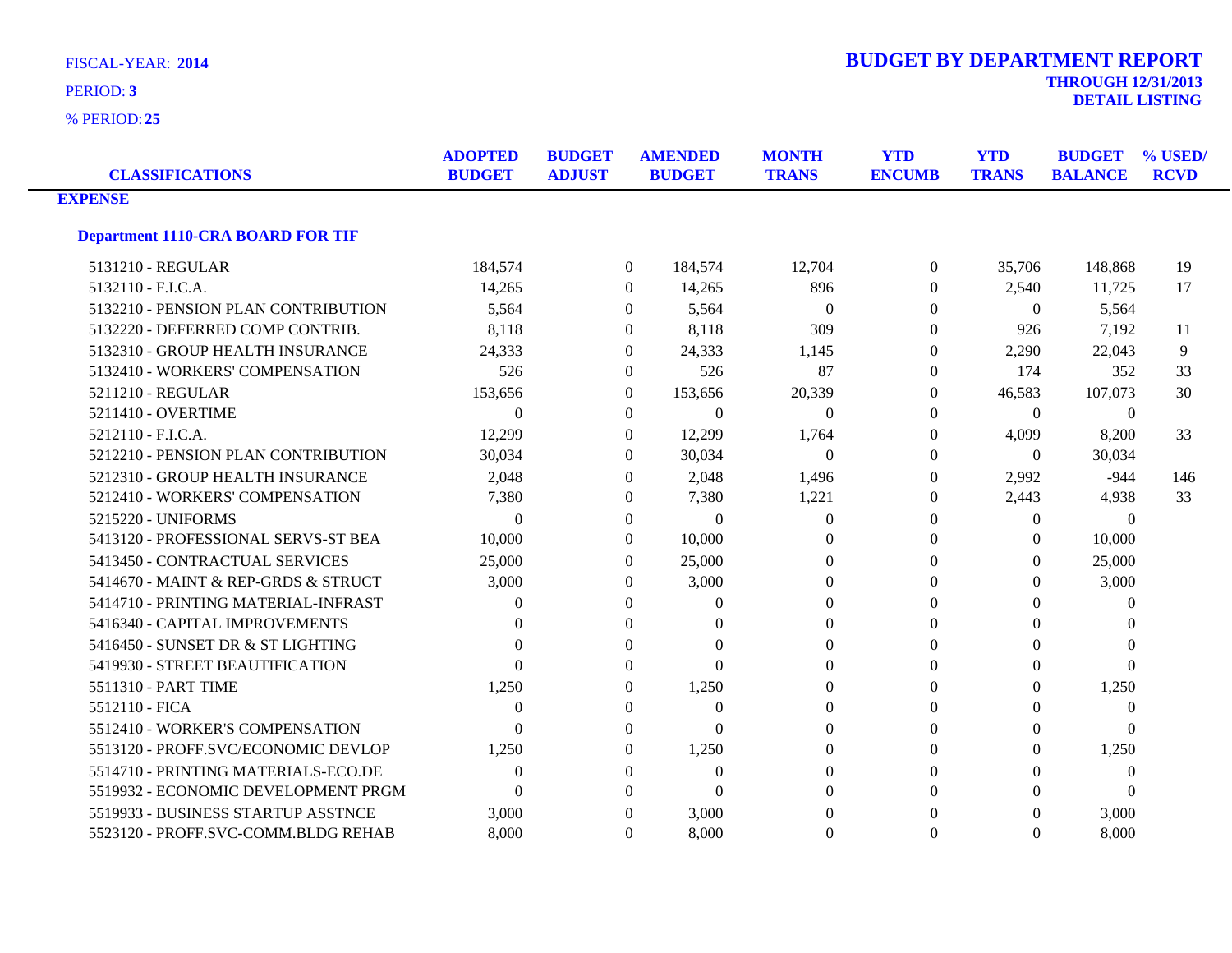| <b>CLASSIFICATIONS</b>              | <b>ADOPTED</b><br><b>BUDGET</b> | <b>BUDGET</b><br><b>ADJUST</b> | <b>AMENDED</b><br><b>BUDGET</b> | <b>MONTH</b><br><b>TRANS</b> | <b>YTD</b><br><b>ENCUMB</b> | <b>YTD</b><br><b>TRANS</b> | <b>BUDGET</b><br><b>BALANCE</b> | % USED/<br><b>RCVD</b> |
|-------------------------------------|---------------------------------|--------------------------------|---------------------------------|------------------------------|-----------------------------|----------------------------|---------------------------------|------------------------|
| 5523450 - CONTRACTUAL SRVCS-COMMERC | $\Omega$                        | $\Omega$                       | $\Omega$                        | $\Omega$                     | $\Omega$                    | $\Omega$                   | $\Omega$                        |                        |
| 5524710 - PRINTING-MATERIALS-COMMER | $\Omega$                        | $\theta$                       | $\Omega$                        | $\overline{0}$               | $\theta$                    | $\mathbf{0}$               | $\theta$                        |                        |
| 5541210 - REGULAR                   | 86,406                          | $\Omega$                       | 86,406                          | 6,783                        | $\Omega$                    | 19,995                     | 66,411                          | 23                     |
| 5542110 - FICA                      | 6,610                           | $\Omega$                       | 6,610                           | 467                          | $\Omega$                    | 1,398                      | 5,212                           | 21                     |
| 5542210 - PENSION PLAN              | 9,143                           | $\Omega$                       | 9,143                           | $\overline{0}$               | $\Omega$                    | $\overline{0}$             | 9,143                           |                        |
| 5542220 - DEFERRED COMP CONTRIB.    | 1,604                           | $\Omega$                       | 1,604                           | 34                           | $\Omega$                    | 102                        | 1,502                           | 6                      |
| 5542310 - GROUP HEALTH INSURANCE    | 10,483                          | $\Omega$                       | 10,483                          | 797                          | $\Omega$                    | 1,594                      | 8,889                           | 15                     |
| 5542410 - WORKER'S COMPENSATION     | 259                             | $\Omega$                       | 259                             | 43                           | $\Omega$                    | 86                         | 173                             | 33                     |
| 5543120 - LEGAL SERVICES            | 50,000                          | $\overline{0}$                 | 50,000                          | 3,340                        | 15,030                      | 18,370                     | 31,630                          | 36                     |
| 5543210 - AUDITOR'S FEES            | 6,000                           | $\Omega$                       | 6,000                           | $\theta$                     | $\Omega$                    | $\Omega$                   | 6,000                           |                        |
| 5544070 - TRAVEL & CONFERENCE       | 850                             | $\Omega$                       | 850                             | $\Omega$                     | 0                           | $\Omega$                   | 850                             |                        |
| 5544080 - EMPLOYEE EDUCATION &TRAIN | 200                             | $\overline{0}$                 | 200                             | $\Omega$                     | $\Omega$                    | $\overline{0}$             | 200                             |                        |
| 5544631 - COMMUNICATION EQUIPMENT   | 1,250                           | $\theta$                       | 1,250                           | 161                          | $\Omega$                    | 340                        | 910                             | 27                     |
| 5544850 - NON-LEGAL ADVERTISING     | 350                             | $\theta$                       | 350                             | $\Omega$                     | 0                           | $\Omega$                   | 350                             |                        |
| 5544910 - LEGAL ADS-NON TIF         | 500                             | $\Omega$                       | 500                             | $\Omega$                     | $\Omega$                    | 463                        | 37                              | 92                     |
| 5545210 - SUPPLIES                  | 2,500                           | $\Omega$                       | 2,500                           | $\Omega$                     | $\Omega$                    | 583                        | 1.917                           | 23                     |
| 5545410 - MEMBERSHIPS & SUBSCRIPTIO | 1,150                           | $\Omega$                       | 1,150                           | $\Omega$                     | $\Omega$                    | $\theta$                   | 1,150                           |                        |
| 5549140 - CRA SEC/GRNT ADM/MISC EXP | 33,173                          | $\Omega$                       | 33,173                          | $\Omega$                     | $\Omega$                    | $\Omega$                   | 33,173                          |                        |
| 5549915 - MISCELLANEOUS-CITY CONTRB | 8.036                           | $\Omega$                       | 8,036                           | $\Omega$                     | 0                           | $\Omega$                   | 8,036                           |                        |
| 5549920 - GENERAL CONTINGENCY       | 4,141                           | $\Omega$                       | 4,141                           | $\Omega$                     | 0                           | $\mathbf{0}$               | 4,141                           |                        |
| 5549925 - CRA BOARD MEMBRS DISCRT F | 7,000                           | $\Omega$                       | 7,000                           | $\Omega$                     | $\Omega$                    | 481                        | 6,519                           | 6                      |
| 5553120 - PROF SERVICES-INFILL PROG | $\Omega$                        | $\Omega$                       | $\Omega$                        | $\Omega$                     | $\Omega$                    | $\Omega$                   | $\Omega$                        |                        |
| 5593120 - PROFESSNL SERV-TECH ASSTC | 40,000                          | $\Omega$                       | 40,000                          | 3,333                        | 30,000                      | 40,000                     | $\Omega$                        | 100                    |
| 5593450 - WORK STUDY PROGRAM        | 10,000                          | $\Omega$                       | 10,000                          | $\theta$                     | $\Omega$                    | $\Omega$                   | 10,000                          |                        |
| 5599931 - JAMES T. BOWMAN SCHOLARSH | 20,000                          | $\Omega$                       | 20,000                          | $\Omega$                     | $\Omega$                    | $\Omega$                   | 20,000                          |                        |
| 5599932 - SCHOOL ASSISTANCE PROGRAM | $\Omega$                        | $\theta$                       | $\Omega$                        | $\Omega$                     | $\Omega$                    | $\Omega$                   | $\overline{0}$                  |                        |
| 5643120 - PROFESSIONAL SERV-LEGAL S |                                 | $\Omega$                       |                                 | 3,040                        | $\Omega$                    | 3,040                      | $-3,040$                        |                        |
| 5643450 - CONTRACTUAL               |                                 | 0                              | $\cup$                          | $\theta$                     | $\Omega$                    | $\Omega$                   | $\theta$                        |                        |
| 5649921 - MULTI-FAMILY REHAB PROGRM | $\Omega$                        | 0                              | $\Omega$                        | $\Omega$                     |                             | $\theta$                   | 0                               |                        |
| 5649930 - SINGLE FAMILY REHAB PRGRM | 22,000                          | $\Omega$                       | 22,000                          | $\theta$                     |                             | $\Omega$                   | 22,000                          |                        |
| 5649935 - ASSISTANCE PROGRAM        | 75,000                          | $\Omega$                       | 75,000                          | $-2.000$                     | $\Omega$                    | 23,000                     | 52,000                          | 30                     |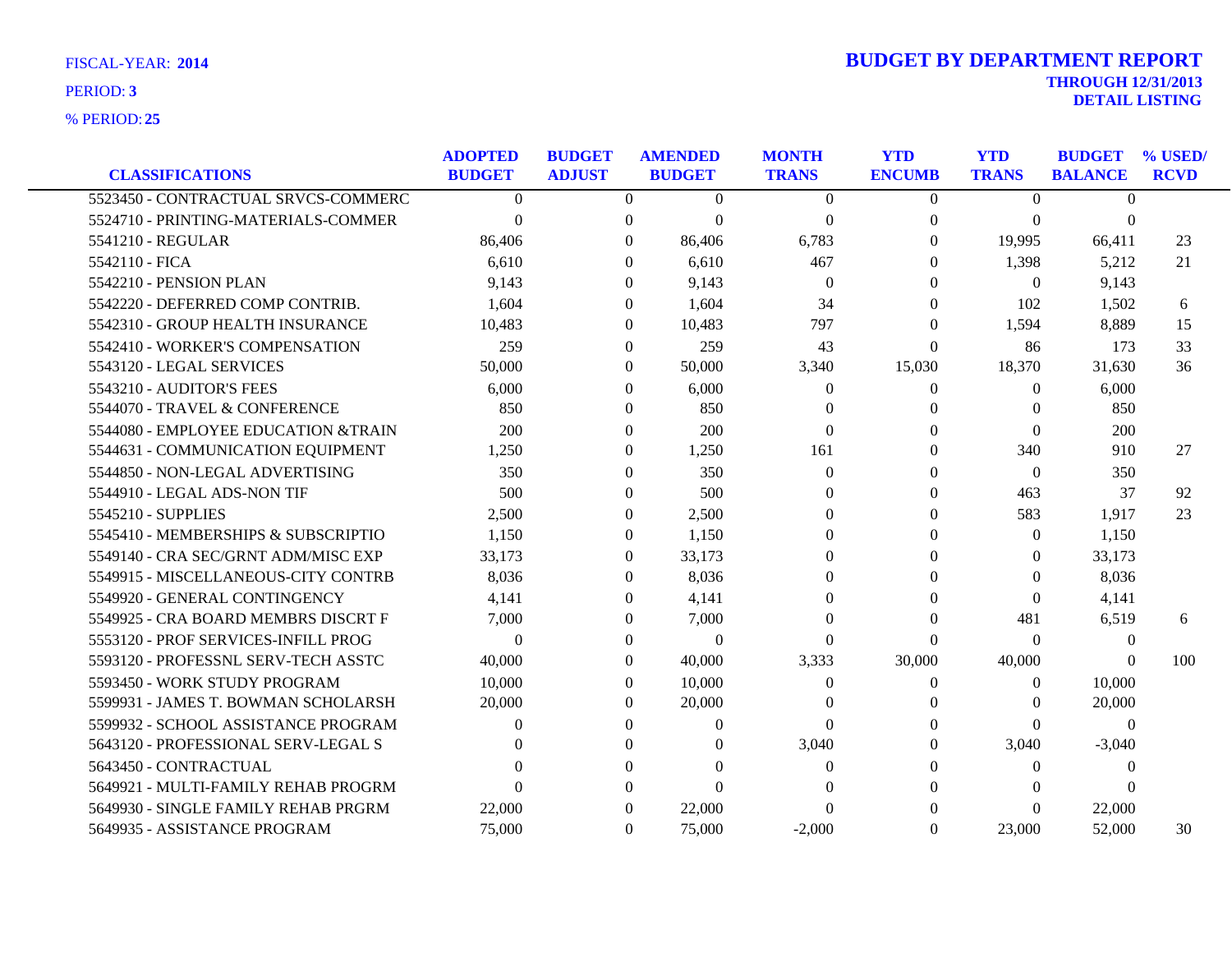|                                         | <b>ADOPTED</b> | <b>BUDGET</b> |                  |               | <b>AMENDED</b>   |                  | <b>MONTH</b>   | <b>YTD</b>     | <b>YTD</b>   | <b>BUDGET</b> | % USED/ |
|-----------------------------------------|----------------|---------------|------------------|---------------|------------------|------------------|----------------|----------------|--------------|---------------|---------|
| <b>CLASSIFICATIONS</b>                  | <b>BUDGET</b>  | <b>ADJUST</b> |                  | <b>BUDGET</b> | <b>TRANS</b>     | <b>ENCUMB</b>    | <b>TRANS</b>   | <b>BALANCE</b> | <b>RCVD</b>  |               |         |
| 5691210 - REGULAR                       | 24,728         |               | $\Omega$         | 24,728        | 2,274            | $\overline{0}$   | 6,821          | 17,907         | 27           |               |         |
| 5692110 - FICA                          | 1,892          |               | 0                | 1,892         | 167              | $\theta$         | 505            | 1,387          | 26           |               |         |
| 5692210 - PENSION PLAN                  | 3,561          |               | $\mathbf{0}$     | 3,561         | $\boldsymbol{0}$ | $\overline{0}$   | $\theta$       | 3,561          |              |               |         |
| 5692310 - GROUP HEALTH INSURANCE        | 3,120          |               | $\Omega$         | 3,120         | 298              | $\overline{0}$   | 597            | 2,523          | 19           |               |         |
| 5692410 - WORKER'S COMPENSATION         | 67             |               | 0                | 67            | 11               | $\boldsymbol{0}$ | 22             | 45             | 32           |               |         |
| 5723120 - PROF. SVC-PARK IMPROVEMNT     | $\theta$       |               | $\mathbf{0}$     | $\theta$      | $\theta$         | 13,931           | 13,931         | $-13,931$      |              |               |         |
| 5723450 - CONTRACTUAL                   | 50,000         |               | $\Omega$         | 50,000        | $\Omega$         | $\overline{0}$   | 15,777         | 34,223         | 31           |               |         |
| 5726450 - MATCHING CONTRIBUTION         | 3,000          |               | 0                | 3,000         | $\boldsymbol{0}$ | $\overline{0}$   | $\overline{0}$ | 3,000          |              |               |         |
| 5741210 - SPECIAL EVENTS PLANNING       | 46,902         |               | 0                | 46,902        | 3,740            | $\theta$         | 11,158         | 35,744         | 23           |               |         |
| 5742110 - FICA                          | 3,588          |               | 0                | 3,588         | 249              | $\overline{0}$   | 761            | 2,827          | 21           |               |         |
| 5742210 - PENSION                       | 6,660          |               | $\Omega$         | 6,660         | $\theta$         | $\theta$         | $\theta$       | 6,660          |              |               |         |
| 5742310 - HEALTH INSURANCE              | 6,239          |               | $\Omega$         | 6,239         | 500              | $\theta$         | 999            | 5,240          | 16           |               |         |
| 5742410 - WORKER'S COMPENSATION         | 127            |               | $\mathbf{0}$     | 127           | 21               | $\theta$         | 42             | 85             | 33           |               |         |
| 5743120 - PROFESSIONAL SERV-MRKTNG      | 22,000         |               | $\mathbf{0}$     | 22,000        | $\Omega$         | 3,572            | 3,572          | 18,428         | 16           |               |         |
| 5819140 - TRANSFER TO GENERAL FUND      | $\theta$       |               | $\mathbf{0}$     | $\mathbf{0}$  | $\theta$         | $\boldsymbol{0}$ | $\theta$       | $\overline{0}$ |              |               |         |
| 5833120 - - PROFESSIONAL SERVICES       | 100,000        |               | $\Omega$         | 100,000       | $\theta$         | $\theta$         | $\Omega$       | 100,000        |              |               |         |
| 5833125 - PROPERTY MANAGEMENT           | 40,000         |               | $\Omega$         | 40,000        | 18,942           | 12,564           | 33,690         | 6,310          | 84           |               |         |
| 5833455 - RESIDNT.RELOCATION ASSIST     | 25,000         |               | $\Omega$         | 25,000        | 1,888            | 19,800           | 23,229         | 1,771          | 92           |               |         |
| 5836110 - LAND ACQUISITION              | 30,000         |               | $\Omega$         | 30,000        | 450              | $\overline{0}$   | 450            | 29,550         | $\mathbf{1}$ |               |         |
| 5837110 - REGIONS BANK LOAN \$2,730,    | 266,186        |               | $\Omega$         | 266,186       | $\theta$         | $\overline{0}$   | 65,070         | 201,116        | 24           |               |         |
| 5837210 - REGIONS LN 2006 - \$2,730M    | 31,589         |               | $\overline{0}$   | 31,589        | $\Omega$         | $\overline{0}$   | 9,373          | 22,216         | 29           |               |         |
| Department 1110-CRA BOARD FOR TIF TOTAL | 1,555,611      |               | $\Omega$         | 1,555,611     | 84,499           | 94,897           | 393,202        | 1,162,410      | 25           |               |         |
| <b>EXPENSE TOTAL</b>                    | 1,555,611      |               | $\mathbf{0}$     | 1,555,611     | 84,499           | 94,897           | 393,202        | 1,162,410      | 25           |               |         |
| Fund 610-CRA TRUST FUND TOTAL           |                |               |                  |               |                  |                  |                |                |              |               |         |
| <b>REVENUE TOTALS</b>                   | 1,163,084      |               | $\boldsymbol{0}$ | 1,163,084     | 540,080          | $\boldsymbol{0}$ | 649,768        | 513,316        | 55           |               |         |
| <b>EXPENSE TOTALS</b>                   | 1,555,611      |               | $\mathbf{0}$     | 1,555,611     | 84,499           | 94,897           | 393,202        | 1,162,410      | 25           |               |         |
| Fund 610-CRA TRUST FUND TOTAL           | $-392,527$     |               | $\mathbf{0}$     | $-392,527$    | 455,581          | $-94,897$        | 256,566        | $-649,094$     |              |               |         |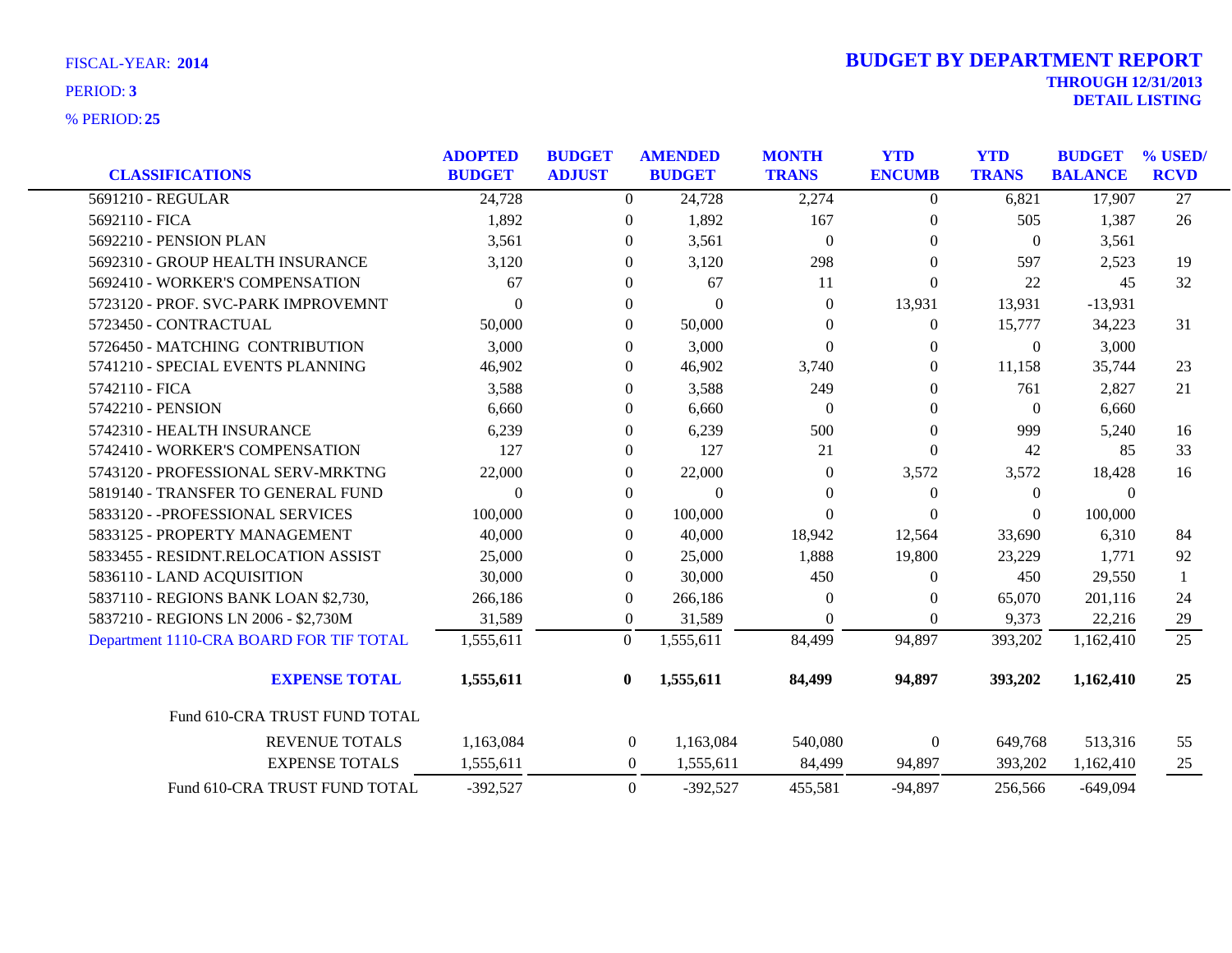| <b>FISCAL-YEAR: 2014</b> |  |  |
|--------------------------|--|--|
|--------------------------|--|--|

| <b>CLASSIFICATIONS</b>                 | <b>ADOPTED</b><br><b>BUDGET</b> | <b>BUDGET</b><br><b>ADJUST</b> | <b>AMENDED</b><br><b>BUDGET</b> | <b>MONTH</b><br><b>TRANS</b> |                  | <b>YTD</b><br><b>TRANS</b> | <b>BUDGET</b><br><b>BALANCE</b> | % USED/<br><b>RCVD</b> |
|----------------------------------------|---------------------------------|--------------------------------|---------------------------------|------------------------------|------------------|----------------------------|---------------------------------|------------------------|
| Fund 615-FEDERAL FORFEITURE FUND       |                                 |                                |                                 |                              |                  |                            |                                 |                        |
| <b>REVENUE</b>                         |                                 |                                |                                 |                              |                  |                            |                                 |                        |
| <b>Department 0000-Description N/A</b> |                                 |                                |                                 |                              |                  |                            |                                 |                        |
| 3511000 - CONFISCATED REVENUE          | $\Omega$                        |                                | $\mathbf{0}$<br>$\theta$        | $\Omega$                     | $\mathbf{0}$     | $\Omega$                   | $\mathbf{0}$                    |                        |
| 3612000 - INTEREST INCOME              | 9,000                           |                                | 9,000<br>$\overline{0}$         | 1,371                        | $\boldsymbol{0}$ | 4,042                      | 4,958                           | 44                     |
| 3699200 - MISC OTHERS                  | 80,000                          |                                | 80,000<br>$\overline{0}$        | 11,401                       | $\overline{0}$   | 17,964                     | 62,036                          | 22                     |
| Department 0000-Description N/A TOTAL  | 89,000                          | $\boldsymbol{0}$               | 89,000                          | 12,772                       | $\overline{0}$   | 22,006                     | 66,994                          | 24                     |
| <b>REVENUE TOTAL</b>                   | 89,000                          | $\bf{0}$                       | 89,000                          | 12,772                       | $\boldsymbol{0}$ | 22,006                     | 66,994                          | 24                     |
| <b>EXPENSE</b>                         |                                 |                                |                                 |                              |                  |                            |                                 |                        |
| <b>Department 1910-POLICE</b>          |                                 |                                |                                 |                              |                  |                            |                                 |                        |
| 5211410 - OVERTIME                     | 50,000                          |                                | $\overline{0}$<br>50,000        | 715                          | $\boldsymbol{0}$ | 2,559                      | 47,441                          | 5                      |
| 5211414 - BARTRA                       | 30,000                          |                                | 30,000<br>$\overline{0}$        | 1,004                        | $\overline{0}$   | 3,714                      | 26,286                          | 12                     |
| 5213450 - CONTRACTUAL SERVICES         | 170,300                         |                                | $\overline{0}$<br>170,300       | $\boldsymbol{0}$             | 9,190            | 9,190                      | 161,110                         | 5                      |
| 5214070 - TRAVEL & CONFERENCE          | 7,000                           |                                | 7,000<br>$\Omega$               | $\mathbf{0}$                 | $\theta$         | $\Omega$                   | 7,000                           |                        |
| 5214450 - LEASE - POL VEHCLE           | 29,448                          |                                | $\Omega$<br>29,448              | $\Omega$                     | 22,059           | 29,448                     | $\Omega$                        | 100                    |
| 5215205 - COMPUTER SUPPLIES            | 16,202                          |                                | 16,202<br>$\overline{0}$        | $\mathbf{0}$                 | $\boldsymbol{0}$ | $\Omega$                   | 16,202                          |                        |
| 5215210 - SUPPLIES                     | $\Omega$                        |                                | $\Omega$<br>$\Omega$            | $\Omega$                     | $\theta$         | $\Omega$                   | $\Omega$                        |                        |
| 5215220 - UNIFORMS                     | 12,000                          |                                | $\overline{0}$<br>12,000        | $\theta$                     | $\theta$         | $\Omega$                   | 12,000                          |                        |
| 5216430 - EQUIPMENT OPERATING          | 53,333                          |                                | $\overline{0}$<br>53,333        | $\boldsymbol{0}$             | $\boldsymbol{0}$ | $\overline{0}$             | 53,333                          |                        |
| 5216440 - VEHICLES                     | 450,000                         |                                | $\Omega$<br>450,000             | $\Omega$                     | $\Omega$         | $\Omega$                   | 450,000                         |                        |
| 5216800 - INTANGIBLE ASSETS            | $\Omega$                        |                                | $\mathbf{0}$<br>$\theta$        | $\Omega$                     | $\boldsymbol{0}$ | $\Omega$                   | $\Omega$                        |                        |
| Department 1910-POLICE TOTAL           | 818,283                         | $\boldsymbol{0}$               | 818,283                         | 1,719                        | 31,249           | 44,911                     | 773,372                         | 5 <sup>5</sup>         |
| <b>EXPENSE TOTAL</b>                   | 818,283                         | $\bf{0}$                       | 818,283                         | 1,719                        | 31,249           | 44,911                     | 773,372                         | 5                      |